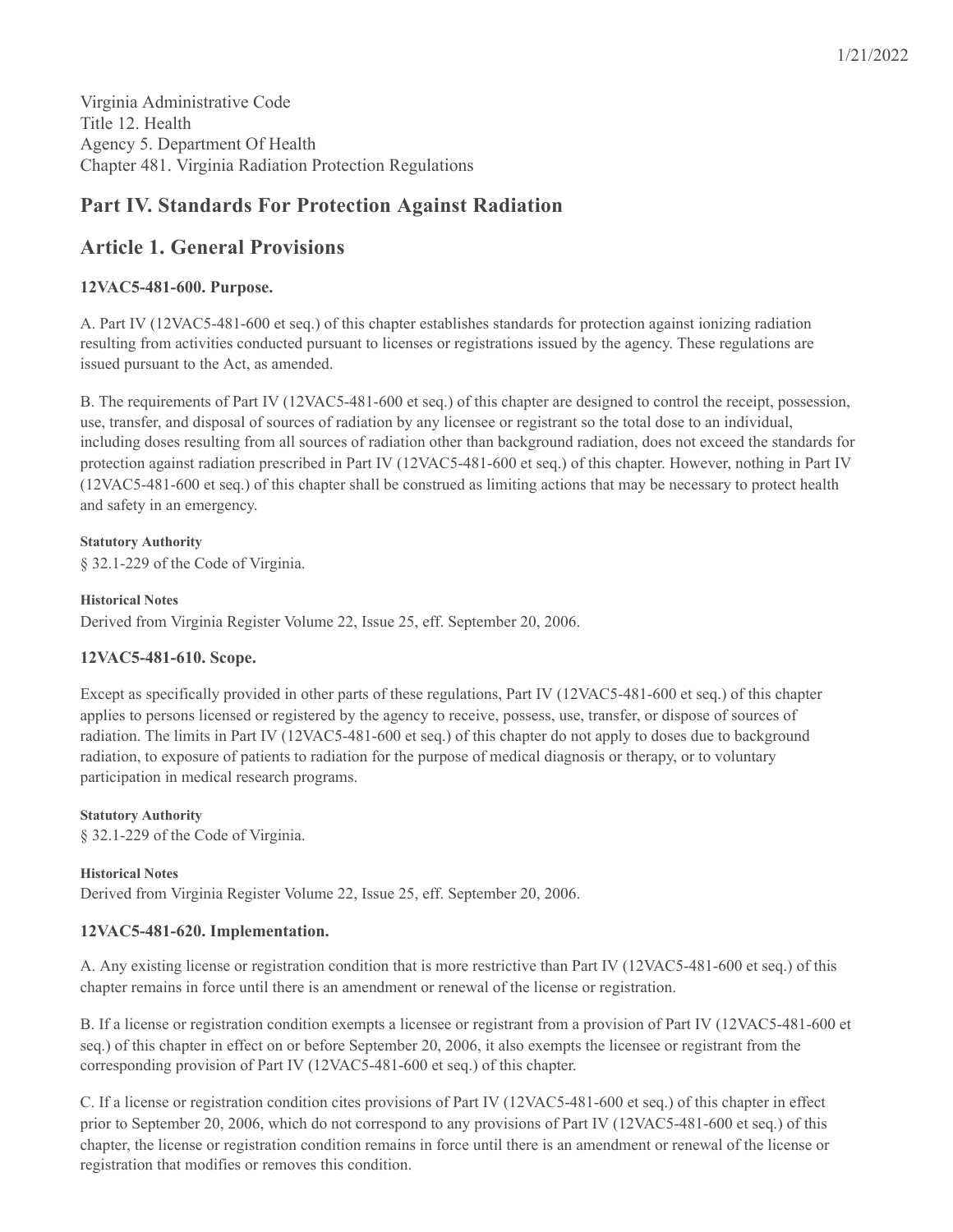**Statutory Authority** § 32.1-229 of the Code of Virginia.

#### **Historical Notes**

Derived from Virginia Register Volume 22, Issue 25, eff. September 20, 2006.

# **Article 2. Radiation Protection Programs**

## **12VAC5-481-630. Radiation protection programs.**

A. Each licensee shall develop, document, and implement a radiation protection program commensurate with the scope and extent of licensed activities and sufficient to ensure compliance with the provisions of this chapter.

B. The licensee shall use, to the extent practical, procedures and engineering controls based upon sound radiation protection principles to achieve occupational doses and doses to members of the public that are as low as is reasonably achievable (ALARA).

C. The licensee shall periodically (not to exceed 12 months) review the radiation protection program content and implementation.

D. To implement the ALARA requirements of subsection B of this section, and notwithstanding the requirements of 12VAC5-481-720, a constraint on air emissions of radioactive material to the environment, excluding Radon-222 and its daughters, shall be established by licensees such that the individual member of the public likely to receive the highest dose will not be expected to receive a total effective dose equivalent in excess of 10 mrem (0.1 mSv) per year from these emissions. If a licensee subject to this requirement exceeds this dose constraint, the licensee shall report the exceedance as provided in 12VAC5-481-1110 and promptly take appropriate corrective action to ensure against recurrence.

#### **Statutory Authority**

§ 32.1-229 of the Code of Virginia.

#### **Historical Notes**

Derived from Virginia Register Volume 22, Issue 25, eff. September 20, 2006; amended, Virginia Register Volume 24, Issue 18, eff. June 12, 2008; Volume 32, Issue 24, eff. August 25, 2016.

# **Article 3. Occupational Dose Limits**

## **12VAC5-481-640. Occupational dose limits for adults.**

A. The licensee shall control the occupational dose to individual adults, except for planned special exposures under 12VAC5-481-690, to the following dose limits.

1. An annual limit, which is the more limiting of:

a. The total effective dose equivalent being equal to 5 rem (0.05 Sv); or

b. The sum of the deep-dose equivalent and the committed dose equivalent to any individual organ or tissue other than the lens of the eye being equal to 50 rem (0.5 Sv).

2. The annual limits to the lens of the eye, to the skin of the whole body, and to the skin of the extremities, which are:

a. A lens dose equivalent of 15 rem (0.15 Sv), and

b. A shallow-dose equivalent of 50 rem (0.5 Sv) to the skin of the whole body or to the skin of any extremity.

B. Doses received in excess of the annual limits, including doses received during accidents, emergencies, and planned special exposures, shall be subtracted from the limits for planned special exposures that the individual may receive during the current year and during the individual's lifetime in accordance with 12VAC5-481-690 A 5.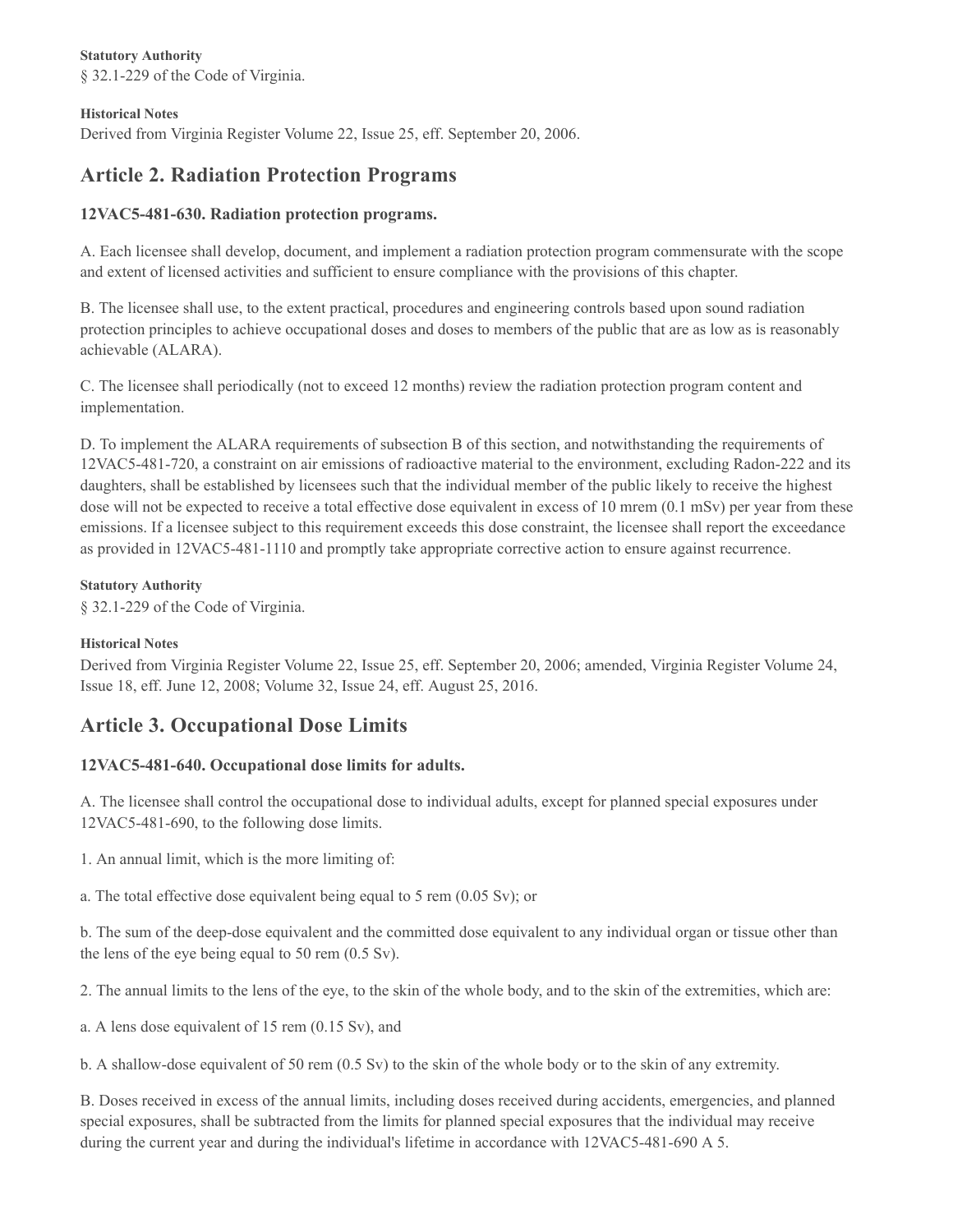C. When the external exposure is determined by measurement with an external personal monitoring device, the deepdose equivalent shall be used in place of the effective dose equivalent, unless the effective dose equivalent is determined by a dosimetry method approved by the agency. The assigned deep-dose equivalent shall be for the part of the body receiving the highest exposure. The assigned shallow-dose equivalent shall be the dose averaged over the contiguous 10 square centimeters of skin receiving the highest exposure. The deep-dose equivalent, lens-dose equivalent, and shallowdose equivalent may be assessed from surveys or other radiation measurements for the purpose of demonstrating compliance with the occupational dose limits if the individual monitoring device was not in the region of highest potential exposure or the results of individual monitoring are unavailable.

D. Derived air concentration (DAC) and annual limit on intake (ALI) values are presented in Appendix B to 10 CFR Part 20 and may be used to determine the individual's dose (see 12VAC5-481-1040) and to demonstrate compliance with the occupational dose limits.

E. In addition to the annual dose limits, the licensee shall limit the soluble uranium intake by an individual to 10 milligrams in a week in consideration of chemical toxicity (see Appendix B to 10 CFR Part 20).

F. The licensee shall reduce the dose that an individual may be allowed to receive in the current year by the amount of occupational dose received while employed by any other person (see 12VAC5-481-1020).

#### **Statutory Authority**

§ 32.1-229 of the Code of Virginia.

#### **Historical Notes**

Derived from Virginia Register Volume 22, Issue 25, eff. September 20, 2006; amended, Virginia Register Volume 24, Issue 18, eff. June 12, 2008; Volume 32, Issue 24, eff. August 25, 2016.

#### **12VAC5-481-650. Compliance with requirements for summation of external and internal doses.**

A. If the licensee is required to monitor under subdivisions 1 and 2 of 12VAC5-481-760, the licensee shall demonstrate compliance with the dose limits by summing external and internal doses. If the licensee is required to monitor only under subdivision 1 of 12VAC5-481-760 or only under subdivision 2 of 12VAC5-481-760, then summation is not required to demonstrate compliance with the dose limits. The licensee may demonstrate compliance with the requirements for summation of external and internal doses by meeting one of the conditions specified in subsections B, C, and D of this section. The dose equivalents for the lens of the eye, the skin, and the extremities are not included in the summation, but are subject to separate limits.

B. Intake by inhalation. If the only intake of radionuclides is by inhalation, the total effective dose equivalent limit is not exceeded if the sum of the deep-dose equivalent divided by the total effective dose equivalent limit and one of the following does not exceed unity:

1. The sum of the fractions of the inhalation ALI for each radionuclide,

2. The total number of derived air concentration-hours (DAC-hours) for all radionuclides divided by 2,000, or

3. The sum of the calculated committed effective dose equivalents to all significantly irradiated organs or tissues calculated from bioassay data using appropriate biological models and expressed as a fraction of the annual limit. For the purposes of this requirement, an organ or tissue is deemed to be significantly irradiated if, for that organ or tissue, the product of the weighting factors and the committed dose equivalent per unit intake is greater than 10% of the maximum weighted value of the committed dose equivalent per unit intake of any organ or tissue.

C. Intake by oral ingestion. If the occupationally exposed individual also receives an intake of radionuclides by oral ingestion greater than 10% of the applicable oral ALI, the licensee shall account for this intake and include it in demonstrating compliance with the limits.

D. Intake through wounds or absorption through skin. The licensee shall evaluate and to the extent practical account for intakes through wounds or skin absorption. The intake through intact skin has been included in the calculation of DAC for hydrogen-3 and does not need to be evaluated.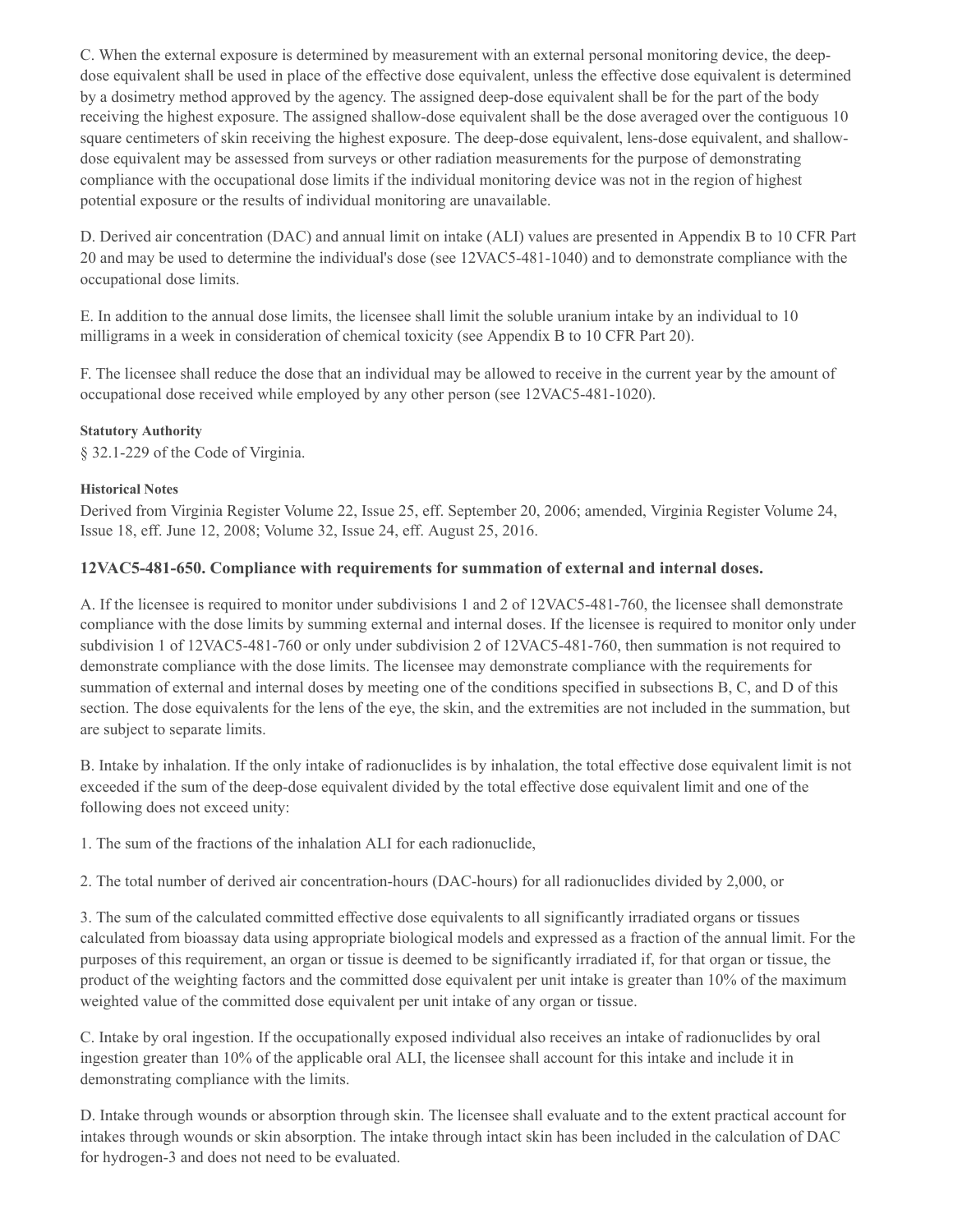### **Statutory Authority**

§ 32.1-229 of the Code of Virginia.

#### **Historical Notes**

Derived from Virginia Register Volume 22, Issue 25, eff. September 20, 2006; amended, Virginia Register Volume 24, Issue 18, eff. June 12, 2008; Volume 32, Issue 24, eff. August 25, 2016.

## **12VAC5-481-660. Determination of external dose from airborne radioactive material.**

A. Licensees shall, when determining the dose from airborne radioactive material, include the contribution to the deepdose equivalent, lens dose equivalent, and shallow-dose equivalent from external exposure to the radioactive cloud (see Appendix B to 10 CFR Part 20).

B. Airborne radioactive measurements and DAC values shall not be used as the primary means to assess the deep dose equivalent when the airborne radioactive materials includes radionuclides other than noble gases or if the cloud of airborne radioactive material is not relatively uniform. The determination of the deep dose equivalent to an individual shall be based upon measurements using instruments or individual monitoring devices.

#### **Statutory Authority**

§ 32.1-229 of the Code of Virginia.

#### **Historical Notes**

Derived from Virginia Register Volume 22, Issue 25, eff. September 20, 2006; amended, Virginia Register Volume 24, Issue 18, eff. June 12, 2008; Volume 32, Issue 24, eff. August 25, 2016.

## **12VAC5-481-670. Determination of internal exposure.**

A. For purposes of assessing dose used to determine compliance with occupational dose equivalent limits, the licensee shall, when required under 12VAC5-481-760, take suitable and timely measurements of either:

1. Concentrations of radioactive materials in air in work areas;

- 2. Quantities of radionuclides in the body;
- 3. Quantities of radionuclides excreted from the body; or
- 4. Combinations of these measurements.

B. Unless respiratory protective equipment is used as provided in 12VAC5-481-830 or the assessment of intake is based on bioassays, the licensee shall assume that an individual inhales radioactive material at the airborne concentration in which the individual is present.

C. When specific information on the physical and biochemical properties of the radionuclides taken into the body or the behavior or the material in an individual is known, the licensee may:

1. Use that information to calculate the committed effective dose equivalent, and if used, the licensee shall document that information in the individual's record;

2. Upon prior approval from the agency, adjust the DAC or ALI values to reflect the actual physical and chemical characteristics of airborne radioactive material (e.g., aerosol size distribution or density); and

3. Separately assess the contribution of fractional intakes of Class D, W, or Y compounds of a given radionuclide (see Appendix B to 10 CFR Part 20) to the committed effective dose equivalent.

D. If the licensee chooses to assess intakes of Class Y material using the measurements given in subdivision A 2 or A 3 of this section, the licensee may delay the recording and reporting of the assessments for periods up to seven months, unless otherwise required by 12VAC5-481-1100 or 12VAC5-481-1110, in order to permit the licensee to make additional measurements basic to the assessments.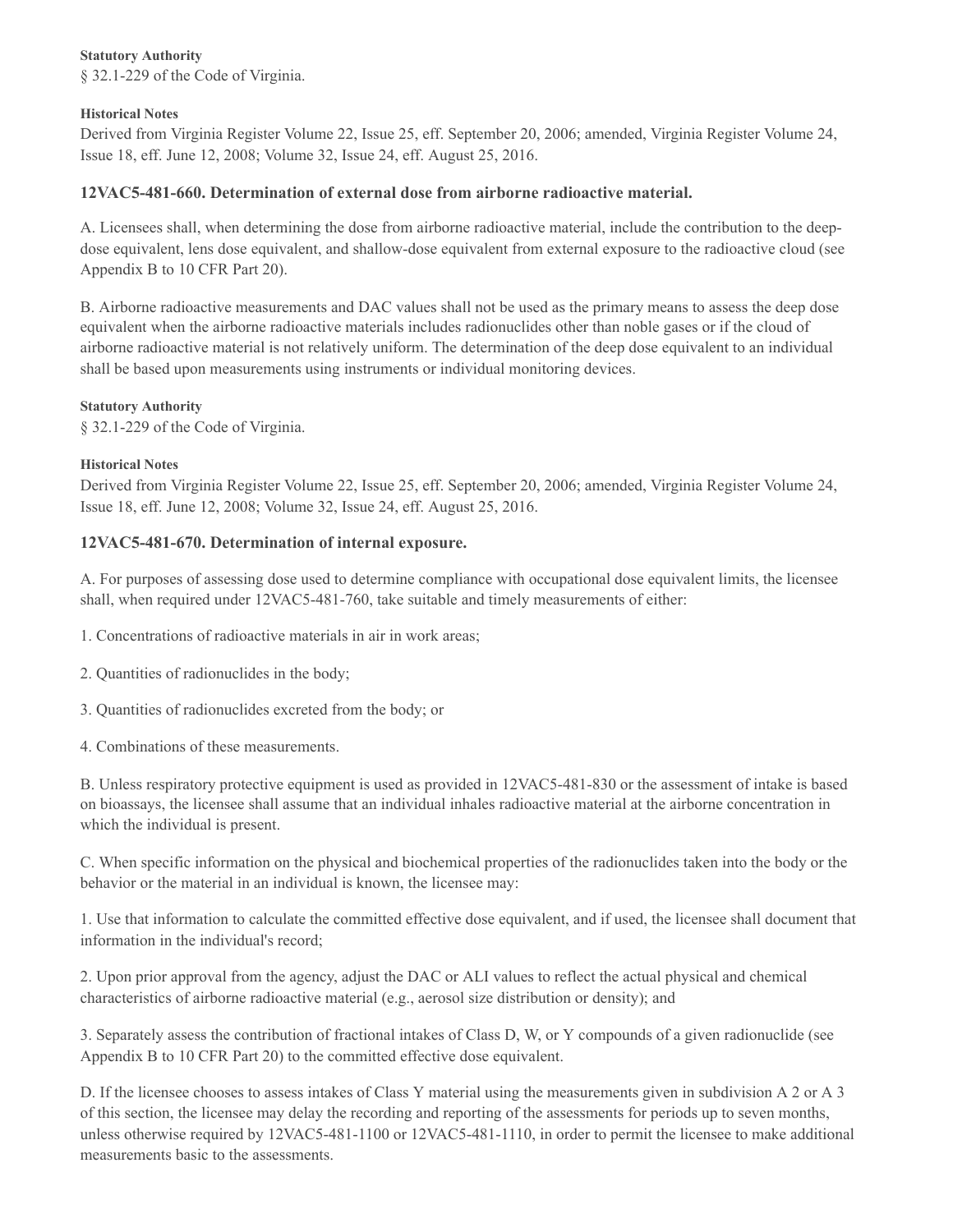E. If the identity and concentration of each radionuclide in a mixture are known, the fraction of the DAC applicable to the mixture for use in calculating DAC-hours shall be either:

1. The sum of the ratios of the concentration to the appropriate DAC value (e.g., D, W, or Y) from Appendix B to 10 CFR Part 20 for each radionuclide in the mixture; or

2. The ratio of the total concentration for all radionuclides in the mixture to the most restrictive DAC value for any radionuclide in the mixture.

F. If the identity of each radionuclide in a mixture is known, but the concentration of one or more of the radionuclides in the mixture is not known, the DAC for the mixture shall be the most restrictive DAC of any radionuclide in the mixture.

G. When a mixture of radionuclides in air exists, licensees may disregard certain radionuclides in the mixture if:

1. The licensee uses the total activity of the mixture in demonstrating compliance with the dose limits in 12VAC5-481- 640 and in complying with the monitoring requirements in 12VAC5-481-760 A 2,

2. The concentration of any radionuclide disregarded is less than 10% of its DAC, and

3. The sum of these percentages for all of the radionuclides disregarded in the mixture does not exceed 30%.

H. When determining the committed effective dose equivalent, the following information may be considered:

1. In order to calculate the committed effective dose equivalent, the licensee may assume that the inhalation of one ALI or an exposure of 2,000 DAC-hours results in a committed effective dose equivalent of 5 rem (0.05 Sv) for radionuclides that have their ALIs or DACs based on the committed effective dose equivalent.

2. When the ALI and the associated DAC is determined by the nonstochastic organ dose limit of 50 rem (0.5 Sv), the intake of radionuclides that would result in a committed effective dose equivalent of 5 rem (0.05 Sv) (the stochastic ALI) is listed in parentheses of Appendix B to 10 CFR Part 20. In this case, the licensee may, as a simplifying assumption, use the stochastic ALIs to determine committed effective dose equivalent. However, if the licensee uses the stochastic ALIs, the licensee shall also demonstrate that the limit in 12VAC5-481-640 A 1 (b) is met.

## **Statutory Authority**

§ 32.1-229 of the Code of Virginia.

## **Historical Notes**

Derived from Virginia Register Volume 22, Issue 25, eff. September 20, 2006; amended, Virginia Register Volume 24, Issue 18, eff. June 12, 2008; Volume 32, Issue 24, eff. August 25, 2016.

## **12VAC5-481-680. Determination of prior occupational dose.**

A. For each individual who may enter the licensee's or registrant's restricted area and is likely to receive, in a year, an occupational dose requiring monitoring pursuant to 12VAC5-481-760, the licensee or registrant shall determine the occupational radiation dose received during the current year.

B. Prior to permitting an individual to participate in a planned special exposure, the licensee or registrant shall determine:

1. The internal and external doses from all previous planned special exposures; and

2. All doses in excess of the limits, including doses received during accidents and emergencies, received during the lifetime of the individual.

C. In complying with the requirements of subsection A or B of this section, a licensee or registrant may:

1. Accept, as a record of the occupational dose that the individual received during the current year, a written signed statement from the individual, or from the individual's most recent employer for work involving radiation exposure, that discloses the nature and the amount of any occupational dose that the individual received during the current year;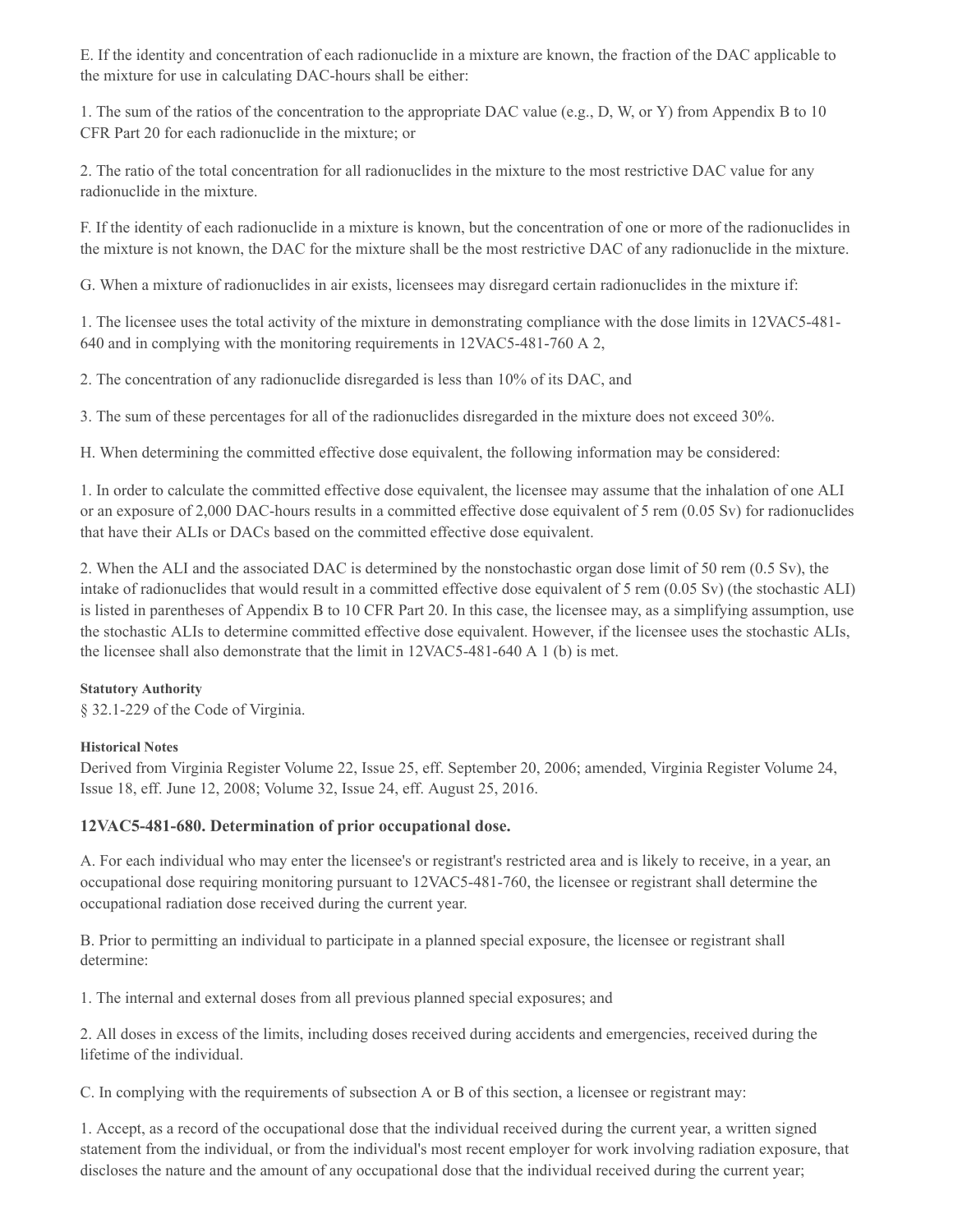2. Accept, as the record of lifetime cumulative radiation dose, an up-to-date occupational radiation exposure form provided by the agency or equivalent, signed by the individual and countersigned by an appropriate official of the most recent employer for work involving radiation exposure, or the individual's current employer, if the individual is not employed by the licensee or registrant; and

3. Obtain reports of the individual's dose equivalent from the most recent employer for work involving radiation exposure, or the individual's current employer, if the individual is not employed by the licensee or registrant, by telephone, telegram, facsimile, or letter. The licensee or registrant shall request a written verification of the dose data if the authenticity of the transmitted report cannot be established.

### D. Do the following:

1. The licensee or registrant shall record the exposure history, as required by this section on an occupational radiation exposure form provided by the agency, or other clear and legible record, of all the information required on that form. The form or record shall show each period in which the individual received occupational exposure to radiation or radioactive material and shall be signed by the individual who received the exposure. For each period for which the licensee or registrant obtains reports, the licensee or registrant shall use the dose shown in the report in preparing the occupational radiation exposure form provided by the agency or equivalent. For any period in which the licensee or registrant does not obtain a report, the licensee or registrant shall place a notation on the occupational radiation exposure form provided by the agency or equivalent indicating the periods of time for which data are not available.

2. Licensees or registrants are not required to partition historical dose between external dose equivalent(s) and internal committed dose equivalent(s). Further, occupational exposure histories obtained and recorded on the occupational radiation exposure form provided by the agency or equivalent before September 20, 2006, might not have included effective dose equivalent, but may be used in the absence of specific information on the intake of radionuclides by the individual.

E. If the licensee or registrant is unable to obtain a complete record of an individual's current and previously accumulated occupational dose, the licensee or registrant shall assume:

1. In establishing administrative controls pursuant to 12VAC5-481-640 for the current year, that the allowable dose limit for the individual is reduced by 12.5 mSv (1.25 rem) for each quarter for which records were unavailable and the individual was engaged in activities that could have resulted in occupational radiation exposure; and

2. That the individual is not available for planned special exposures.

F. The licensee or registrant shall retain the records on an occupational radiation exposure form provided by the agency or equivalent until the agency terminates each pertinent license or registration requiring this record. The licensee or registrant shall retain records used in preparing the occupational radiation exposure form provided by the agency or equivalent for three years after the record is made.

## **Statutory Authority**

§ 32.1-229 of the Code of Virginia.

## **Historical Notes**

Derived from Virginia Register Volume 22, Issue 25, eff. September 20, 2006; amended, Virginia Register Volume 24, Issue 18, eff. June 12, 2008.

## **12VAC5-481-690. Planned special exposures.**

A licensee may authorize an adult worker to receive doses in addition to and accounted for separately from the doses received under the limits specified in 12VAC5-481-640 provided that each of the following conditions is satisfied:

1. The licensee authorizes a planned special exposure only in an exceptional situation when alternatives that might avoid the dose estimated to result from the planned special exposure are unavailable or impractical.

2. The licensee, and employer if the employer is not the licensee, specifically authorizes the planned special exposure in writing before the exposure occurs.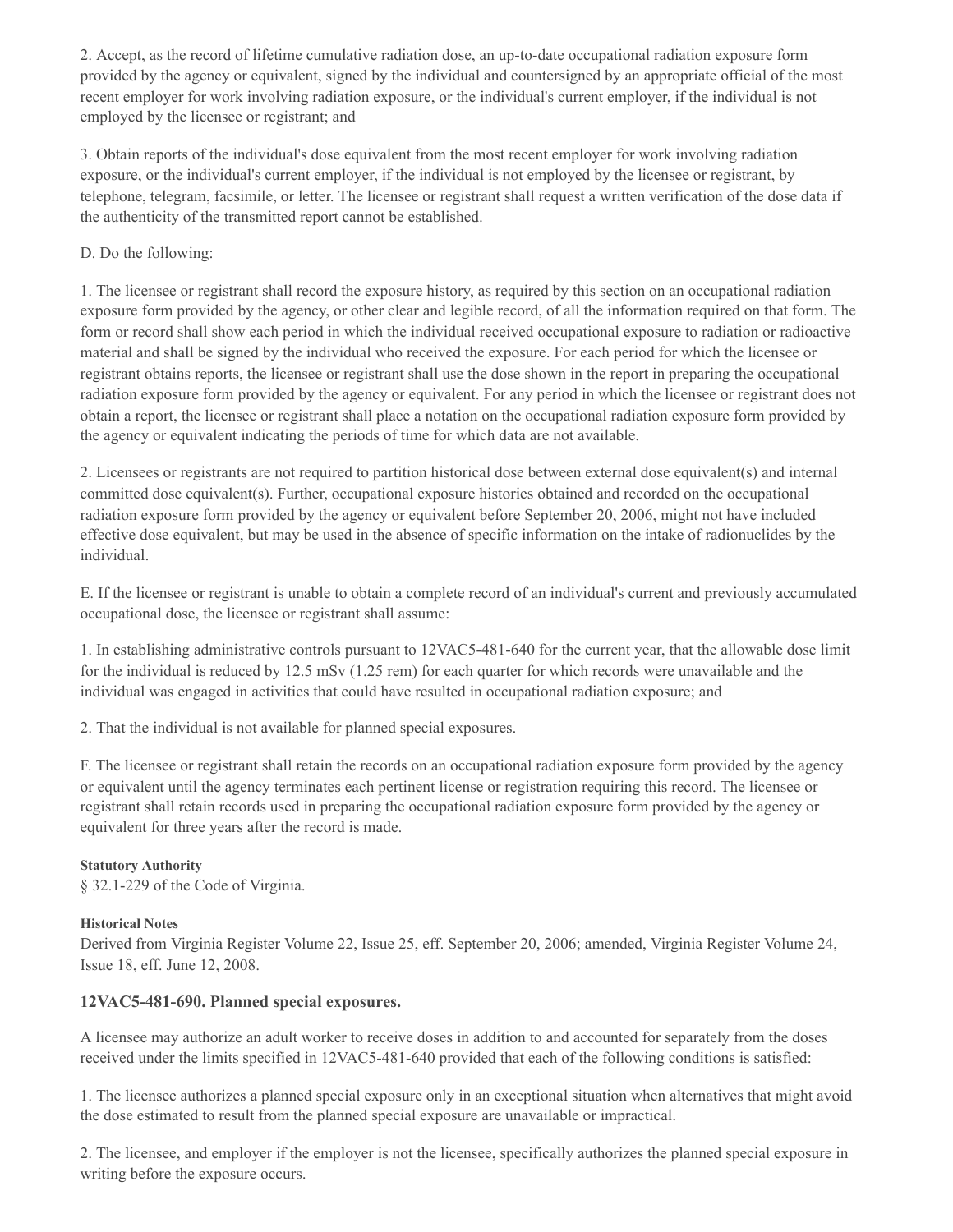3. Before a planned special exposure, the licensee ensures that each individual involved is:

a. Informed of the purpose of the planned operation;

b. Informed of the estimated doses and associated potential risks and specific radiation levels or other conditions that might be involved in performing the task; and

c. Instructed in the measure to be taken to keep the dose ALARA considering other risks that may be present.

4. Prior to permitting an individual to participate in a planned special exposure, the licensee ascertains prior doses as required by 12VAC5-481-1020 during the lifetime of the individual for each individual involved.

5. Subject to 12VAC5-481-640 A 2, the licensee does not authorize a planned special exposure that would cause an individual to receive a dose from all planned special exposures and all doses in excess of the limits to exceed:

a. The numerical values of any of the dose limits in 12VAC5-481-640 A 1 in any year; and

b. Five times the annual dose limits in 12VAC5-481-640 A 1 during the individual's lifetime.

6. The licensee maintains records of the conduct of a planned special exposure in accordance with 12VAC5-481-1030 and submits a written report in accordance with 12VAC5-481-1120.

7. The licensee records the best estimate of the dose resulting from the planned special exposure in the individual's record and informs the individual in writing of the dose within 30 days from the date of the planned special exposure. The dose from planned special exposures is not be considered in controlling future occupational dose limits of the individual under 12VAC5-481-640 A 1 but is to be included in evaluations required by subdivisions 4 and 5 of this section.

#### **Statutory Authority**

§ 32.1-229 of the Code of Virginia.

#### **Historical Notes**

Derived from Virginia Register Volume 22, Issue 25, eff. September 20, 2006; amended, Virginia Register Volume 24, Issue 18, eff. June 12, 2008; Volume 32, Issue 24, eff. August 25, 2016.

## **12VAC5-481-700. Occupational dose limits for minors.**

The annual occupational dose limits for minors are 10% of the annual dose limits specified for adult workers in 12VAC5-481-640.

#### **Statutory Authority**

§ 32.1-229 of the Code of Virginia.

#### **Historical Notes**

Derived from Virginia Register Volume 22, Issue 25, eff. September 20, 2006; amended, Virginia Register Volume 24, Issue 18, eff. June 12, 2008; Volume 32, Issue 24, eff. August 25, 2016.

## **12VAC5-481-710. Dose to an embryo/fetus.**

A. The licensee shall ensure that the dose equivalent to the embryo/fetus during the entire pregnancy due to occupational exposure of a declared pregnant woman does not exceed 500 millirem (5 mSv).

B. The licensee shall make efforts to avoid substantial variation above a uniform monthly exposure rate to a declared pregnant woman so as to satisfy the limits in subsection A of this section.

C. The dose equivalent to the embryo/fetus is the sum of:

1. The deep dose equivalent to the declared pregnant woman; and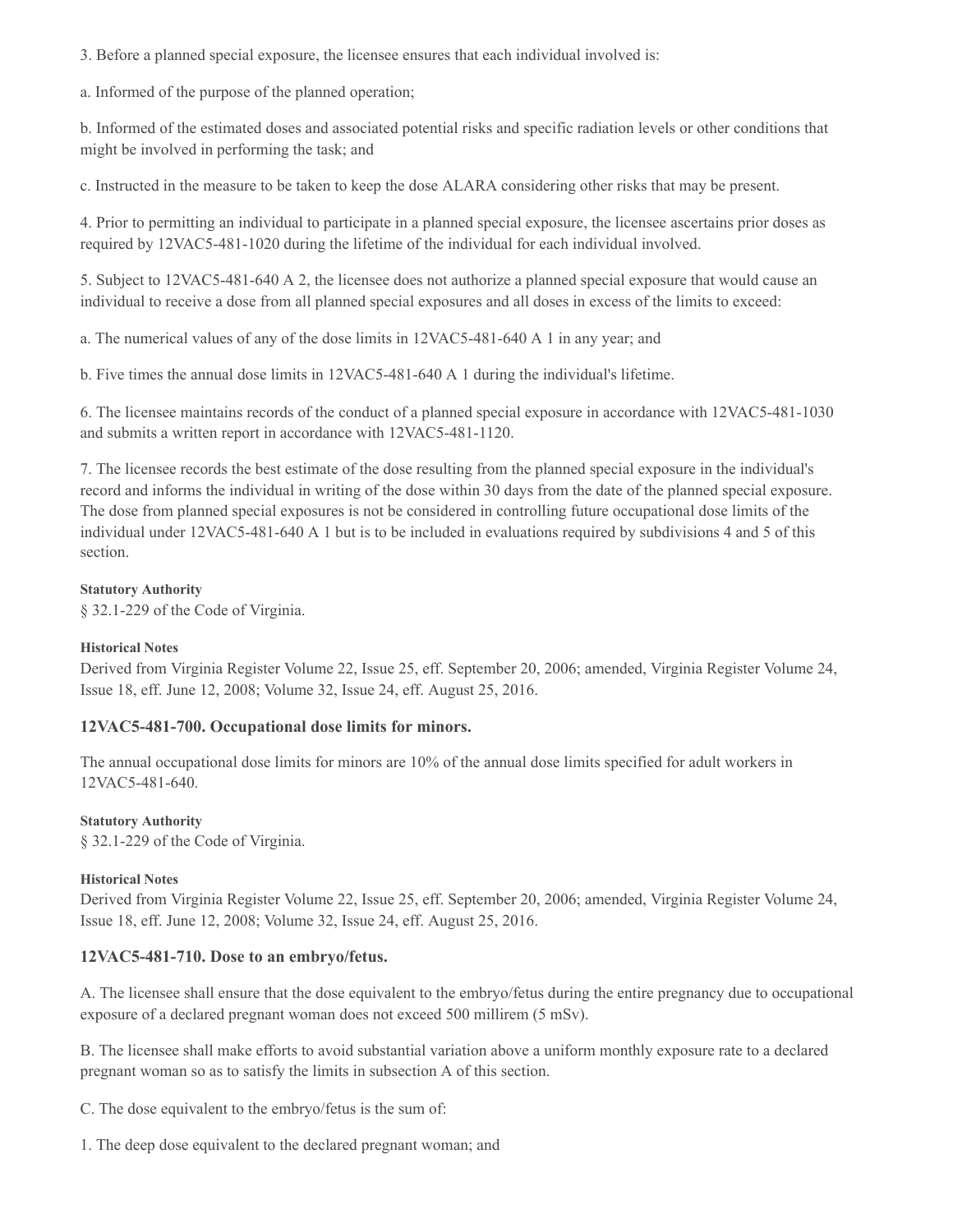2. The dose equivalent to the embryo/fetus resulting from radionuclides in the embryo/fetus and radionuclides in the declared pregnant woman.

D. If the dose equivalent to the embryo/fetus is found to have exceeded 500 millirem (5 mSv), or is within 50 millirem (0.5 mSv) of this dose, by the time the woman declares the pregnancy to the licensee, the licensee shall be deemed to be in compliance with subsection A of this section if the additional dose equivalent to the embryo/fetus does not exceed 50 millirem (0.5 mSv) during the remainder of the pregnancy.

### **Statutory Authority**

§ 32.1-229 of the Code of Virginia.

#### **Historical Notes**

Derived from Virginia Register Volume 22, Issue 25, eff. September 20, 2006; amended, Virginia Register Volume 24, Issue 18, eff. June 12, 2008; Volume 32, Issue 24, eff. August 25, 2016.

## **Article 4. Radiation Dose Limits for Individual Members of the Public**

## **12VAC5-481-720. Dose limits for individual members of the public.**

A. Each licensee shall conduct operations so that:

1. The total effective dose equivalent to individual members of the public from the licensed operation does not exceed 100 millirem (1 mSv) in a year exclusive of the dose contribution from background radiation, from any medical administration the individual has received, from exposure to individuals administered radioactive material and released under 12VAC5-481-1870, from voluntary participation in medical research programs, and from the licensee's disposal of radioactive material into sanitary sewerage in accordance with 12VAC5-481-930; and

2. The dose in any unrestricted area from external sources exclusive of the dose contribution from individuals administered radioactive material and released in accordance with 12VAC5-481-1870 does not exceed 2 millirem (0.02 millisievert) in any one hour.

B. If the licensee permits members of the public to have access to controlled areas, the limits for members of the public continue to apply to those individuals.

C. Notwithstanding subdivision A 1 of this section, a licensee may permit visitors to an individual who cannot be released under 12VAC5-481-1870 to receive a radiation dose greater than 100 millirem (1 mSv) if:

1. The radiation dose received does not exceed 500 millirem (5 mSv); and

2. The authorized user as defined in 12VAC5-481-10 has determined before the visit that it is appropriate.

D. A licensee or licensee applicant may apply for prior agency authorization to operate up to an annual dose limit for an individual member of the public of 500 millirem (5 mSv). The licensee or license applicant shall include the following information in this application:

1. Demonstration of the need for and the expected duration of operations in excess of the limit in subsection A of this section;

2. The licensee's program to assess and control dose within the 500 millirem (5 mSv) annual limit; and

3. The procedures to be followed to maintain the dose as low as is reasonably achievable.

E. In addition to these requirements, a licensee subject to the provisions of the U.S. Environmental Protection Agency's generally applicable environmental radiation standards in 40 CFR Part 190 shall comply with those standards.

F. The agency may impose additional restrictions on radiation levels in unrestricted areas and on the total quantity of radionuclides that a licensee may release in effluents in order to restrict the collective dose.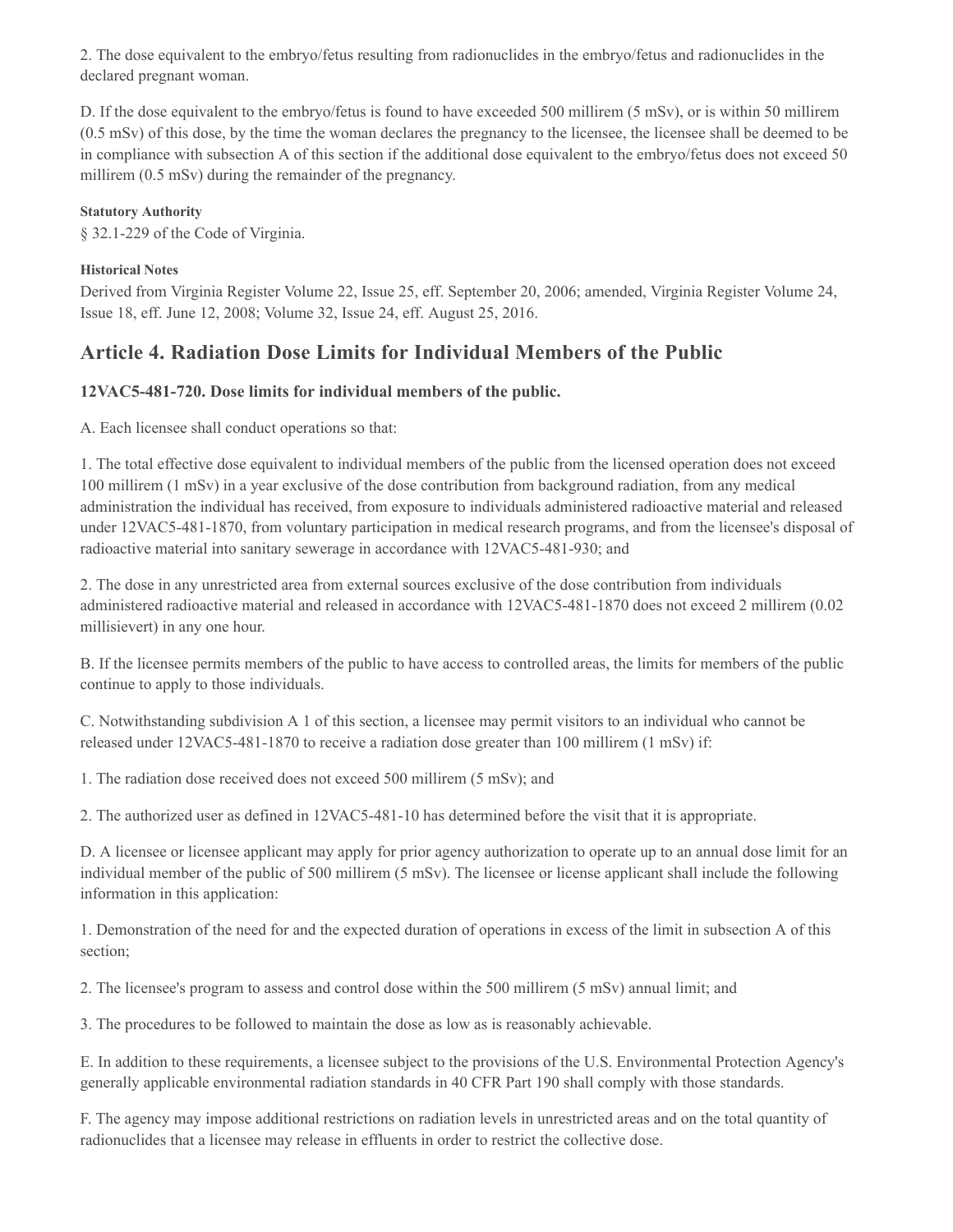#### **Statutory Authority**

§ 32.1-229 of the Code of Virginia.

#### **Historical Notes**

Derived from Virginia Register Volume 22, Issue 25, eff. September 20, 2006; amended, Virginia Register Volume 24, Issue 18, eff. June 12, 2008; Volume 32, Issue 24, eff. August 25, 2016.

## **12VAC5-481-730. Compliance with dose limits for individual members of the public.**

A. The licensee shall make or cause to be made, as appropriate, surveys of radiation levels in unrestricted and controlled areas and radioactive materials in effluents released to unrestricted and controlled areas to demonstrate compliance with the dose limits for individual members of the public in 12VAC5-481-720.

B. A licensee shall show compliance with the annual dose limits in 12VAC5-481-720 by:

1. Demonstrating by measurement or calculation that the total effective dose equivalent to the individual likely to receive the highest dose from the licensed operation does not exceed the annual dose limit; or

2. Demonstrating that:

a. The annual average concentrations of radioactive material released in gaseous and liquid effluents at the boundary of the unrestricted area do not exceed the values specified in Table 2 of Appendix B to 10 CFR Part 20; and

b. If an individual were continuously present in an unrestricted area, the dose from external sources would not exceed 2 millirem (0.02 mSv) in an hour and 50 millirem (0.5 mSv) in a year.

C. Upon approval from the agency, the licensee may adjust the effluent concentration values in Table 2 of Appendix B to 10 CFR Part 20, for members of the public, to take into account the actual physical and chemical characteristics of the effluents (e.g., aerosol size distribution, solubility, density, radioactive decay equilibrium, and chemical form).

#### **Statutory Authority**

§ 32.1-229 of the Code of Virginia.

## **Historical Notes**

Derived from Virginia Register Volume 22, Issue 25, eff. September 20, 2006; amended, Virginia Register Volume 24, Issue 18, eff. June 12, 2008; Volume 32, Issue 24, eff. August 25, 2016.

# **Article 5. Testing for Leakage or Contamination of Sealed Sources**

## **12VAC5-481-740. Testing for leakage or contamination of sealed sources.**

A. The licensee or registrant in possession of any sealed source shall assure that:

1. Each sealed source, except as specified in subsection B of this section, is tested for leakage or contamination and the test results are received before the sealed source is put into use unless the licensee or registrant has a certificate from the transferor indicating that the sealed source was tested within six months before transfer to the licensee or registrant;

2. Each sealed source that is not designed to emit alpha particles is tested for leakage or contamination at intervals not to exceed six months or at alternative intervals approved by the agency, after evaluation of information specified by 12VAC5-481-480 J 4 and 5, the NRC or another agreement state;

3. Each sealed source that is designed to emit alpha particles is tested for leakage or contamination at intervals not to exceed three months or at alternative intervals approved by the agency, after evaluation of information specified by 12VAC5-481-480 J 4 and 5, the NRC or another agreement state;

4. For each sealed source that is required to be tested for leakage or contamination, at any other time there is reason to suspect that the sealed source might have been damaged or might be leaking, the licensee or registrant shall assure that the sealed source is tested for leakage or contamination before further use;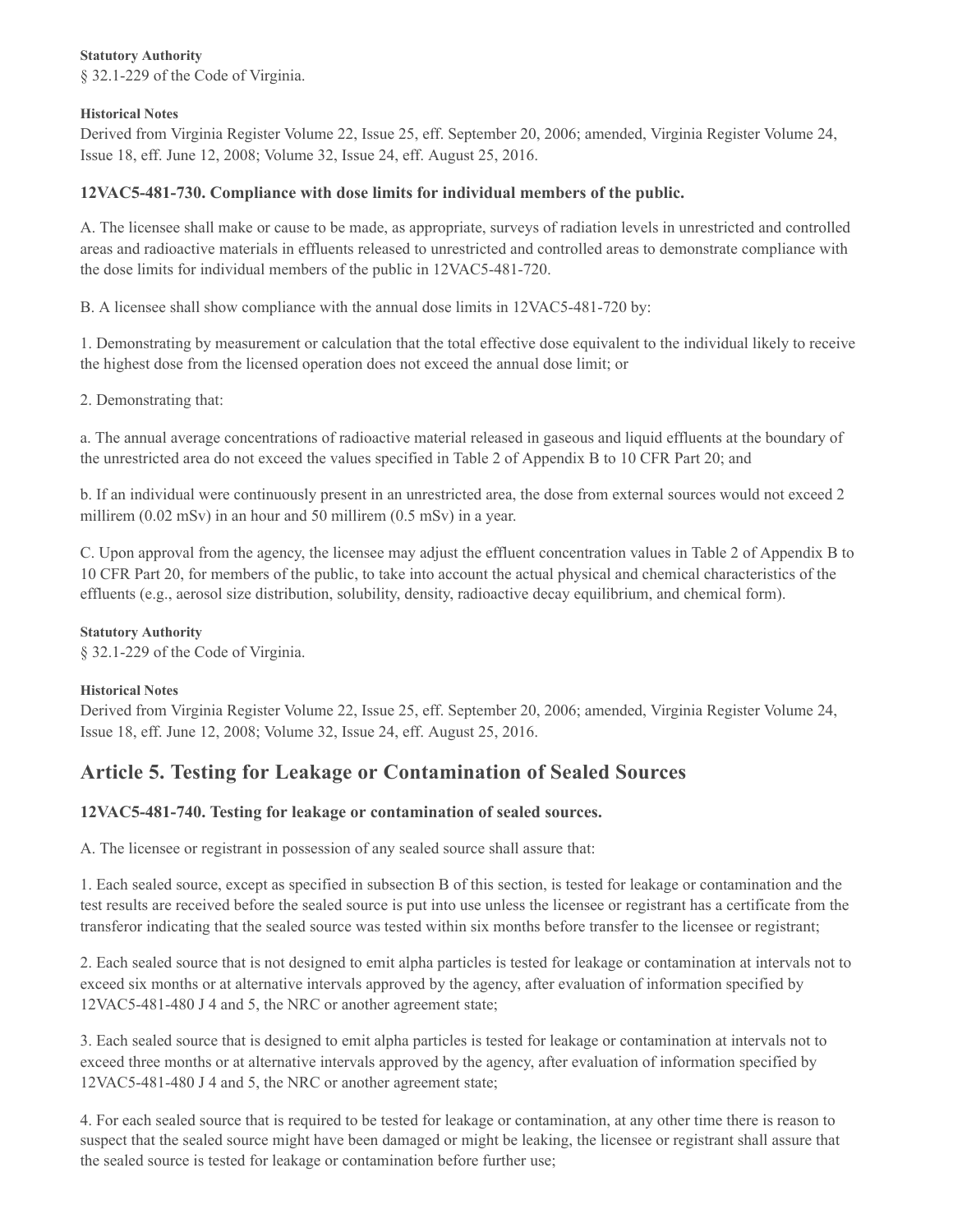5. Tests for leakage for all sealed sources, except brachytherapy sources manufactured to contain radium, shall be capable of detecting the presence of 185 Bq (0.005 μCi) of radioactive material on a test sample. Test samples shall be taken from the sealed source or from the surfaces of the container in which the sealed source is stored or mounted on which one might expect contamination to accumulate. For a sealed source contained in a device, test samples are obtained when the source is in the "off" position;

6. The test for leakage for brachytherapy sources manufactured to contain radium shall be capable of detecting an absolute leakage rate of 37 Bq (0.001 μCi) of radon-222 in a 24-hour period when the collection efficiency for radon-222 and its daughters has been determined with respect to collection method, volume and time;

7. Tests for contamination from radium daughters shall be taken on the interior surface of brachytherapy source storage containers and shall be capable of detecting the presence of 185 Bq (0.005  $\mu$ Ci) of a radium daughter which has a halflife greater than four days.

B. A licensee or registrant need not perform test for leakage or contamination on the following sealed sources:

1. Sealed sources containing only radioactive material with a half-life of less than 30 days;

2. Sealed sources containing only radioactive material as a gas;

3. Sealed sources containing 3.7 MBq (100 μCi) or less of beta or photon-emitting material or 370 kBq (10 μCi) or less of alpha-emitting material;

4. Sealed sources containing only hydrogen-3;

5. Seeds of iridium-192 encased in nylon ribbon; and

6. Sealed sources that are stored, not being used and identified as in storage. The licensee or registrant shall, however, test each such sealed source for leakage or contamination and receive the test results at intervals not to exceed five years and within six months before the date of use or transfer.

C. Tests for leakage or contamination from sealed sources shall be performed by persons specifically authorized by the agency, the NRC or another agreement state to perform such services.

D. Test results shall be kept in units of becquerel or microcurie and maintained for inspection by the agency. Records of test results for sealed sources shall be made pursuant to 12VAC5-481-1010.

E. The following shall be considered evidence that a sealed source is leaking:

1. The presence of 185 Bq (0.005  $\mu$ Ci) or more of removable contamination on any test sample;

2. Leakage of 37 Bq (0.001 μCi) of radon-222 per 24 hours for brachytherapy sources manufactured to contain radium;

3. The presence of removable contamination resulting from the decay of 185 Bq (0.005 μCi) or more of radium.

F. The licensee or registrant shall immediately withdraw a leaking sealed source from use and shall take action to prevent the spread of contamination. The leaking sealed source shall be repaired or disposed of in accordance with this part.

G. Reports of test results for leaking or contaminated sealed sources shall be made pursuant to 12VAC5-481-1150.

#### **Statutory Authority**

§ 32.1-229 of the Code of Virginia.

#### **Historical Notes**

Derived from Virginia Register Volume 22, Issue 25, eff. September 20, 2006; amended, Virginia Register Volume 24, Issue 18, eff. June 12, 2008.

# **Article 6. Surveys and Monitoring**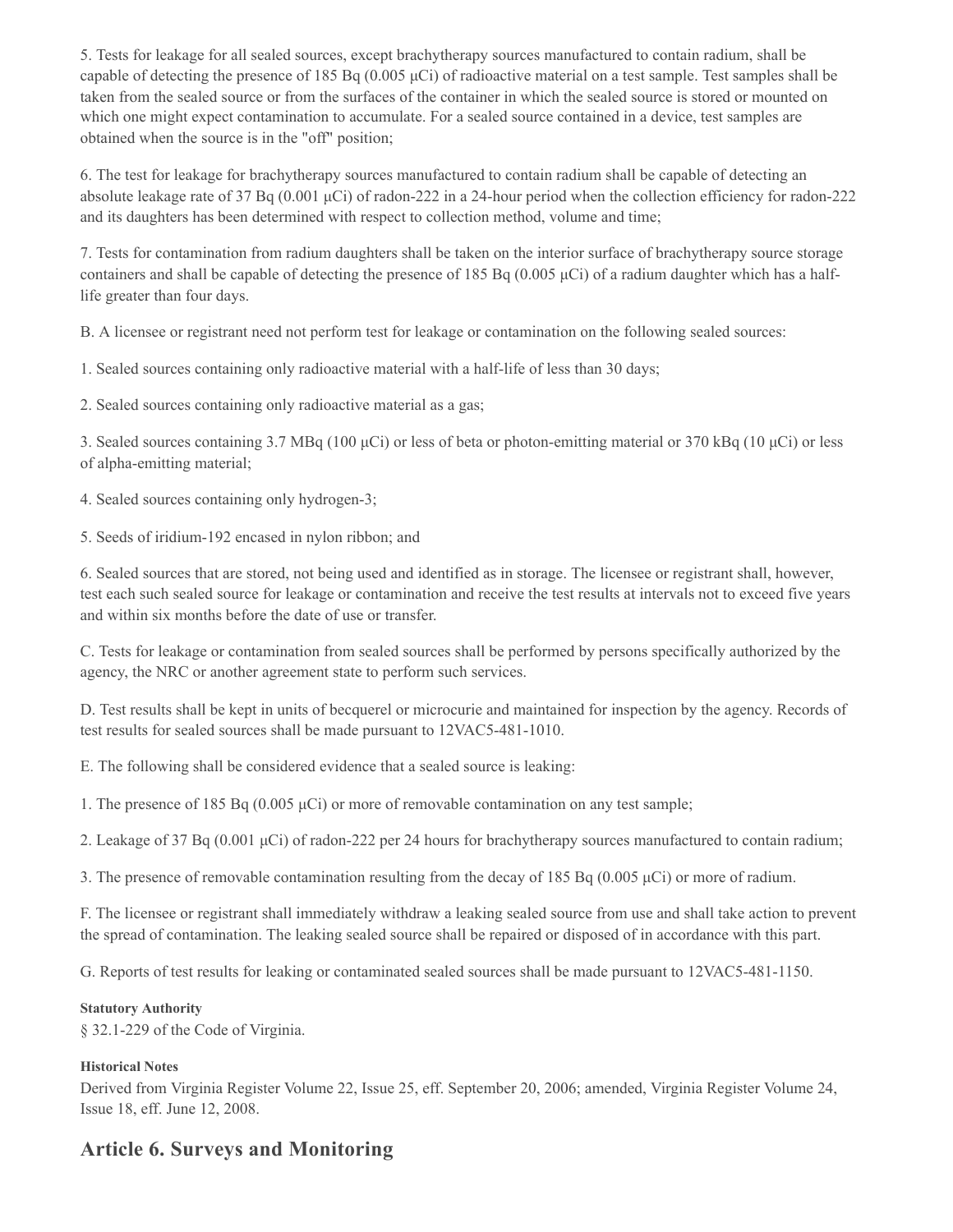## **12VAC5-481-750. General.**

A. Licensees shall make or cause to be made surveys of areas, including the subsurface, that:

1. Are necessary for the licensee to comply with this chapter; and

2. Are reasonable under the circumstances to evaluate:

a. The magnitude and extent of radiation levels;

b. The concentrations or quantities of radioactive material; and

c. The potential radiological hazards of the radiation levels and residual radioactivity detected.

B. Notwithstanding 12VAC5-481-1000 A, records from surveys describing the location and amount of subsurface residual radioactivity identified at the site shall be kept with records important for decommissioning, and such records shall be retained in accordance with 12VAC5-481-450 C 8.

C. Licensees shall ensure that the survey instruments used to show compliance with this chapter are calibrated before first use, annually (not to exceed 12 months), except when a more frequent interval is specified in another applicable part of this chapter or a license condition, and following a repair that affects the calibration. These calibrations shall include:

1. Use of a radiation source on all scales;

2. At energies appropriate for the use;

3. For linear scale instruments, at two points located approximately one-third and two-thirds of full-scale on each scale; for logarithmic scale instruments, at mid-range of each decade, and at two points of at least one decade; and for digital instruments, at three points between 2 and 1000 mrem (0.02 and 10 millisieverts) per hour;

4. For dose rate instruments, so that an accuracy within plus or minus 20% of the true radiation dose can be demonstrated at each point checked; and

5. Conspicuously note on the instrument the date of calibration.

D. Licensees may not use survey instruments if the difference between the indicated exposure rate and the calculated exposure rate is more than 20%.

E. All personnel dosimeters, except for direct and indirect reading pocket ionization chambers and those dosimeters used to measure the dose to the extremities, that require processing to determine the radiation dose and that are used by the licensee to comply with 12VAC5-481-640, with other applicable provisions of this chapter, or with conditions specified in a license shall be processed and evaluated by a dosimetry processor with the following:

1. Holding current personnel dosimetry accreditation from the National Voluntary Laboratory Accreditation Program (NVLAP) of the National Institute of Standards and Technology; and

2. Approved in this accreditation process for the type of radiation or radiations included in the NVLAP program that most closely approximates the type of radiation or radiation for which the individual wearing the dosimeter is monitored.

#### **Statutory Authority**

§ 32.1-229 of the Code of Virginia.

## **Historical Notes**

Derived from Virginia Register Volume 22, Issue 25, eff. September 20, 2006; amended, Virginia Register Volume 24, Issue 18, eff. June 12, 2008; Volume 32, Issue 24, eff. August 25, 2016.

## **12VAC5-481-760. Conditions requiring individual monitoring of external and internal occupational dose.**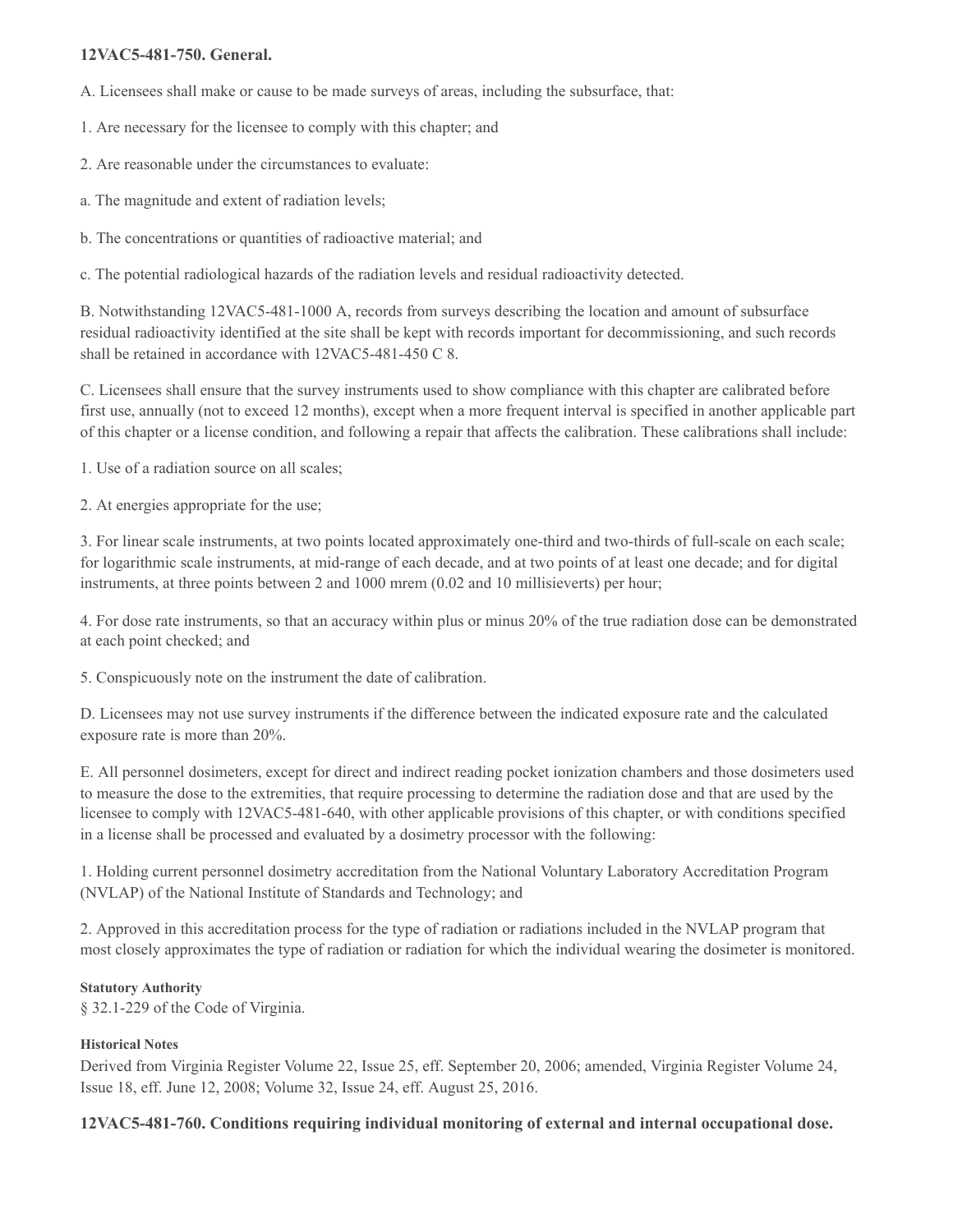Each licensee shall monitor exposures from sources of radiation at levels sufficient to demonstrate compliance with the occupational dose limits of this part. At a minimum:

1. Each licensee shall monitor occupational exposure to radiation from licensed and unlicensed radiation sources under the control of the licensee and shall supply and require the use of individual monitoring devices by:

a. Adults likely to receive, in one year from sources external to the body, a dose in excess of 10% of the limits in 12VAC5-481-640 A;

b. Minors likely to receive, in one year from radiation sources external to the body, a deep dose equivalent in excess of 100 millirem (1 mSv), a lens dose equivalent in excess of 150 millirem (1.5 mSv), or a shallow dose equivalent to the skin or to the extremities in excess of 500 millirem (5 mSv);

c. Declared pregnant women likely to receive, during the entire pregnancy, from radiation sources external to the body, a deep dose equivalent in excess of 100 millirem (1 mSv); and

d. Individuals entering a high or very high radiation area.

2. Each licensee shall monitor (see 12VAC5-481-670) the occupational intake of radioactive material by and assess the committed effective dose equivalent to:

a. Adults likely to receive, in one year, an intake in excess of 10% of the applicable ALIs in Table 1, Columns 1 and 2, of Appendix B to 10 CFR Part 20;

b. Minors likely to receive, in one year, a committed effective dose equivalent in excess of 100 millirem (1 mSv); and

c. Declared pregnant women likely to receive, during the entire pregnancy, a committed effective dose equivalent in excess of 100 millirem (1 mSv).

#### **Statutory Authority**

§ 32.1-229 of the Code of Virginia.

#### **Historical Notes**

Derived from Virginia Register Volume 22, Issue 25, eff. September 20, 2006; amended, Virginia Register Volume 24, Issue 18, eff. June 12, 2008; Volume 32, Issue 24, eff. August 25, 2016.

## **12VAC5-481-770. Location of individual monitoring devices.**

Each licensee or registrant shall ensure that individuals who are required to monitor occupational doses in accordance with 12VAC5-481-760 wear individual monitoring devices as follows:

1. An individual monitoring device used for monitoring the dose to the whole body shall be worn at the unshielded location of the whole body likely to receive the highest exposure. When a protective apron is worn, the location of the individual monitoring device is typically at the neck (collar);

2. An individual monitoring device used for monitoring the dose to an embryo/fetus of a declared pregnant woman, pursuant to 12VAC5-481-710, shall be located at the waist under any protective apron being worn by the woman;

3. An individual monitoring device used for monitoring the eye dose equivalent, to demonstrate compliance with 12VAC5-481-640, shall be located at the neck (collar), outside any protective apron being worn by the monitored individual, or at an unshielded location closer to the eye;

4. An individual monitoring device used for monitoring the dose to the extremities, to demonstrate compliance with 12VAC5-481-640, shall be worn on the extremity likely to receive the highest exposure. Each individual monitoring device shall be oriented to measure the highest dose to the extremity being monitored.

#### **Statutory Authority**

§ 32.1-229 of the Code of Virginia.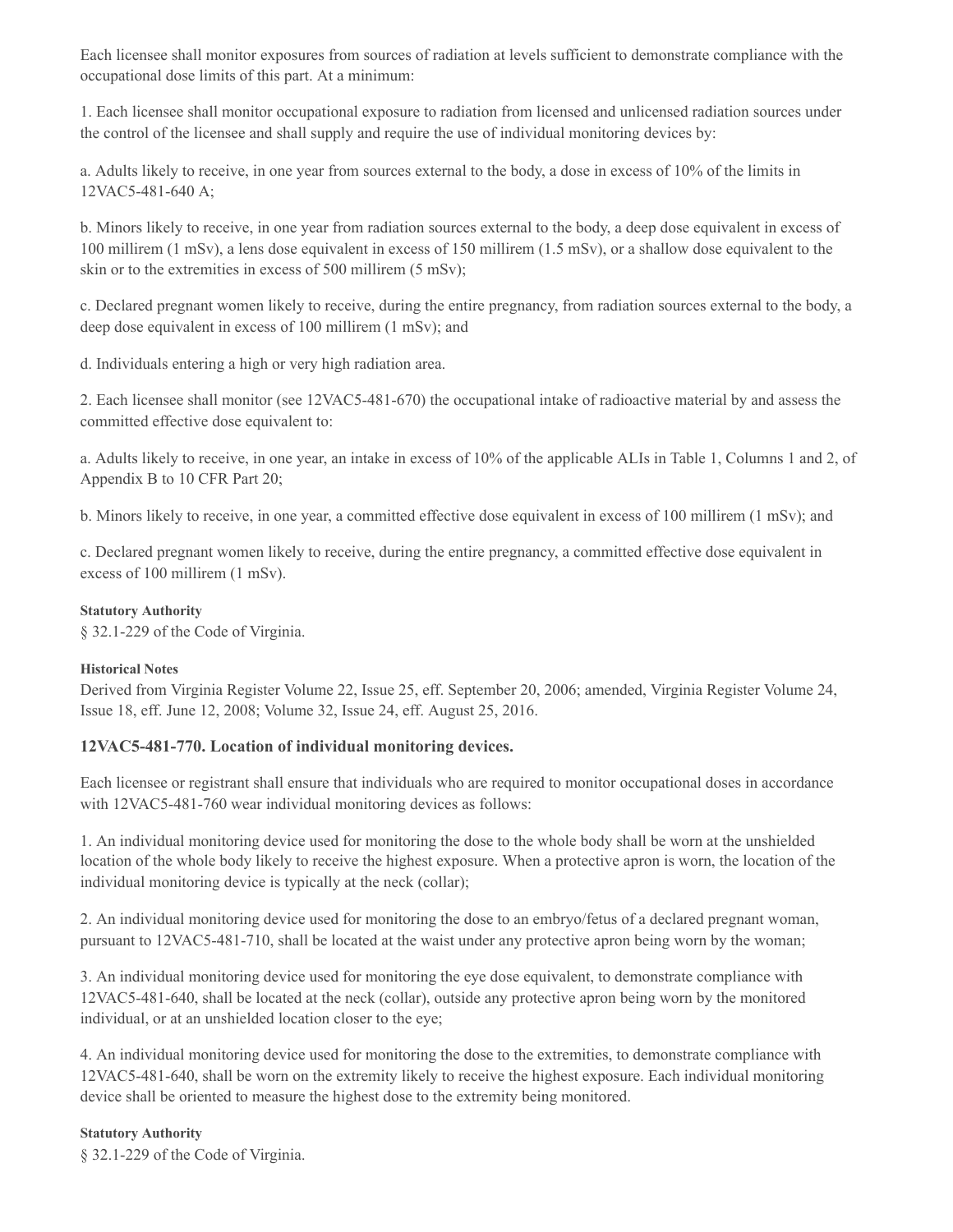# **Article 7. Control of Exposure from External Sources in Restricted Areas**

## **12VAC5-481-780. Control of access to high radiation areas.**

A. The licensee shall ensure that each entrance or access point to a high radiation area has one or more of the following features:

1. A control device that, upon entry into the area, causes the level of radiation to be reduced below that level at which an individual might receive a deep dose equivalent of 100 millirem (1 mSv) in 1 hour at 30 centimeters from the radiation source or from any surface that the radiation penetrates;

2. A control device that energizes a conspicuous visible or audible alarm signal so that the individual entering the high radiation area and the supervisor of the activity are made aware of entry; or

3. Entryways that are locked, except during periods when access to the areas is required, with positive control over each individual entry.

B. In place of the controls required by subsection A of this section for a high radiation area, the licensee may substitute continuous direct or electronic surveillance that is capable of preventing unauthorized entry.

C. A licensee may apply to the agency for approval of alternative methods for controlling access to high radiation areas.

D. The licensee shall establish the controls required by subsections A and C of this section in a way that does not prevent individuals from leaving a high radiation area.

E. Control is not required for each entrance or access point to a room or other area that is a high radiation area solely because of the presence of radioactive materials prepared for transport and packaged and labeled in accordance with regulations of the U.S. Department of Transportation provided that:

1. The packages do not remain in the area longer than three days; and

2. The dose rate at one meter from the external surface of any package does not exceed 10 millirem (0.1 mSv) per hour.

F. Control of entrance or access to rooms or other areas in hospitals is not required solely because of the presence of patients containing radioactive material, provided that there are personnel in attendance who will take the necessary precautions to prevent the exposure of individuals to radiation or radioactive material in excess of the limits established in this part and to operate within the ALARA provisions of the licensee's radiation protection program.

G. The licensee or registrant is not required to control entrance or access to rooms or other areas containing sources of radiation capable of producing a high radiation area as described in this section if the licensee or registrant has met all the specific requirements for access and control specified in other applicable parts of this chapter, such as Part V (12VAC5-481-1170 et seq.) for industrial radiography, Part VI (12VAC5-481-1580 et seq.) for X-rays in the healing arts, Part IX (12VAC5-481-2140 et seq.) for particle accelerators, and Part XII (12VAC5-481-2660 et seq.) for irradiators.

## **Statutory Authority**

§ 32.1-229 of the Code of Virginia.

## **Historical Notes**

Derived from Virginia Register Volume 22, Issue 25, eff. September 20, 2006; amended, Virginia Register Volume 24, Issue 18, eff. June 12, 2008; Volume 32, Issue 24, eff. August 25, 2016.

## **12VAC5-481-790. Control of access to very high radiation areas.**

A. In addition to the requirements in 12VAC5-481-780, the licensee or registrant shall institute measures to ensure that an individual is not able to gain unauthorized or inadvertent access to areas in which radiation levels could be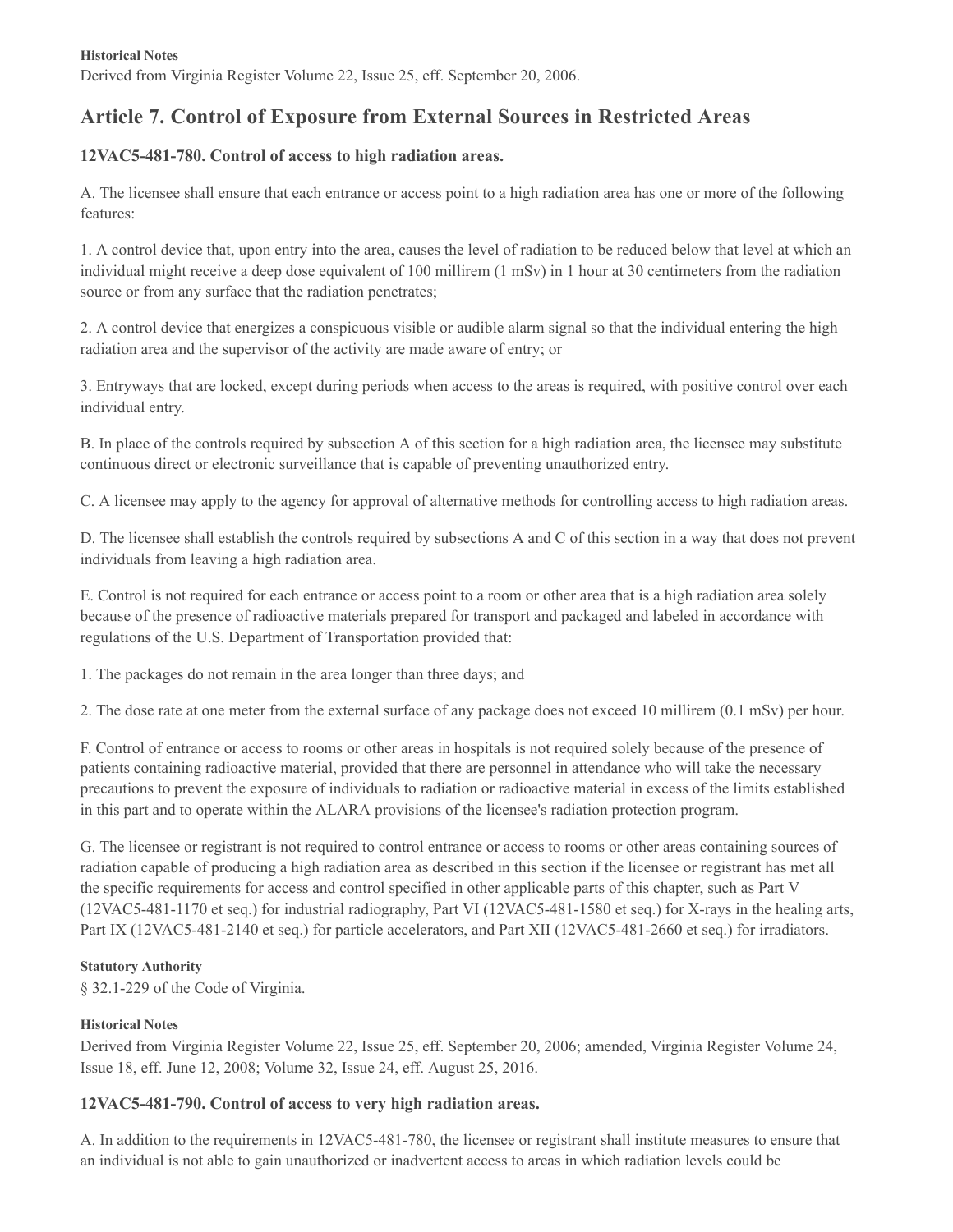encountered at 5 Gy (500 rad) or more in one hour at one meter from a source of radiation or any surface through which the radiation penetrates. This requirement does not apply to rooms or areas in which diagnostic X-ray systems are the only source of radiation, or to nonself-shielded irradiators.

B. The licensee or registrant is not required to control entrance or access to rooms or other areas containing sources of radiation capable of producing a very high radiation area as described in subsection A of this section if the registrant has met all the specific requirements for access and control specified in other applicable parts of these regulations, such as Part V (12VAC5-481-1170 et seq.) for industrial radiography, Part VI (12VAC5-481-1580 et seq.) for X-rays in the healing arts, Part IX (12VAC5-481-2140 et seq.) for particle accelerators, and Part XII (12VAC5-481-2660 et seq.) for irradiators.

#### **Statutory Authority**

§ 32.1-229 of the Code of Virginia.

#### **Historical Notes**

Derived from Virginia Register Volume 22, Issue 25, eff. September 20, 2006; amended, Virginia Register Volume 24, Issue 18, eff. June 12, 2008.

## **12VAC5-481-800. (Repealed.)**

#### **Statutory Authority**

#### **Historical Notes**

Derived from Virginia Register Volume 22, Issue 25, eff. September 20, 2006; repealed, Virginia Register Volume 24, Issue 18, eff. June 12, 2008.

# **Article 8. Respiratory Protection and Controls to Restrict Internal Exposure in Restricted Areas**

## **12VAC5-481-810. Use of process or other engineering controls.**

The licensee shall use, to the extent practical, process or other engineering controls (e.g., containment, decontamination, or ventilation) to control the concentration of radioactive material in air.

#### **Statutory Authority**

§ 32.1-229 of the Code of Virginia.

#### **Historical Notes**

Derived from Virginia Register Volume 22, Issue 25, eff. September 20, 2006; amended, Virginia Register Volume 24, Issue 18, eff. June 12, 2008; Volume 32, Issue 24, eff. August 25, 2016.

## **12VAC5-481-820. Use of other controls.**

A. When it is not practical to apply process or other engineering controls to control the concentrations of radioactive material in the air to values below those that define an airborne radioactivity area, the licensee shall, consistent with maintaining the total effective dose equivalent ALARA, increase monitoring and limit intakes by one or more of the following means:

- 1. Control of access;
- 2. Limitation of exposure times;
- 3. Use of respiratory protection equipment; or
- 4. Other controls.

B. If the licensee performs an ALARA analysis to determine whether or not respirators should be used, the licensee may consider safety factors other than radiological factors. The licensee should also consider the impact of respirator use on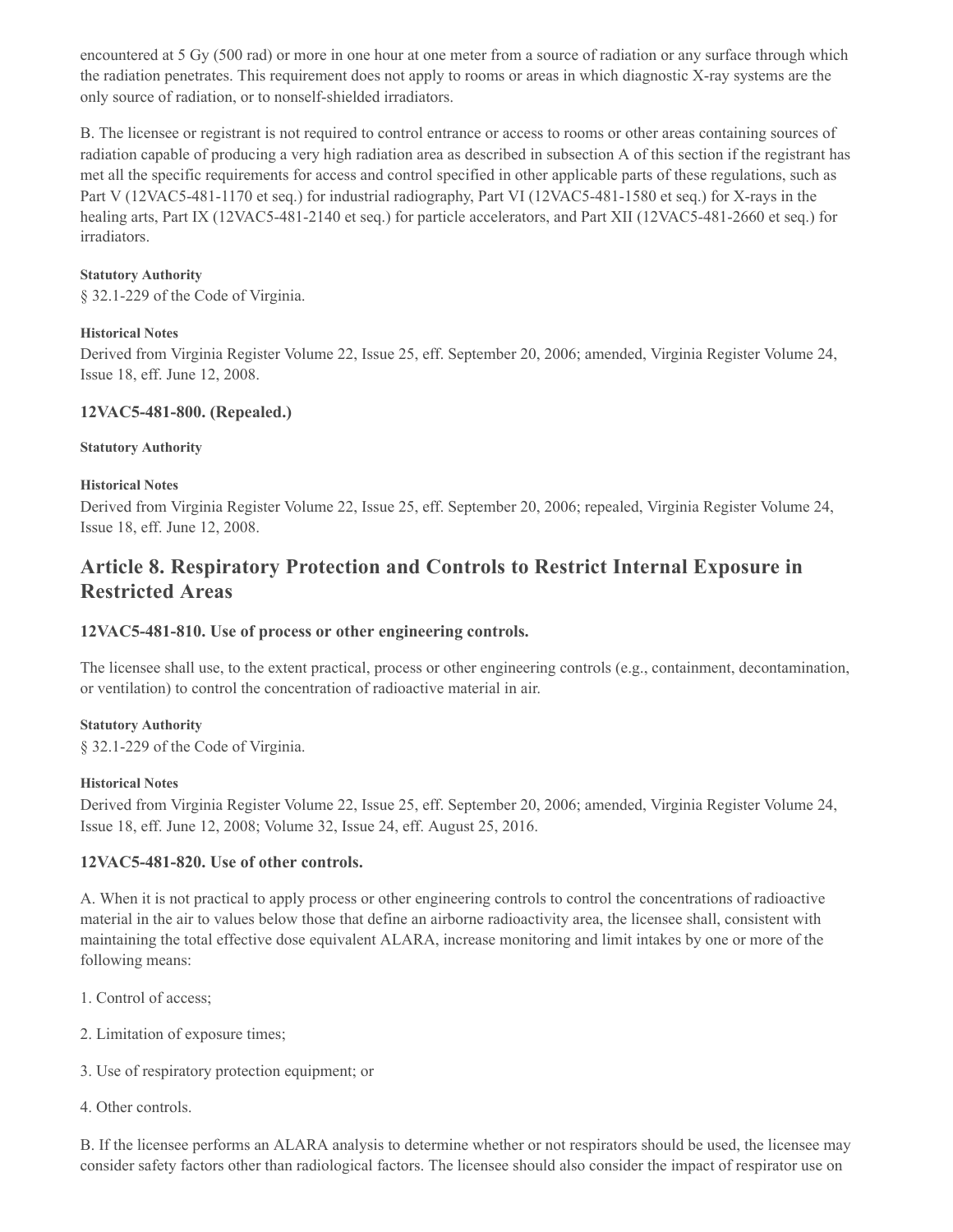the industrial health and safety of workers.

#### **Statutory Authority**

§ 32.1-229 of the Code of Virginia.

## **Historical Notes**

Derived from Virginia Register Volume 22, Issue 25, eff. September 20, 2006; amended, Virginia Register Volume 24, Issue 18, eff. June 12, 2008; Volume 32, Issue 24, eff. August 25, 2016.

## **12VAC5-481-830. Use of individual respiratory protection equipment.**

A. If the licensee assigns or permits the use of respiratory protection equipment to limit the intake of radioactive material:

1. The licensee shall use only respiratory protection equipment that is tested and certified by the National Institute for Occupational Safety and Health (NIOSH) except as otherwise noted in this part.

2. If the licensee wishes to use equipment that has not been tested or certified by NIOSH, or for which there is no schedule for testing or certification, the licensee shall submit an application to the agency for authorized use of this equipment except as provided in this part. The application shall include evidence that the material and performance characteristics of the equipment are capable of providing the proposed degree of protection under anticipated conditions of use. This shall be demonstrated either by licensee testing or on the basis of reliable test information.

3. The licensee shall implement and maintain a respiratory protection program that includes:

a. Air sampling sufficient to identify the potential hazard, permit proper equipment selection, and estimate doses;

b. Surveys and bioassays, as necessary, to evaluate actual intakes;

c. Testing of respirators for operability (i.e., user seal check for face sealing devices and functional check for others) immediately prior to each use;

- d. Written procedures regarding:
- (1) Monitoring, including air sampling and bioassays;
- (2) Supervision and training of respirator users;
- (3) Fit testing;
- (4) Respirator selection;
- (5) Breathing air quality;
- (6) Inventory and control;
- (7) Storage, issuance, maintenance, repair, testing, and quality assurance of respiratory protection equipment;
- (8) Recordkeeping; and

(9) Limitations on periods of respirator use and relief from respirator use;

e. Determination by a physician that the individual user is medically fit to use respiratory protection equipment at the following stages:

- (1) Before the initial fitting of a face sealing respirator;
- (2) Before the first field use of non-face sealing respirators, and
- (3) Either every 12 months thereafter, or periodically at a frequency determined by a physician; and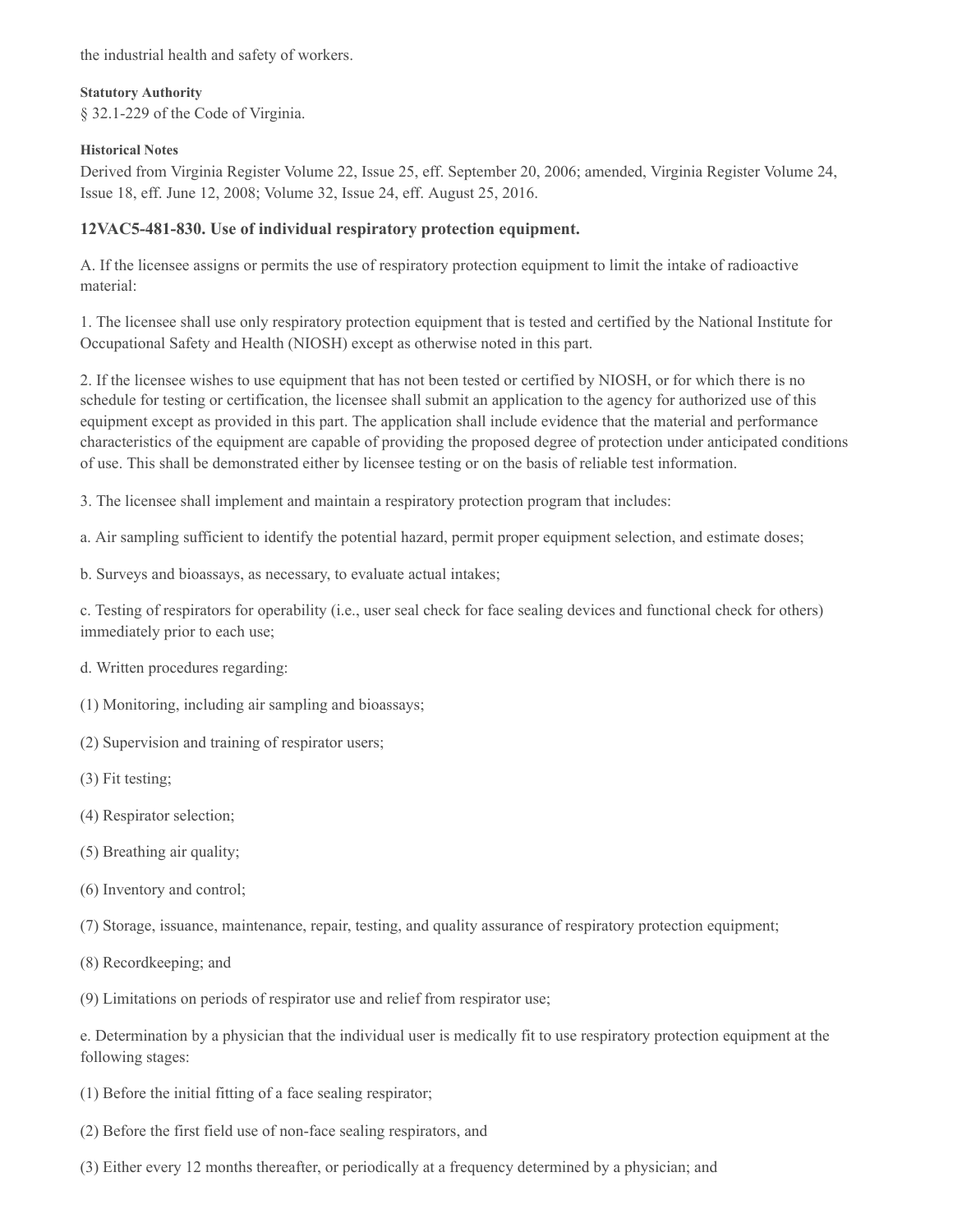f. Fit testing, with fit factor greater than 10 times the assigned protection factor (APF) for negative pressure devices, and a fit factor greater than 500 for any positive pressure, continuous flow, and pressure-demand devices, before the first field use of tight fitting, face-sealing respirators and periodically thereafter at a frequency not to exceed one year. Fit testing shall be performed with the facepiece operating in the negative pressure mode.

4. The licensee shall advise each respirator user that the user may leave the area at any time for relief from respirator use in the event of equipment malfunction, physical or psychological distress, procedural or communication failure, significant deterioration of operating conditions, or any other conditions that might require such relief.

5. The licensee shall also consider limitations appropriate to the type and mode of use. When selecting respiratory devices the licensee shall provide for vision correction, adequate communication, low temperature work environments, and the concurrent use of other safety or radiological protection equipment. The licensee shall use equipment in such a way as not to interfere with the proper operation of the respirator.

6. Standby rescue persons are required whenever one-piece atmosphere-supplying suits, or any combination of supplied air respiratory protection device and personnel protective equipment, are used from which an unaided individual would have difficulty extricating himself. The standby persons shall be equipped with respiratory protection devices or other apparatus appropriate for the potential hazards. The standby rescue persons shall observe or otherwise maintain continuous communication with the workers (e.g., visual, voice, signal line, telephone, radio, or other suitable means), and be immediately available to assist them in case of a failure of the air supply or for any other reason that requires relief from distress. A sufficient number of standby rescue persons shall be immediately available to assist all users of this type of equipment and to provide effective emergency rescue if needed.

7. Atmosphere-supplying respirators shall be supplied with respirable air of grade D quality or better as defined by the Compressed Gas Association in publication G-7.1, "Commodity Specification for Air," 1997, and included in the regulations of the Occupational Safety and Health Administration (29 CFR 1910.134(i)(1)(ii)(A) through (E). Grade D quality air criteria include:

- a. Oxygen content  $(v/v)$  of 19.5-23.5%;
- b. Hydrocarbon (condensed) content of 5 milligrams per cubic meter of air or less;
- c. Carbon monoxide (CO) content of 10 ppm or less;
- d. Carbon dioxide content of 1,000 ppm or less; and
- e. Lack of noticeable odor.

8. The licensee shall ensure that no objects, materials or substances, such as facial hair, or any conditions that interfere with the face (facepiece seal or valve function) and that are under the control of the respirator wearer, are present between the skin of the wearer's face and the sealing surface of a tight-fitting respirator facepiece.

9. In estimating the dose to individuals from intake of airborne radioactive materials, the concentration of radioactive material in the air that is inhaled when respirators are worn is initially assumed to be the ambient concentration in air without respiratory protection, divided by the assigned protection factor. If the dose is later found to be greater than the estimated dose, the corrected value shall be used. If the dose is later found to be less than the estimated dose, the corrected value may be used.

B. The agency may impose restrictions in addition to the provisions of this section, 12VAC5-481-820, and 12VAC5-481- 3680 in order to:

1. Ensure that the respiratory protection program of the licensee is adequate to limit doses to individuals from intakes of airborne radioactive materials consistent with maintaining total effective dose equivalent ALARA; and

2. Limit the extent to which a licensee may use respiratory protection equipment instead of process or other engineering controls.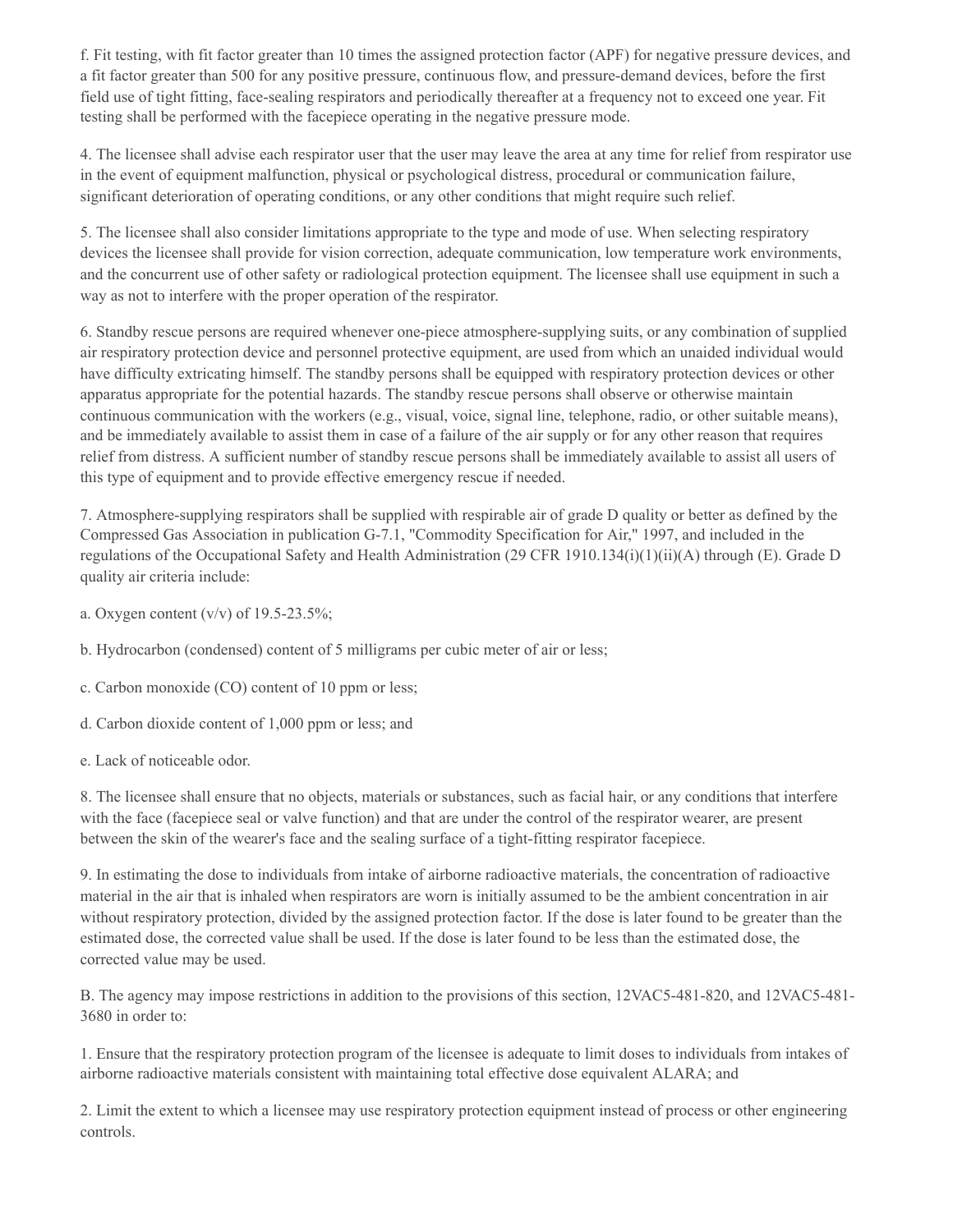C. The licensee shall obtain authorization from the agency before using assigned protection factors in excess of those specified in 12VAC5-481-3680. The agency may authorize a licensee to use higher assigned protection factors on receipt of an application that:

1. Describes the situation for which a need exists for higher protection factors; and

2. Demonstrates that the respiratory protection equipment provides these higher protection factors under the proposed conditions of use.

## **Statutory Authority**

§ 32.1-229 of the Code of Virginia.

## **Historical Notes**

Derived from Virginia Register Volume 22, Issue 25, eff. September 20, 2006; amended, Virginia Register Volume 24, Issue 18, eff. June 12, 2008; Volume 32, Issue 24, eff. August 25, 2016.

# **Article 9. Security and Control of Licensed or Registered Sources of Radiation**

## **12VAC5-481-840. Security and control of licensed or registered sources of radiation.**

A. The licensee shall:

1. Secure radioactive material from unauthorized removal or access when stored in controlled or unrestricted areas.

2. Control and maintain constant surveillance and use devices or administrative procedures to prevent unauthorized use of radioactive material that is in a controlled or unrestricted area and that is not in storage.

B. The registrant shall secure registered radiation machines from unauthorized removal.

C. The registrant shall use devices or administrative procedures to prevent unauthorized use of registered radiation machines.

D. Each portable gauge licensee shall use a minimum of two independent physical controls that form tangible barriers to secure portable gauges from unauthorized removal, whenever portable gauges are not under the control and constant surveillance of the licensee.

## **Statutory Authority**

§ 32.1-229 of the Code of Virginia.

## **Historical Notes**

Derived from Virginia Register Volume 22, Issue 25, eff. September 20, 2006; amended, Virginia Register Volume 24, Issue 18, eff. June 12, 2008; Volume 32, Issue 24, eff. August 25, 2016.

# **Article 10. Precautionary Procedures**

# **12VAC5-481-850. Radiation symbol; caution signs.**

A. Unless otherwise authorized by the agency, the symbol prescribed by this section shall use the colors magenta, purple, or black on a yellow background. The symbol prescribed by this section is the three-bladed design:

1. The cross-hatched area is to be magenta, purple, or black, and

2. The background is to be yellow.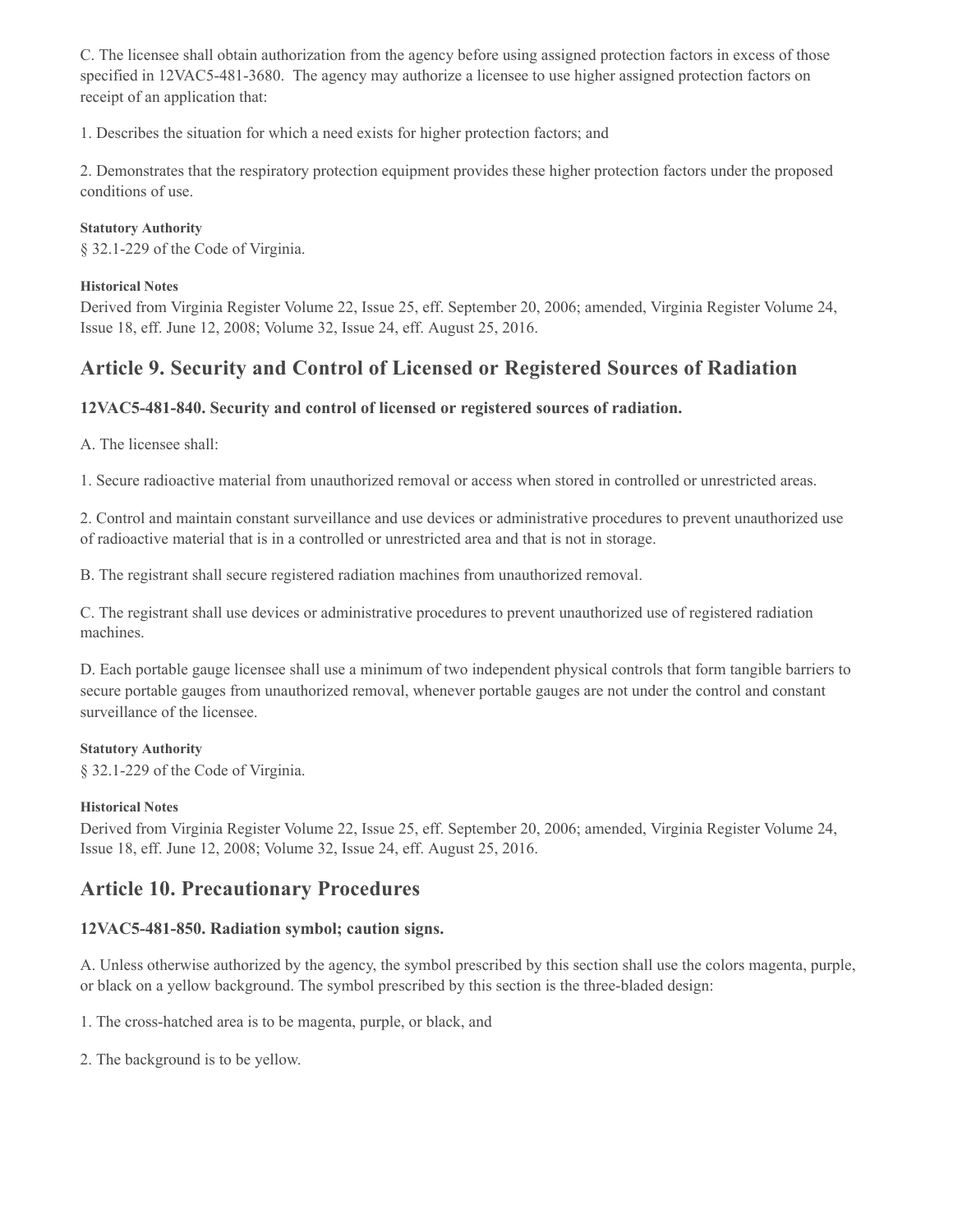

#### RADIATION SYMBOL

B. Exception to color requirements for standard radiation symbol. Notwithstanding the requirements of subsection A of this section, licensees are authorized to label sources, source holders, or device components containing sources of radiation that are subjected to high temperatures with conspicuously etched or stamped radiation caution symbols and without a color requirement.

C. Additional information on signs and labels. In addition to the contents of signs and labels prescribed in this section, the licensee may provide on or near the required signs and labels, additional information, as appropriate, to make individuals aware of potential radiation exposures and to minimize the exposures.

#### **Statutory Authority**

§ 32.1-229 of the Code of Virginia.

#### **Historical Notes**

Derived from Virginia Register Volume 22, Issue 25, eff. September 20, 2006; amended, Virginia Register Volume 24, Issue 18, eff. June 12, 2008; Volume 32, Issue 24, eff. August 25, 2016.

#### **12VAC5-481-860. Posting requirements.**

A. Licensees shall post each radiation area with a conspicuous sign or signs bearing the radiation symbol as described in 12VAC5-481-850 and the words "CAUTION, RADIATION AREA."

B. Licensees shall post each high radiation area with a conspicuous sign or signs bearing the radiation symbol as described in 12VAC5-481-850 and the words "CAUTION, HIGH RADIATION AREA" or "DANGER, HIGH RADIATION AREA."

C. Licensees shall post each very high radiation area with a conspicuous sign or signs bearing the radiation symbol as described in 12VAC5-481-850 and the words "GRAVE DANGER, VERY HIGH RADIATION AREA."

D. Licensees shall post each airborne radioactivity area with a conspicuous sign or signs bearing the radiation symbol as described in 12VAC5-481-850 and the words, "CAUTION, AIRBORNE RADIOACTIVITY AREA," or "DANGER, AIRBORNE RADIOACTIVITY AREA."

E. The licensee shall post each area or room in which there is used or stored an amount of licensed material exceeding 10 times the quantity of such material specified in 12VAC5-481-3700 with a conspicuous sign or signs bearing the radiation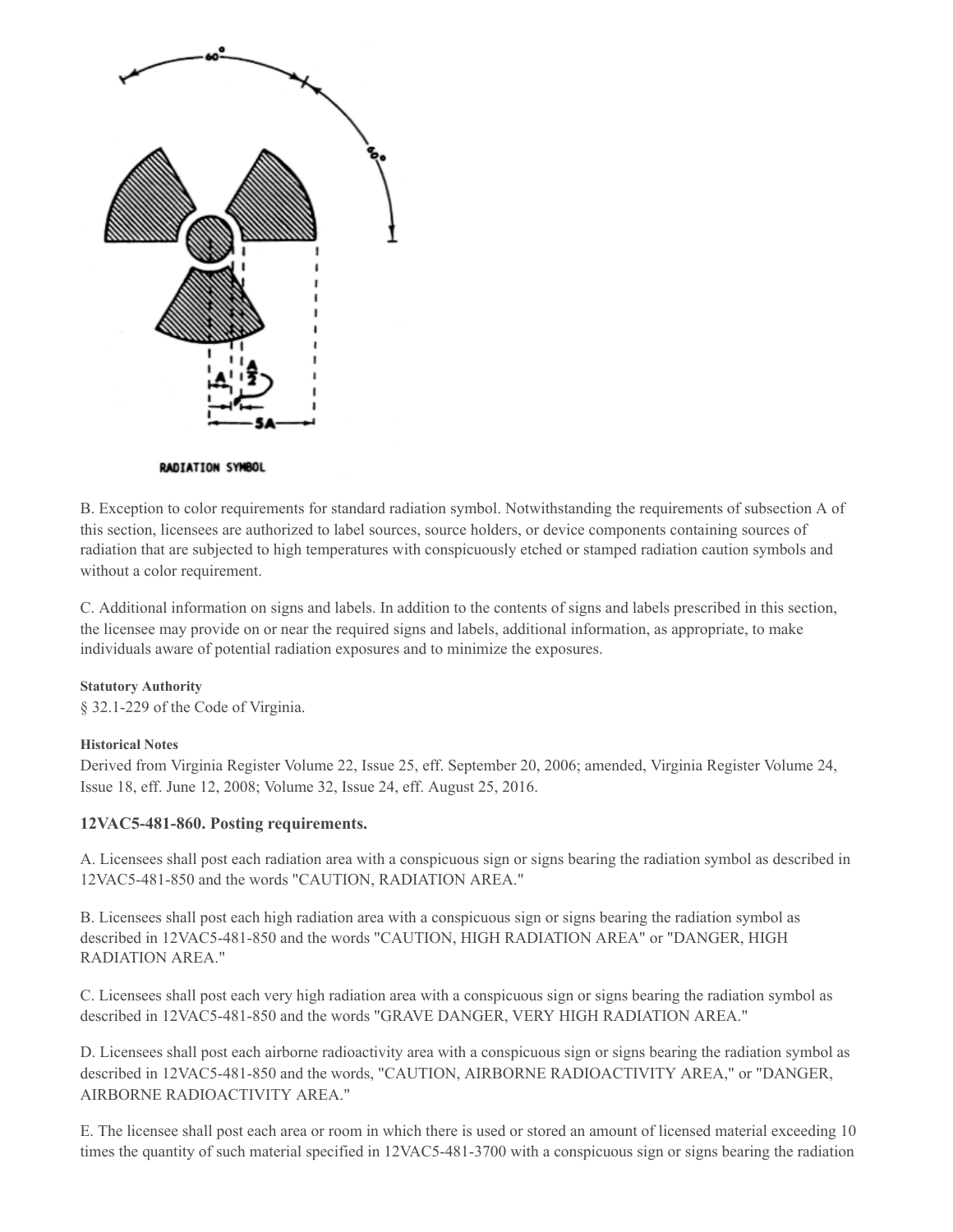symbol as described in 12VAC5-481-850 and the words "CAUTION, RADIOACTIVE MATERIALS" or "DANGER, RADIOACTIVE MATERIALS."

#### **Statutory Authority**

§ 32.1-229 of the Code of Virginia.

#### **Historical Notes**

Derived from Virginia Register Volume 22, Issue 25, eff. September 20, 2006; amended, Virginia Register Volume 24, Issue 18, eff. June 12, 2008; Volume 32, Issue 24, eff. August 25, 2016.

## **12VAC5-481-870. Exceptions to posting requirements.**

A. Licensees are not required to post caution signs in areas or rooms containing radioactive materials for periods of less than eight hours, if the following conditions are met:

1. The materials are constantly attended during these periods by an individual who takes the precautions necessary to prevent the exposure of individuals to radiation or radioactive materials in excess of the limits established in this part; and

2. The area or room is subject to the licensee's control.

B. Rooms or other areas in hospitals that are occupied by patients are not required to be posted with caution signs pursuant to 12VAC5-481-860, provided that the patient could be released from licensee control pursuant to 12VAC5- 481-1870.

C. A room or area is not required to be posted with a caution sign because of the presence of a sealed source, provided that the radiation level at 30 centimeters from the surface of the sealed source container or housing does not exceed 5 millirem (0.05 mSv) per hour.

D. Rooms in hospitals or clinics that are used for teletherapy are exempt from the requirement to post caution signs under 12VAC5-481-860 if

1. Access to the room is controlled pursuant to 12VAC5-481-2043; and

2. Personnel in attendance take necessary precautions to prevent the inadvertent exposure of workers, other patients, and members of the public to radiation in excess of the limits established in this part.

#### **Statutory Authority**

§ 32.1-229 of the Code of Virginia.

#### **Historical Notes**

Derived from Virginia Register Volume 22, Issue 25, eff. September 20, 2006; amended, Virginia Register Volume 24, Issue 18, eff. June 12, 2008; Volume 32, Issue 24, eff. August 25, 2016.

#### **12VAC5-481-880. Labeling containers and radiation machines.**

A. Licensees shall ensure that each container of licensed material bears a durable, clearly visible label bearing the radiation symbol as described in 12VAC5-481-850 and the words "CAUTION, RADIOACTIVE MATERIAL" or "DANGER, RADIOACTIVE MATERIAL." The label shall also provide sufficient information, such as the radionuclides present, an estimate of the quantity of radioactivity, the date for which the activity is estimated, radiation levels, kinds of materials, and mass enrichment, to permit individuals handling or using the containers or working in the vicinity of the containers to take precautions to avoid or minimize exposures.

B. Each registrant shall ensure that each radiation machine is labeled in a conspicuous manner that cautions individuals that radiation is produced when it is energized.

C. Licensees shall, prior to removal or disposal of empty uncontaminated containers to unrestricted areas, remove or deface the radioactive material label or otherwise clearly indicate that the container no longer contains radioactive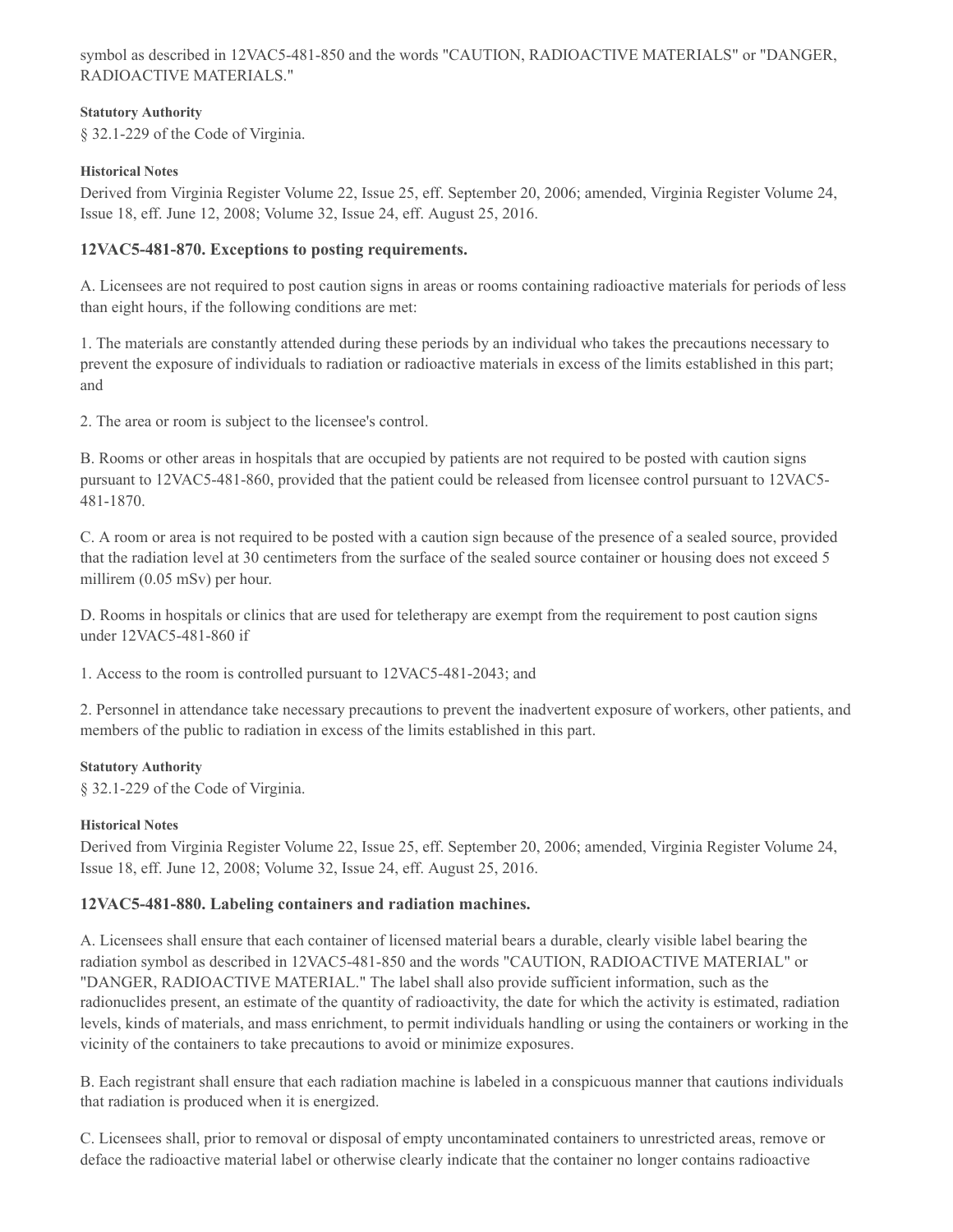materials.

#### **Statutory Authority** § 32.1-229 of the Code of Virginia.

## **Historical Notes**

Derived from Virginia Register Volume 22, Issue 25, eff. September 20, 2006; amended, Virginia Register Volume 24, Issue 18, eff. June 12, 2008; Volume 32, Issue 24, eff. August 25, 2016.

## **12VAC5-481-890. Exemptions to labeling requirements.**

Licensees are not required to label:

1. Containers holding licensed material in quantities less than the quantities listed in 12VAC5-481-3700;

2. Containers holding licensed material in concentrations less than those specified in Appendix B to 10 CFR Part 20;

3. Containers attended by an individual who takes the precautions necessary to prevent the exposure of individuals in excess of the limits established by this part;

4. Containers when they are in transport and packaged and labeled in accordance with regulations of the U.S. Department of Transportation;

5. Containers that are accessible only to individuals authorized to handle or use them, or to work in the vicinity of the containers, if the contents are identified to these individuals by readily available written record (e.g., containers in locations such as water filled canals, storage vaults, or hot cells). The record shall be retained as long as the containers are in use for the purpose indicated on the record; or

6. Installed manufacturing or process equipment, such as reactor components, piping, and tanks.

## **Statutory Authority**

§ 32.1-229 of the Code of Virginia.

## **Historical Notes**

Derived from Virginia Register Volume 22, Issue 25, eff. September 20, 2006; amended, Virginia Register Volume 24, Issue 18, eff. June 12, 2008; Volume 32, Issue 24, eff. August 25, 2016.

## **12VAC5-481-900. Procedures for receiving and opening packages.**

A. Licensees who expect to receive a package containing quantities of radioactive material in excess of a Type A quantity, as defined in 12VAC5-481-10 and 12VAC5-481-3770, shall make arrangements to receive:

1. The package when the carrier offers it for delivery; or

2. Notification of the arrival of the package at the carrier's terminal and to take possession of the package expeditiously.

B. Licensees shall monitor the following:

1.The external surfaces of a labeled package for radioactive contamination unless the package contains only radioactive material in the form of a gas or in special form as defined in 12VAC5-481-10;

2. The external surfaces of a labeled package for radiation levels unless the package contains quantities of radioactive material that are less than or equal to the Type A quantity, as defined in 12VAC5-481-10 and 12VAC5-481-3770; and

3. All packages known to contain radioactive material for radioactive contamination and radiation levels if there is evidence of degradation of package integrity, such as packages that are crushed, wet, or damaged.

C. Licensees shall perform the monitoring required by subsection B of this section as soon as practical after receipt of the package, but not later than three hours after the package is received at the licensee's facility if it is received during the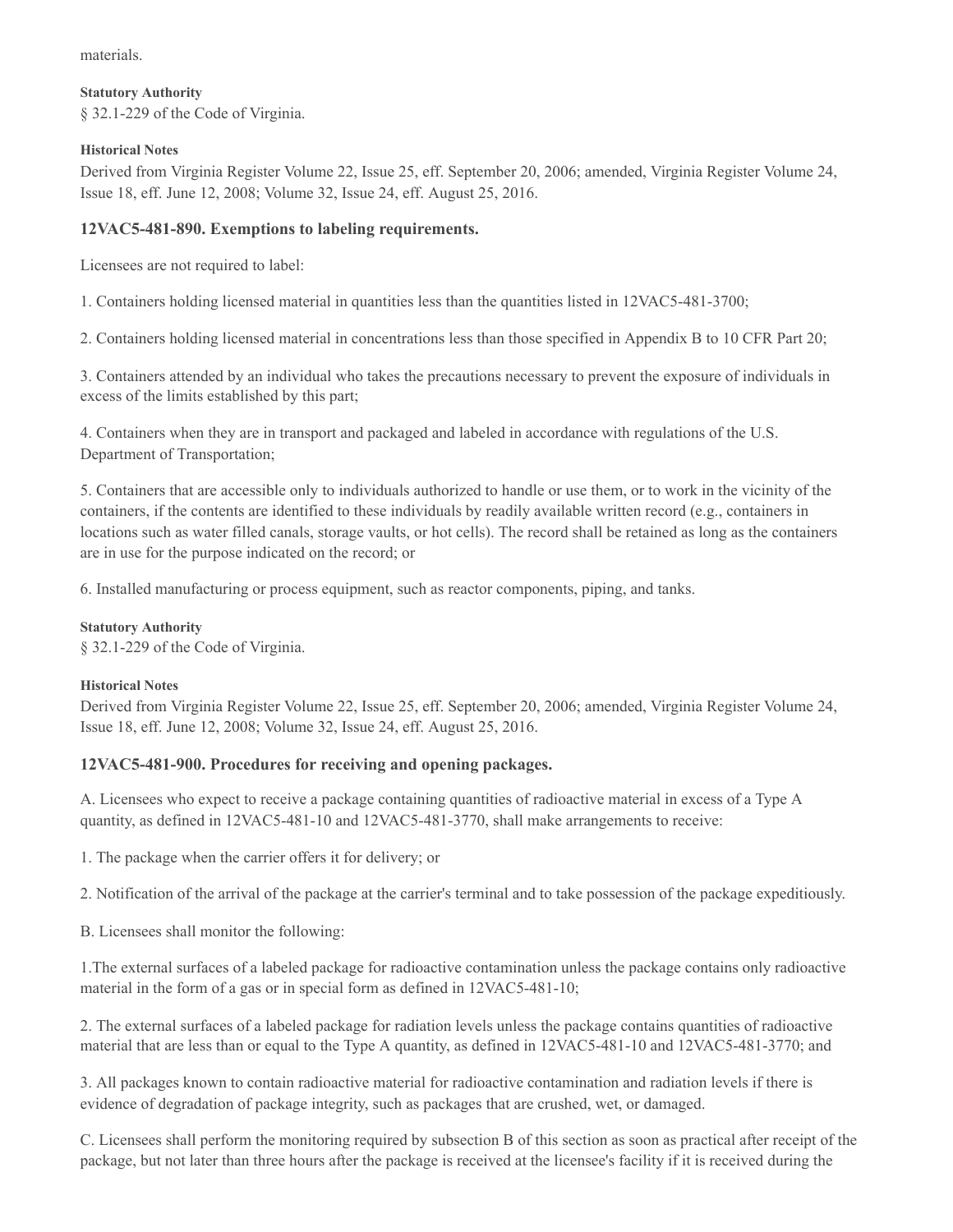licensee's normal working hours, if there is evidence of degradation of package integrity (e.g., packages that are crushed, wet, or damaged), or if it is received after working hours, not later than three hours from the beginning of the next working day.

D. Licensees shall immediately notify the final delivery carrier and the agency by telephone, when:

1. Removable contamination exceeds the limits of subdivision 9 of 12VAC5-481-3080; or

2. External radiation levels exceed the limits of subdivision 10 of 12VAC5-481-3080.

E. Licensees shall:

1. Establish, maintain, and retain written procedures for safely opening packages in which radioactive material is received; and

2. Ensure that the procedures are followed and that due consideration is given to special instructions for the type of package being opened.

F. Licensees transferring special form sources in licensee-owned or licensee-operated vehicles to and from a work site are exempt from the contamination monitoring requirements of subsection B of this section, but are not exempt from the survey requirements in subsection B of this section for measuring radiation levels that are required to ensure that the source is still properly lodged in its shield.

#### **Statutory Authority**

§ 32.1-229 of the Code of Virginia.

#### **Historical Notes**

Derived from Virginia Register Volume 22, Issue 25, eff. September 20, 2006; amended, Virginia Register Volume 24, Issue 18, eff. June 12, 2008; Volume 32, Issue 24, eff. August 25, 2016.

## **Article 11. Waste Disposal**

#### **12VAC5-481-910. General requirements.**

A. Licensees shall dispose of licensed material only in the following ways:

1. By transfer to an authorized recipient as provided in 12VAC5-481-570;

2. By decay in storage;

3. By release in effluents within the limits of 12VAC5-481-720; or

4. As authorized under 12VAC5-481-920, 12VAC5-481-930, 12VAC5-481-940, 12VAC5-481-950, or 12VAC5-481-971.

B. A person shall be specifically licensed to receive waste containing licensed material from other persons for the following actions:

- 1. Treatment prior to disposal;
- 2. Treatment or disposal by incineration;
- 3. Decay in storage;
- 4. Disposal at a land disposal facility licensed under Part XI (12VAC5-481-2330 et seq.) of this chapter; or

5. Disposal at a geologic repository under 10 CFR Part 60 or 10 CFR Part 63.

#### **Statutory Authority**

§ 32.1-229 of the Code of Virginia.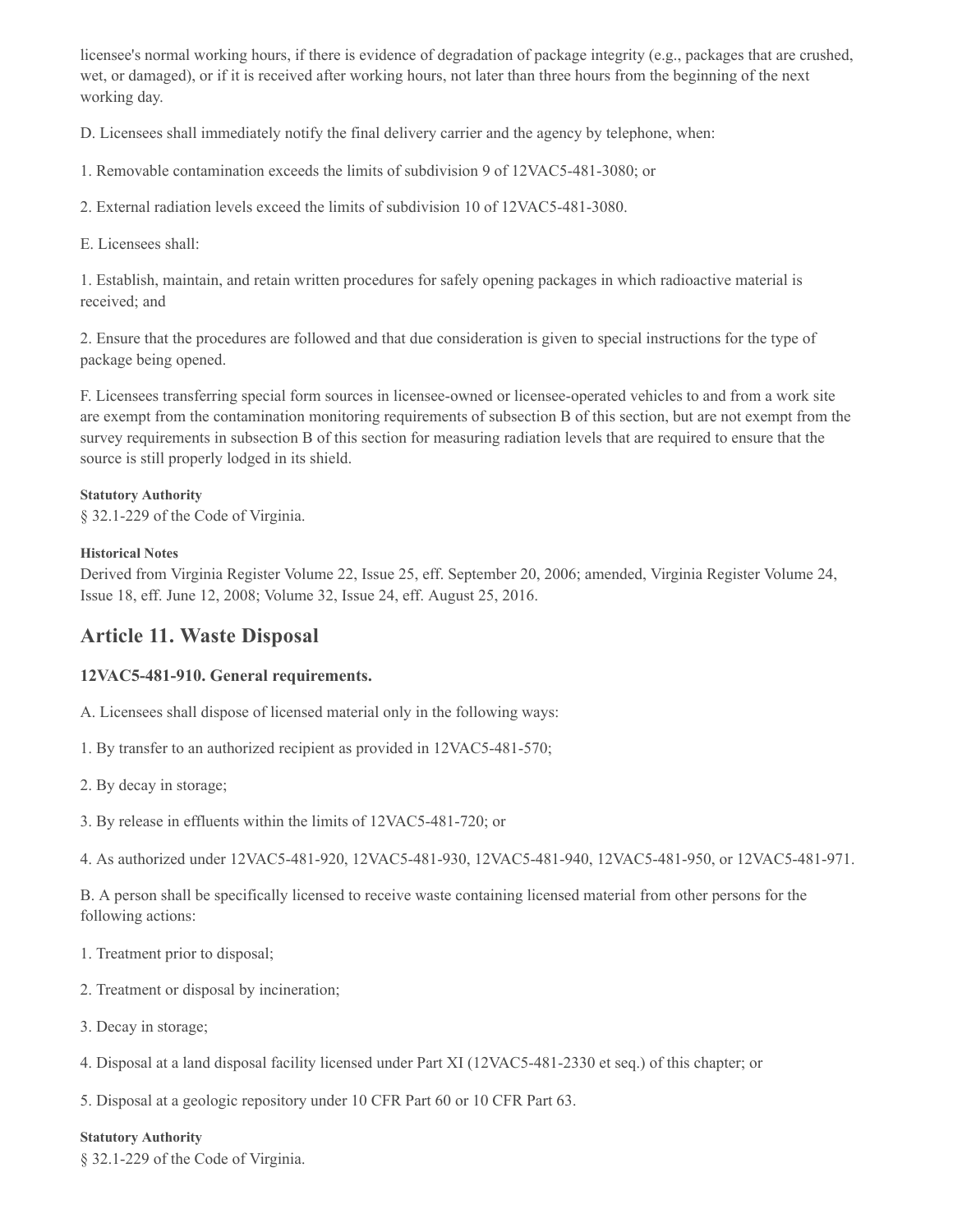#### **Historical Notes**

Derived from Virginia Register Volume 22, Issue 25, eff. September 20, 2006; amended, Virginia Register Volume 24, Issue 18, eff. June 12, 2008; Volume 32, Issue 24, eff. August 25, 2016.

## **12VAC5-481-920. Method for obtaining approval of proposed disposal procedures.**

A licensee or registrant or applicant for a license or registration may apply to the agency for approval of proposed procedures, not otherwise authorized in these regulations, to dispose of licensed or registered material generated in the licensee's or registrant's operations. Each application shall include:

1. A description of the waste containing licensed or registered material to be disposed of, including the physical and chemical properties that have an impact on risk evaluation, and the proposed manner and conditions of waste disposal;

2. An analysis and evaluation of pertinent information on the nature of the environment;

3. The nature and location of other potentially affected facilities; and

4. Analyses and procedures to ensure that doses are maintained ALARA and within the dose limits in Part IV (12VAC5- 481-600 et seq.) of this chapter.

#### **Statutory Authority**

§ 32.1-229 of the Code of Virginia.

## **Historical Notes** Derived from Virginia Register Volume 22, Issue 25, eff. September 20, 2006.

#### **12VAC5-481-930. Disposal by release into sanitary sewerage.**

A. Licensees may discharge licensed material into sanitary sewerage if each of the following conditions is satisfied:

1. The licensed or other radioactive material is readily soluble or is readily dispersible biological material in water;

2. The quantity of licensed or other radioactive material that the licensee releases into the sewer in one month divided by the average monthly volume of water released into the sewer by the licensee does not exceed the concentration listed in Table 3 of Appendix B to 10 CFR Part 20;

3. If more than one radionuclide is released, the following conditions shall also be satisfied:

a. The licensee shall determine the fraction of the limit in Table 3 of Appendix B to 10 CFR Part 20 represented by discharges into sanitary sewerage by dividing the actual monthly average concentration of each radionuclide released by the licensee into the sewer by the concentration of that radionuclide listed in Table 3 of Appendix B to 10 CFR Part 20; and

b. The sum of the fractions for each radionuclide required by subdivision 3 a of this subsection does not exceed unity; and

4. The total quantity of licensed and other radioactive material that the licensee releases into the sanitary sewerage system in one year does not exceed 5 curies (185 GBq) of hydrogen-3, 1 curie (37 GBq) of carbon-14, and 1 curie (37 GBq) of all other radioactive materials combined.

B. Excreta from individuals undergoing medical diagnosis or therapy with radioactive material are not subject to the limitations contained in this section.

#### **Statutory Authority**

§ 32.1-229 of the Code of Virginia.

#### **Historical Notes**

Derived from Virginia Register Volume 22, Issue 25, eff. September 20, 2006; amended, Virginia Register Volume 24, Issue 18, eff. June 12, 2008; Volume 32, Issue 24, eff. August 25, 2016.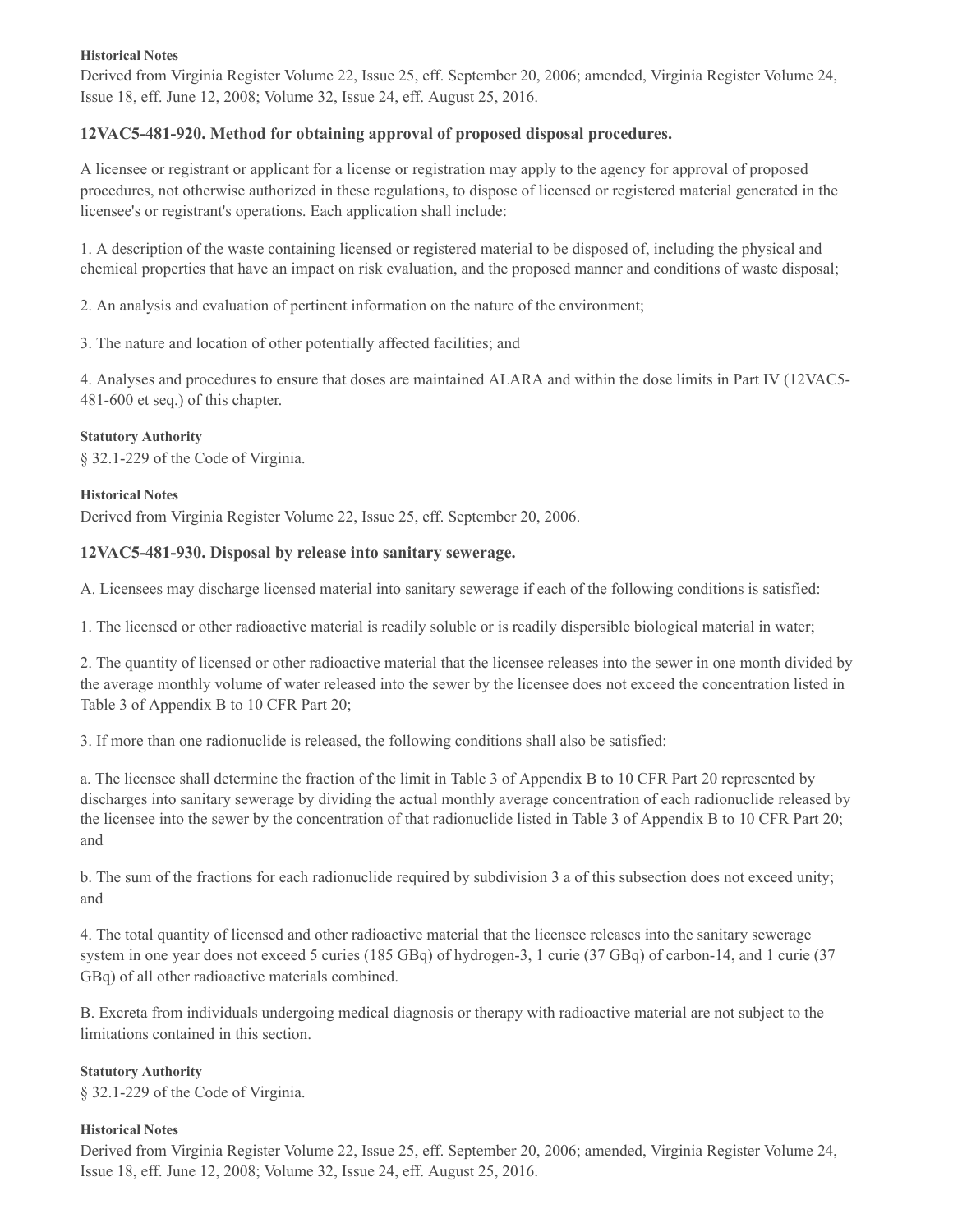## **12VAC5-481-940. Treatment or disposal by incineration.**

Licensees may treat or dispose of licensed material by incineration only if the material is in a form or concentration specified in 12VAC5-481-950, or as specifically approved by the agency pursuant to 12VAC5-481-920.

### **Statutory Authority**

§ 32.1-229 of the Code of Virginia.

## **Historical Notes**

Derived from Virginia Register Volume 22, Issue 25, eff. September 20, 2006; amended, Virginia Register Volume 24, Issue 18, eff. June 12, 2008; Volume 32, Issue 24, eff. August 25, 2016.

## **12VAC5-481-950. Disposal of specific wastes.**

A. Licensees may dispose of the following licensed material as if it were not radioactive:

1. 0.05 μCi (1.85 kBq) or less of hydrogen-3 or carbon-14 per gram of medium used for liquid scintillation counting; and

2. 0.05 μCi (1.85 kBq) or less of hydrogen-3 or carbon-14 per gram of animal tissue, averaged over the weight of the entire animal.

B. Licensees may not dispose of tissue under subdivision A 2 of this section in a manner that would permit its use either as food for humans or as animal feed.

C. Licensees shall maintain records in accordance with 12VAC5-481-1060.

#### **Statutory Authority**

§ 32.1-229 of the Code of Virginia.

#### **Historical Notes**

Derived from Virginia Register Volume 22, Issue 25, eff. September 20, 2006; amended, Virginia Register Volume 24, Issue 18, eff. June 12, 2008; Volume 32, Issue 24, eff. August 25, 2016.

## **12VAC5-481-960. Transfer for disposal and manifests.**

A. The requirements of this section and 12VAC5-481-3710 are designed to accomplish the following:

1. Control transfers of low level radioactive waste by any waste generator, waste collector, or waste processor licensee that ships low level waste either directly or indirectly through a waste collector or waste processor to a licensed low level waste land disposal facility (as defined in 12VAC5-481-10);

2. Establish a manifest tracking system; and

3. Supplement existing requirements concerning transfers and recordkeeping for those wastes.

B. Licensees shipping radioactive waste intended for ultimate disposal at a licensed land disposal facility shall document the information required and transfer this recorded information to the intended consignee in accordance with 12VAC5- 481-3710.

C. Each shipment manifest shall include a certification by the waste generator as specified in 12VAC5-481-3710 G.

D. Each person involved in the transfer for disposal and disposal of waste, including the waste generator, waste collector, waste processor, and disposal facility operator, shall comply with the requirements specified in 12VAC5-481-3710 H.

E. Licensees shipping radioactive material as defined in subdivisions 3 and 4 under the definition of "byproduct material" in 12VAC5-481-10 intended for ultimate disposal at a land disposal facility licensed under Part XI (12VAC5- 481-2330 et seq.) of this chapter, 10 CFR Part 61, or equivalent agreement state regulations shall document the information required on a manifest and transfer this recorded manifest information to the intended consignee in accordance with 12VAC5-481-3710.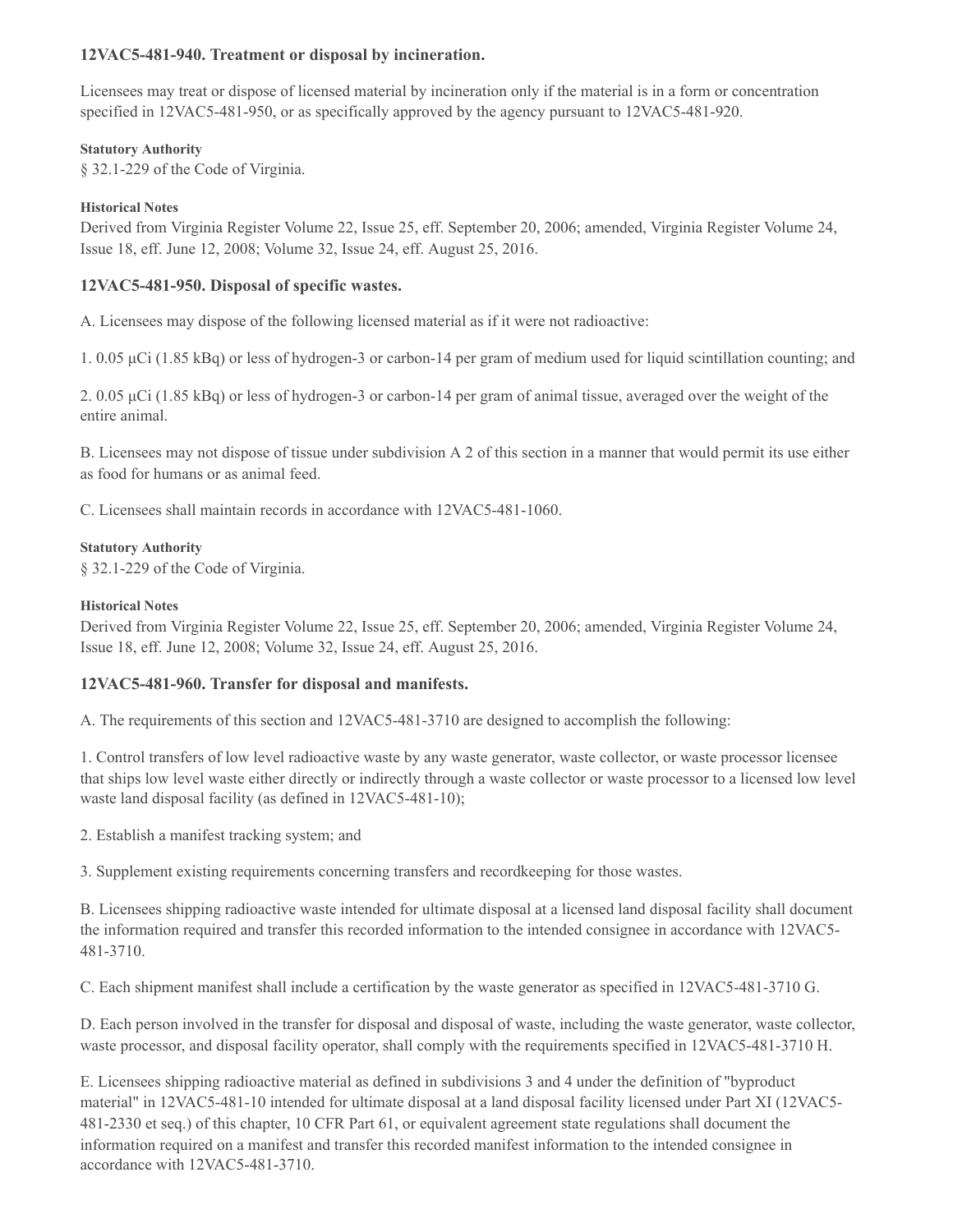#### **Statutory Authority**

§ 32.1-229 of the Code of Virginia.

#### **Historical Notes**

Derived from Virginia Register Volume 22, Issue 25, eff. September 20, 2006; amended, Virginia Register Volume 24, Issue 18, eff. June 12, 2008; Volume 32, Issue 24, eff. August 25, 2016.

## **12VAC5-481-970. Compliance with environmental and health protection regulations.**

Nothing in this part relieves the licensee from complying with other applicable federal, state, and local regulations governing any other toxic or hazardous properties of materials that may be disposed of under this part.

## **Statutory Authority**

§ 32.1-229 of the Code of Virginia.

#### **Historical Notes**

Derived from Virginia Register Volume 22, Issue 25, eff. September 20, 2006; amended, Virginia Register Volume 24, Issue 18, eff. June 12, 2008; Volume 32, Issue 24, eff. August 25, 2016.

## **12VAC5-481-971. Disposal of certain radioactive material.**

A. Licensed material meeting the definition in subdivisions 3 and 4 of the definition of "byproduct material" in 12VAC5- 481-10 may be disposed of in accordance with Part XI (12VAC5-481-2330 et seq.) of this chapter, even though it is not defined as low level radioactive waste. Therefore, any licensed byproduct material being disposed of at a facility or transferred for ultimate disposal at a facility licensed under Part XI (12VAC5-481-2330 et seq.) of this chapter, 10 CFR Part 61, or equivalent agreement state regulations shall meet the requirements of 12VAC5-481-960.

B. A licensee may dispose of byproduct material, as defined in subsection A of this section, at a disposal facility authorized to dispose of such material in accordance with any federal or state solid or hazardous waste law, including the Solid Waste Disposal Act (42 USC § 6901 et seq.).

## **Statutory Authority**

§ 32.1-229 of the Code of Virginia.

## **Historical Notes**

Derived from Virginia Register Volume 24, Issue 18, eff. June 12, 2008; amended, Virginia Register Volume 32, Issue 24, eff. August 25, 2016.

# **Article 12. Records**

## **12VAC5-481-980. General provisions.**

A. Licensees shall (i) use the units curie, rad, rem, and roentgen, including multiples and subdivisions, and may include the International System of Units (SI) units (Becquerel, gray, sievert, and coulomb per kilogram) and (ii) clearly indicate the units of all quantities on records required by this part.

B. Notwithstanding the requirements of subsection A of this section, when recording information on shipment manifests as required in 12VAC5-481-960 B, information shall be recorded in SI units or in SI units and units as specified in subsection A of this section.

C. The licensee shall make a clear distinction among the quantities entered on the records required by this part (e.g., total effective dose equivalent, shallow dose equivalent, lens dose equivalent, deep dose equivalent, and committed dose equivalent).

## **Statutory Authority**

§ 32.1-229 of the Code of Virginia.

#### **Historical Notes**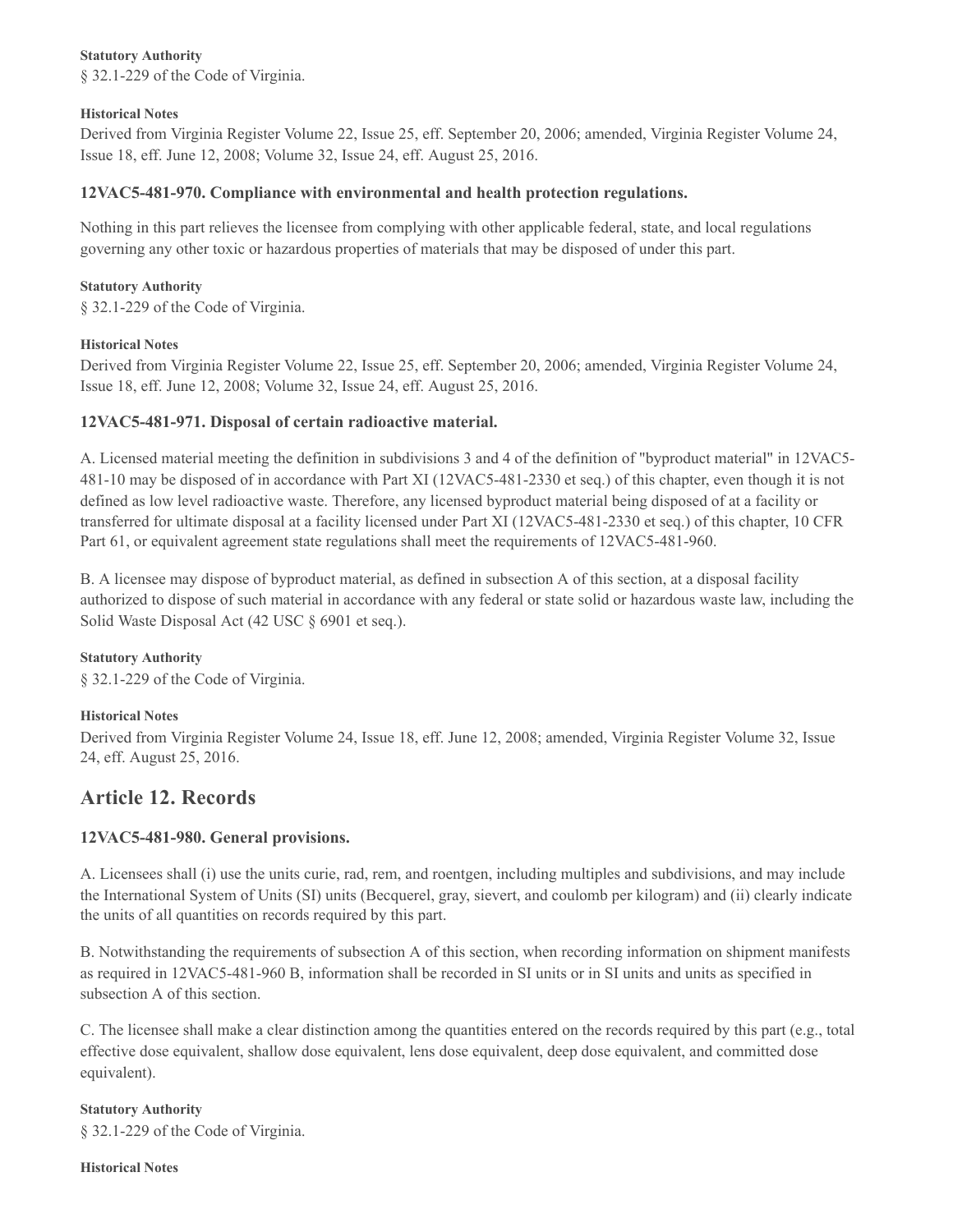Derived from Virginia Register Volume 22, Issue 25, eff. September 20, 2006; amended, Virginia Register Volume 24, Issue 18, eff. June 12, 2008; Volume 32, Issue 24, eff. August 25, 2016.

## **12VAC5-481-990. Records of radiation protection programs.**

A. Licensees shall maintain records of the radiation protection program, including:

1. The provisions of the program; and

2. Audits and other reviews of program content and implementation.

B. Licensees shall retain the records required by subdivision A 1 of this section until the agency terminates each pertinent license requiring the record. Licensees shall retain the records required by subdivision A 2 of this section for three years after the record is made.

#### **Statutory Authority**

§ 32.1-229 of the Code of Virginia.

#### **Historical Notes**

Derived from Virginia Register Volume 22, Issue 25, eff. September 20, 2006; amended, Virginia Register Volume 24, Issue 18, eff. June 12, 2008; Volume 32, Issue 24, eff. August 25, 2016.

## **12VAC5-481-1000. Records of surveys.**

A. Licensees shall maintain records showing the results of surveys and calibrations required by 12VAC5-481-750 and 12VAC5-481-900 B. Licensees shall retain these records for three years after the record is made.

B. Licensees shall retain each of the following records until the agency terminates each pertinent license condition requiring the record:

1. Records of the results of surveys to determine the dose from external sources and used in the absence of or in combination with individual monitoring data in the assessment of individual dose equivalents;

2. Records of the results of measurements and calculations used to determine individual intakes of radioactive material and used in the assessment of internal dose;

3. Records showing the results of air sampling, surveys, and bioassays required pursuant to 12VAC5-481-830 A 3; and

4. Records of the results of measurements and calculations used to evaluate the release of radioactive effluents to the environment.

#### **Statutory Authority**

§ 32.1-229 of the Code of Virginia.

#### **Historical Notes**

Derived from Virginia Register Volume 22, Issue 25, eff. September 20, 2006; amended, Virginia Register Volume 24, Issue 18, eff. June 12, 2008; Volume 32, Issue 24, eff. August 25, 2016.

## **12VAC5-481-1010. Records of tests for leakage or contamination of sealed sources.**

Records of tests for leakage or contamination of sealed sources (required by 12VAC5-481-740) shall be kept in units of becquerel or microcurie and maintained for five years after the records are made.

#### **Statutory Authority**

§ 32.1-229 of the Code of Virginia.

#### **Historical Notes**

Derived from Virginia Register Volume 22, Issue 25, eff. September 20, 2006; amended, Virginia Register Volume 24, Issue 18, eff. June 12, 2008.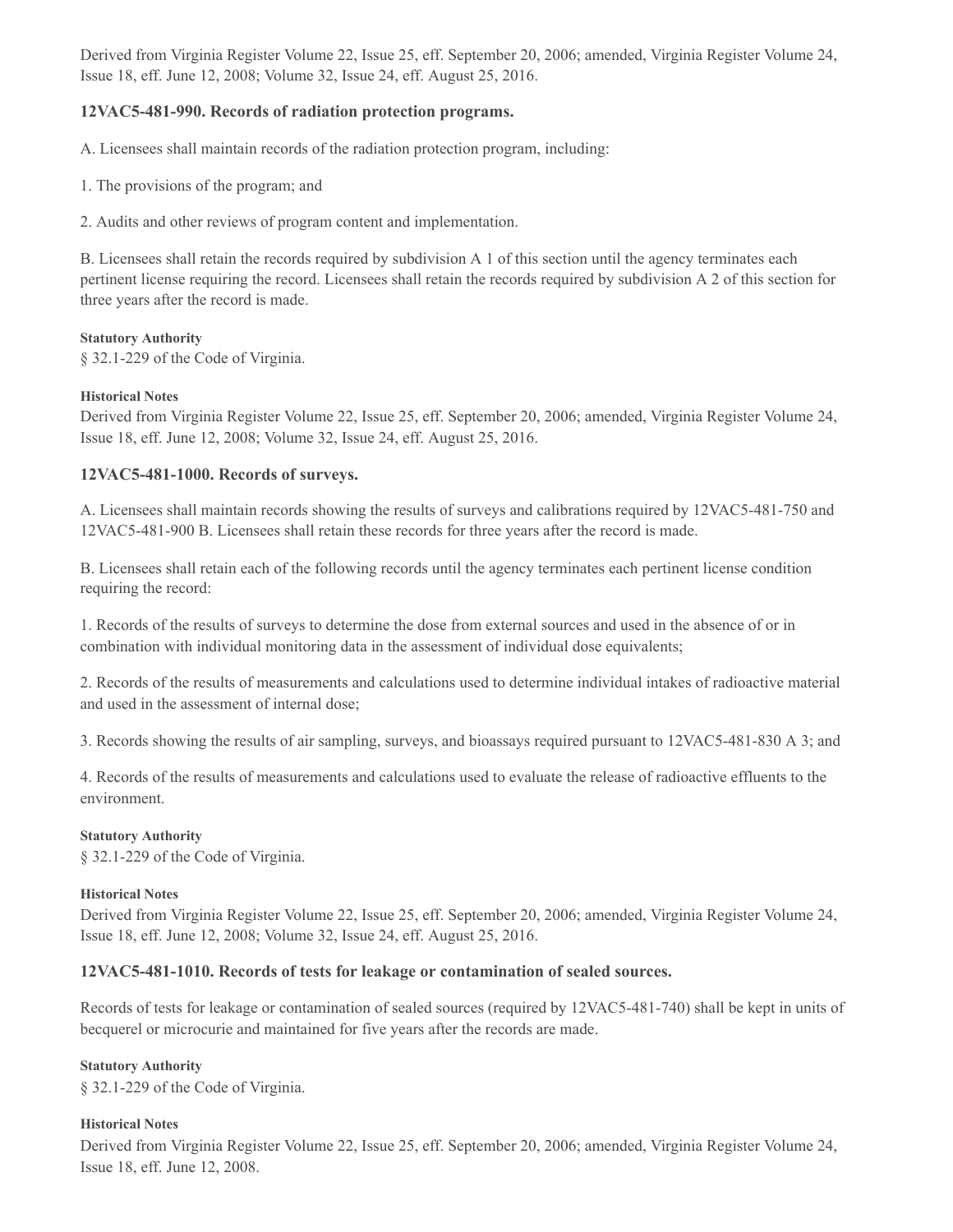## **12VAC5-481-1020. Records of prior occupational dose.**

The licensee or registrant shall retain the records of prior occupational dose and exposure history as specified in 12VAC5-481-680 on an occupational radiation exposure form provided by the agency or equivalent until the agency terminates each pertinent license or registration requiring this record. The licensee or registrant shall retain records used in preparing an occupational radiation exposure form provided by the agency or equivalent for three years after the record is made.

#### **Statutory Authority**

§ 32.1-229 of the Code of Virginia.

#### **Historical Notes**

Derived from Virginia Register Volume 22, Issue 25, eff. September 20, 2006; amended, Virginia Register Volume 24, Issue 18, eff. June 12, 2008.

## **12VAC5-481-1030. Records of planned special exposures.**

A. For each use of the provisions of 12VAC5-481-690 for planned special exposures, licensees shall maintain records that describe the following:

1. The exceptional circumstances requiring the use of a planned special exposure;

2. The name of the management official who authorized the planned special exposure and a copy of the signed authorization;

3. What actions were necessary;

- 4. Why the actions were necessary;
- 5. How doses were maintained ALARA; and

6. What individual and collective doses results were expected and the doses actually received in the planned special exposure.

B. Licensees shall retain the records until the agency terminates each pertinent license requiring these records.

#### **Statutory Authority**

§ 32.1-229 of the Code of Virginia.

#### **Historical Notes**

Derived from Virginia Register Volume 22, Issue 25, eff. September 20, 2006; amended, Virginia Register Volume 24, Issue 18, eff. June 12, 2008; Volume 32, Issue 24, eff. August 25, 2016.

## **12VAC5-481-1040. Records of individual monitoring results.**

A. Licensees shall maintain records of doses received by all individuals for whom monitoring is required pursuant to 12VAC5-481-760 and records of doses received during planned special exposures, accidents, and emergency conditions. These records shall include, when applicable:

1. The deep dose equivalent to the whole body, lens deep dose equivalent, shallow dose equivalent to the skin, and shallow dose equivalent to the extremities;

2. The estimated intake of radionuclides (see 12VAC5-481-650);

3. The committed effective dose equivalent assigned to the intake of radionuclides;

4. The specific information used to assess the committed effective dose equivalent pursuant to 12VAC5-481-670 A and C and when required by 12VAC5-481-760;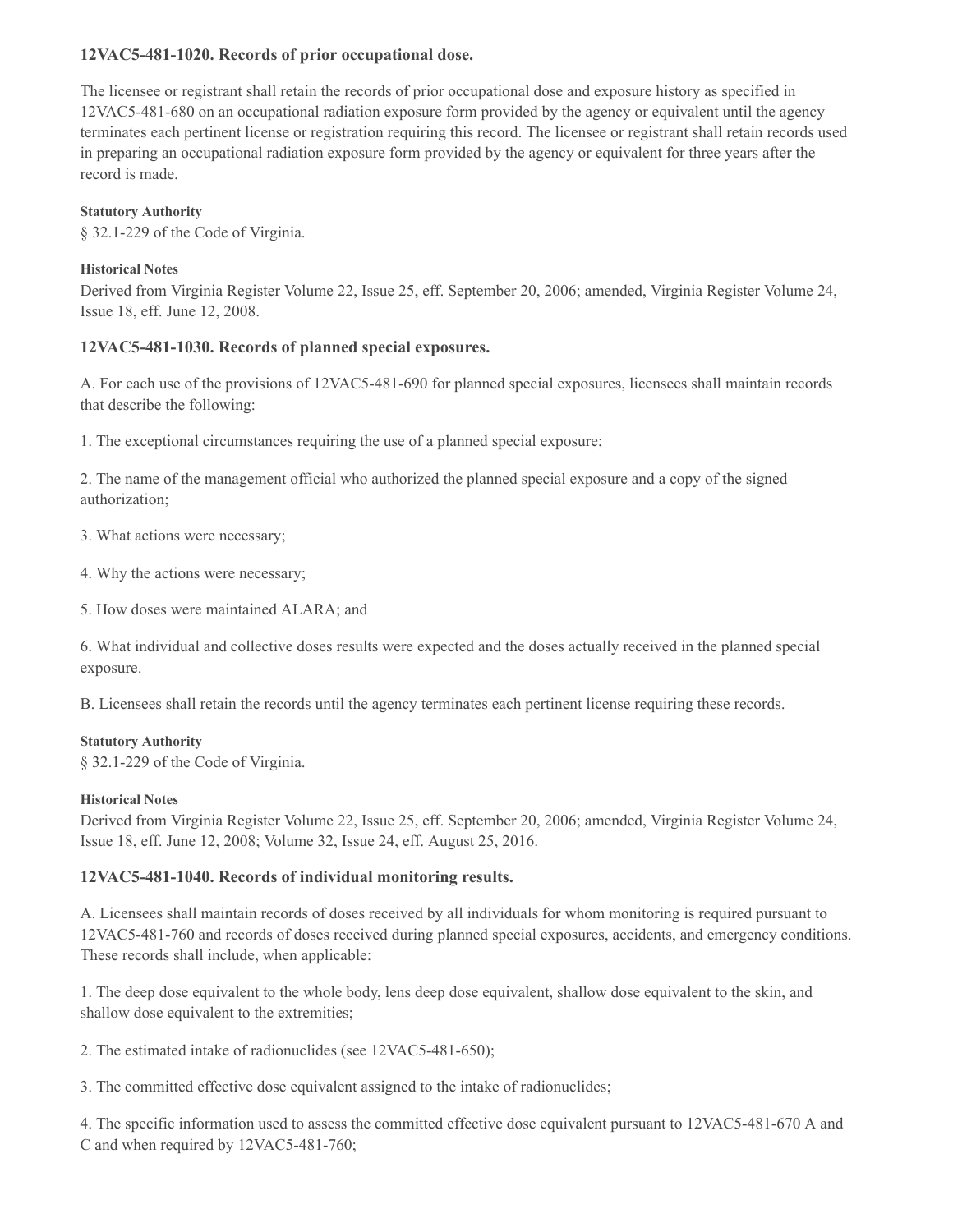5. The total effective dose equivalent when required by 12VAC5-481-650; and

6. The total of the deep dose equivalent and the committed dose to the organ receiving the highest total dose.

B. Licensees shall make entries of the records specified in subsection A of this section at least annually.

C. Licensees shall maintain the records specified in subsection A of this section in clear and legible records containing all the information required by 12VAC5-481-2280.

D. The records required under this section should be protected from public disclosure because of the personal privacy nature of the records. These records are protected by privacy laws, including when the records are transferred to the agency.

E. Licensees shall maintain the records of dose to an embryo/fetus with the records of dose to the declared pregnant woman. The declaration of pregnancy, including the estimated date of conception, shall also be kept on file, but may be maintained separately from the dose records.

F. Licensees shall retain the required form or record until the agency terminates each pertinent license requiring this record.

#### **Statutory Authority**

§ 32.1-229 of the Code of Virginia.

#### **Historical Notes**

Derived from Virginia Register Volume 22, Issue 25, eff. September 20, 2006; amended, Virginia Register Volume 24, Issue 18, eff. June 12, 2008; Volume 32, Issue 24, eff. August 25, 2016.

#### **12VAC5-481-1050. Records of dose to individual members of the public.**

A. Each licensee or registrant shall maintain records sufficient to demonstrate compliance with the dose limit for individual members of the public per 12VAC5-481-720.

B. The licensee or registrant shall retain the records required by subsection A of this section until the agency terminates each pertinent license or registration requiring the record.

#### **Statutory Authority**

§ 32.1-229 of the Code of Virginia.

#### **Historical Notes**

Derived from Virginia Register Volume 22, Issue 25, eff. September 20, 2006; amended, Virginia Register Volume 24, Issue 18, eff. June 12, 2008.

#### **12VAC5-481-1060. Records of waste disposal.**

A. Each licensee or registrant shall maintain records of the disposal of licensed or registered materials made pursuant to 12VAC5-481-920 through 12VAC5-481-950, Part XI (12VAC5-481-2330 et seq.) of this chapter, and disposal by burial in soil, including burials authorized before, September 1, 1980, of the rule that removed the authorization.

B. The licensee or registrant shall retain the records required by subsection A of this section until the agency terminates each pertinent license or registration requiring the record.

#### **Statutory Authority**

§ 32.1-229 of the Code of Virginia.

### **Historical Notes**

Derived from Virginia Register Volume 22, Issue 25, eff. September 20, 2006.

#### **12VAC5-481-1070. Records of testing entry control devices for very high radiation areas.**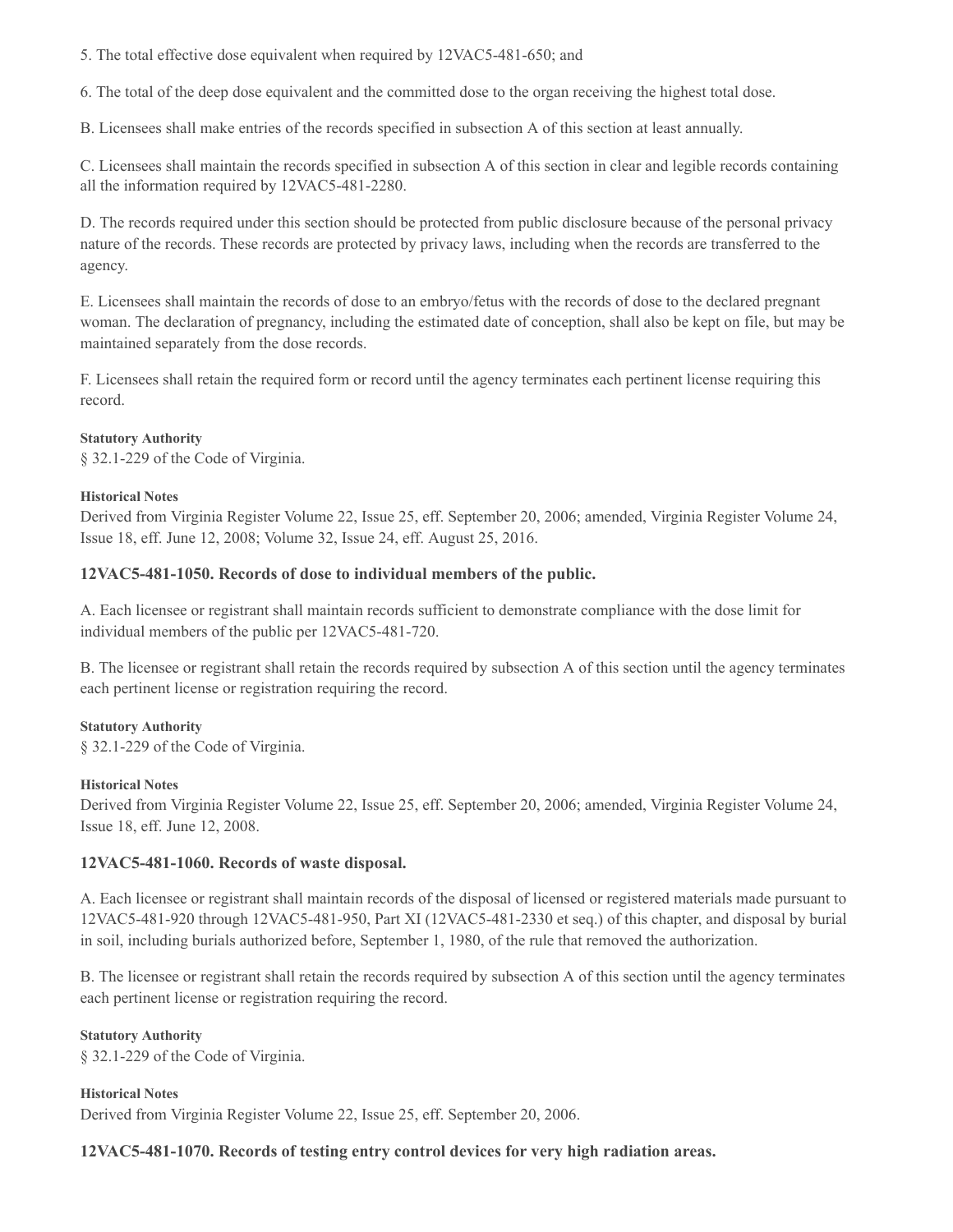A. Each licensee or registrant shall maintain records of tests made on entry control devices for very high radiation areas. These records must include the date, time, and results of each such test of function.

B. The licensee or registrant shall retain the records required by subsection A of this section for three years after the record is made.

#### **Statutory Authority**

§ 32.1-229 of the Code of Virginia.

### **Historical Notes**

Derived from Virginia Register Volume 22, Issue 25, eff. September 20, 2006; amended, Virginia Register Volume 24, Issue 18, eff. June 12, 2008.

## **12VAC5-481-1080. Form of records.**

Each record required by Part IV (12VAC5-481-600 et seq.) of this chapter shall be legible throughout the specified retention period. The record shall be the original or a reproduced copy or a microform, provided that the copy or microform is authenticated by authorized personnel and that the microform is capable of producing a clear copy throughout the required retention period or the record may also be stored in electronic media with the capability for producing legible, accurate, and complete records during the required retention period. Records, such as letters, drawings, and specifications, shall include all pertinent information, such as stamps, initials, and signatures. The licensee shall maintain adequate safeguards against tampering with and loss of records.

**Statutory Authority** § 32.1-229 of the Code of Virginia.

#### **Historical Notes**

Derived from Virginia Register Volume 22, Issue 25, eff. September 20, 2006.

## **Article 13. Reports**

## **12VAC5-481-1090. Reports of stolen, lost, or missing licensed or registered sources of radiation.**

A. Each licensee or registrant shall report to the agency by telephone as follows:

1. Immediately after its occurrence becomes known to the licensee, stolen, lost, or missing licensed or registered radioactive material in an aggregate quantity equal to or greater than 1,000 times the quantity specified in 12VAC5-481- 3700;

2. Within 30 days after its occurrence becomes known to the licensee, lost, stolen, or missing licensed or registered radioactive material in an aggregate quantity greater than 10 times the quantity specified in 12VAC5-481-3700 that is still missing; or

3. Immediately after its occurrence becomes known to the registrant, a stolen, lost, or missing radiation machine.

B. Each licensee or registrant required to make a report pursuant to subsection A of this section shall, within 30 days after making the telephone report, make a written report to the agency setting forth the following information:

1. A description of the licensed or registered source of radiation involved, including, for radioactive material, the kind, quantity, and chemical and physical form; and, for radiation machines, the manufacturer, model and serial number, type and maximum energy of radiation emitted;

2. A description of the circumstances under which the loss or theft occurred;

3. A statement of disposition, or probable disposition, of the licensed or registered source of radiation involved;

4. Exposures of individuals to radiation, circumstances under which the exposures occurred, and the possible total effective dose equivalent to persons in unrestricted areas;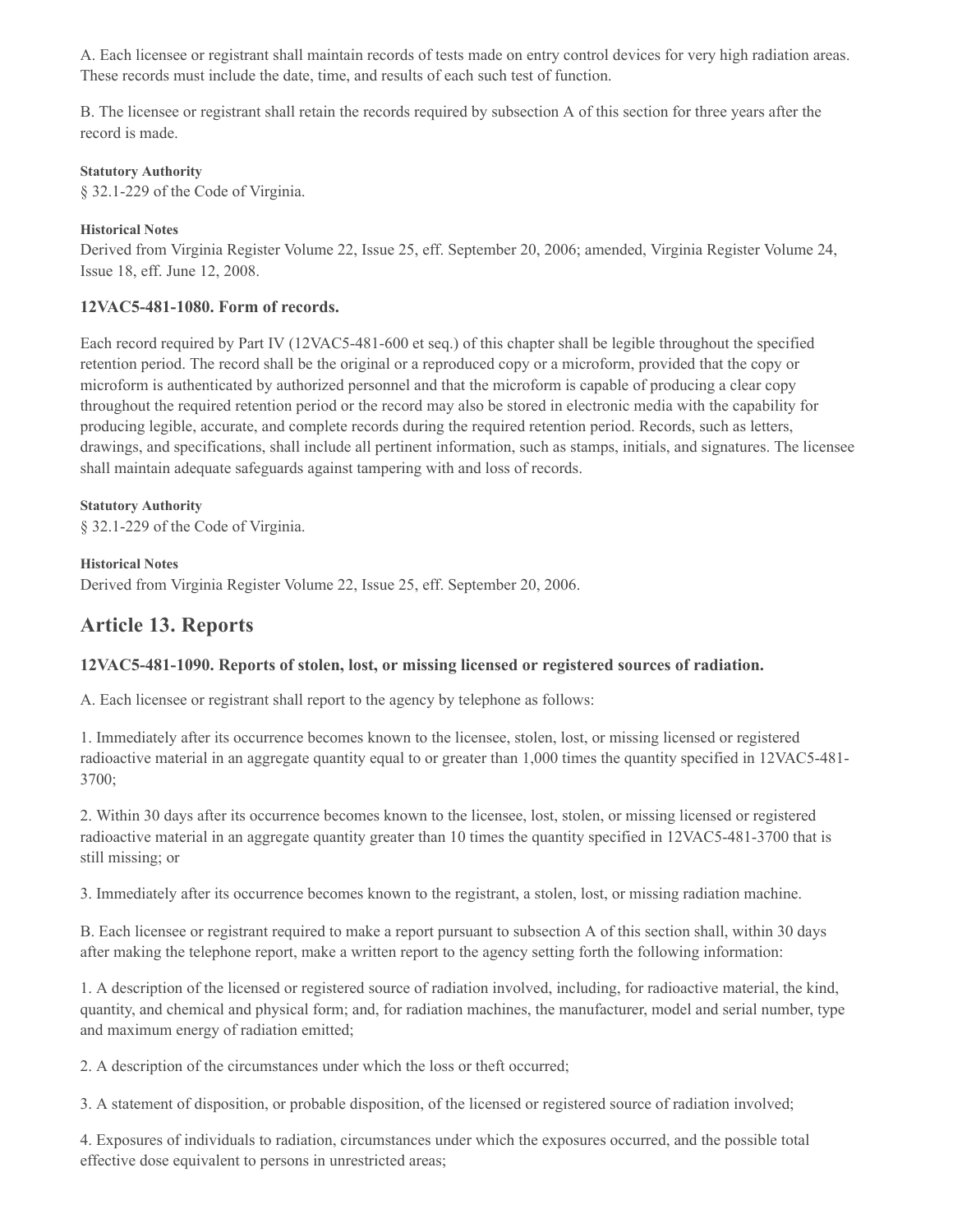5. Actions that have been taken, or will be taken, to recover the source of radiation; and

6. Procedures or measures that have been, or will be, adopted to ensure against a recurrence of the loss or theft of licensed or registered sources of radiation.

C. Subsequent to filing the written report, the licensee or registrant shall also report additional substantive information on the loss or theft within 30 days after the licensee or registrant learns of such information.

D. The licensee or registrant shall prepare any report filed with the agency pursuant to this section so that names of individuals who may have received exposure to radiation are stated in a separate and detachable portion of the report.

#### **Statutory Authority**

§ 32.1-229 of the Code of Virginia.

#### **Historical Notes**

Derived from Virginia Register Volume 22, Issue 25, eff. September 20, 2006; amended, Virginia Register Volume 24, Issue 18, eff. June 12, 2008; Volume 32, Issue 24, eff. August 25, 2016.

### **12VAC5-481-1100. Notification of incidents.**

A. Notwithstanding any other requirements for notification, licensees shall immediately report each event involving radioactive material possessed by the licensee that may have caused or threatens to cause any of the following conditions:

1. An individual to receive:

a. A total effective dose equivalent of 25 rem (0.25 Sv) or more;

b. A lens dose equivalent of 75 rem (0.75 Sv) or more; or

c. A shallow dose equivalent to the skin or extremities or a total organ dose equivalent of 250 rad (2.5 Gy) or more; and

2. The release of radioactive material, inside or outside of a restricted area, so that, had an individual been present for 24 hours, the individual could have received an intake five times the occupational annual limits on intake. The provision of this subdivision does not apply to locations where personnel are not normally stationed during routine operations, such as hot cells or process enclosures.

B. Licensees shall, within 24 hours of discovery of the event, report any event involving loss of control of a licensed material possessed by the licensee that may have caused, or threatened to cause, any of the following conditions:

1. An individual to receive, in a period of 24 hours:

a. A total effective dose equivalent exceeding 5 rem (0.05 Sv);

b. A lens dose equivalent exceeding 15 rem (0.15 Sv); or

c. A shallow dose equivalent to the skin or extremities or a total organ dose equivalent exceeding 50 rem (0.5 Sv); and

2. The release of radioactive material, inside or outside of a restricted area, so that, had an individual been present for 24 hours, the individual could have received an intake in excess of one occupational annual limits on intake. The provisions of this subdivision do not apply to locations where personnel are not normally stationed during routine operations, such as hot cells or process enclosures.

C. Licensees shall prepare any report filed with the agency pursuant to this section so that names of individuals who received exposure to radiation or radioactive material are stated in a separate and detachable part of the report.

D. Reports made by licensees in response to the requirements of this section shall be made, via telephone, to the agency at (804) 864-8150 during normal business hours and to the State Emergency Operations Center at (804) 674-1110 after normal business hours.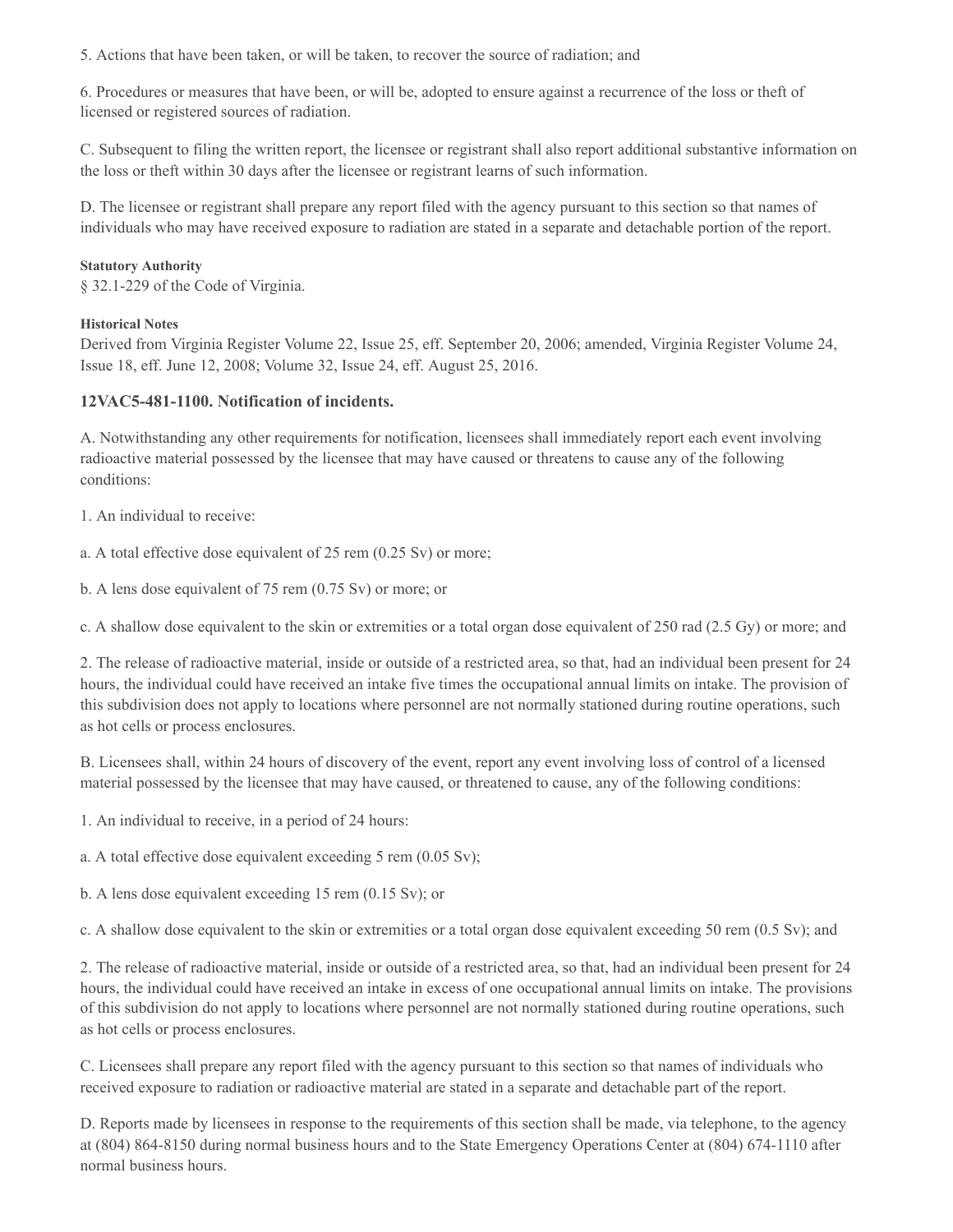E. The provisions of this section do not include doses that result from planned special exposures, provided that such doses are within the limits for planned special exposures, and are reported under 12VAC5-481-1120.

#### **Statutory Authority**

§ 32.1-229 of the Code of Virginia.

#### **Historical Notes**

Derived from Virginia Register Volume 22, Issue 25, eff. September 20, 2006; amended, Virginia Register Volume 24, Issue 18, eff. June 12, 2008; Volume 32, Issue 24, eff. August 25, 2016.

## **12VAC5-481-1110. Reporting requirements.**

A. Licensees shall notify the agency as soon as possible but not later than four hours after the discovery of an event that prevents immediate protective actions necessary to avoid exposures to radiation or radioactive materials that could exceed regulatory limits or releases of licensed material that could exceed regulatory limits (events may include fires, explosions, toxic gas releases, etc.). Licensees shall:

1. If required by this subsection and subsection B, notify the agency of any event, via telephone, during normal business hours to (804) 864-8150 or after hours to the State Emergency Operations Center at (804) 624-2400.

2. Submit a written report, either by mail or by hand delivery to the agency at 109 Governor Street, 7th Floor, Richmond, VA 23219.

B. Licensees shall notify the agency within 24 hours after the discovery of any of the following events involving licensed material:

1. An unplanned contamination event that:

a. Requires access to the contaminated area by workers or the public to be restricted for more than 24 hours by imposing additional radiological controls or by prohibiting entry into the area;

b. Involves a quantity of material greater than five times the lowest annual limit on intake specified in Appendix B to 10 CFR Part 20; and

c. Has access to the area restricted for a reason other than to allow isotopes with a half-life of less than 24 hours to decay prior to decontamination.

2. An event in which equipment is disabled or fails to function as designed when:

a. The equipment is required by regulation or license condition to prevent releases exceeding regulatory limits, to prevent exposures to radiation and radioactive materials exceeding regulatory limits, or to mitigate the consequences of an accident;

b. The equipment is required to be available and operable when it is disabled or fails to function; and

c. No redundant equipment is available and operable to perform the required safety function.

3. An event that requires unplanned medical treatment at a medical facility of an individual with spreadable radioactive contamination on the individual's clothing or body.

4. An unplanned fire or explosion damaging any licensed material or any device, container, or equipment containing licensed material when:

a. The quantity of material involved is greater than five times the lowest annual limit on intake specified in Appendix B to 10 CFR Part 20; and

b. The damage affects the integrity of the licensed material or its container.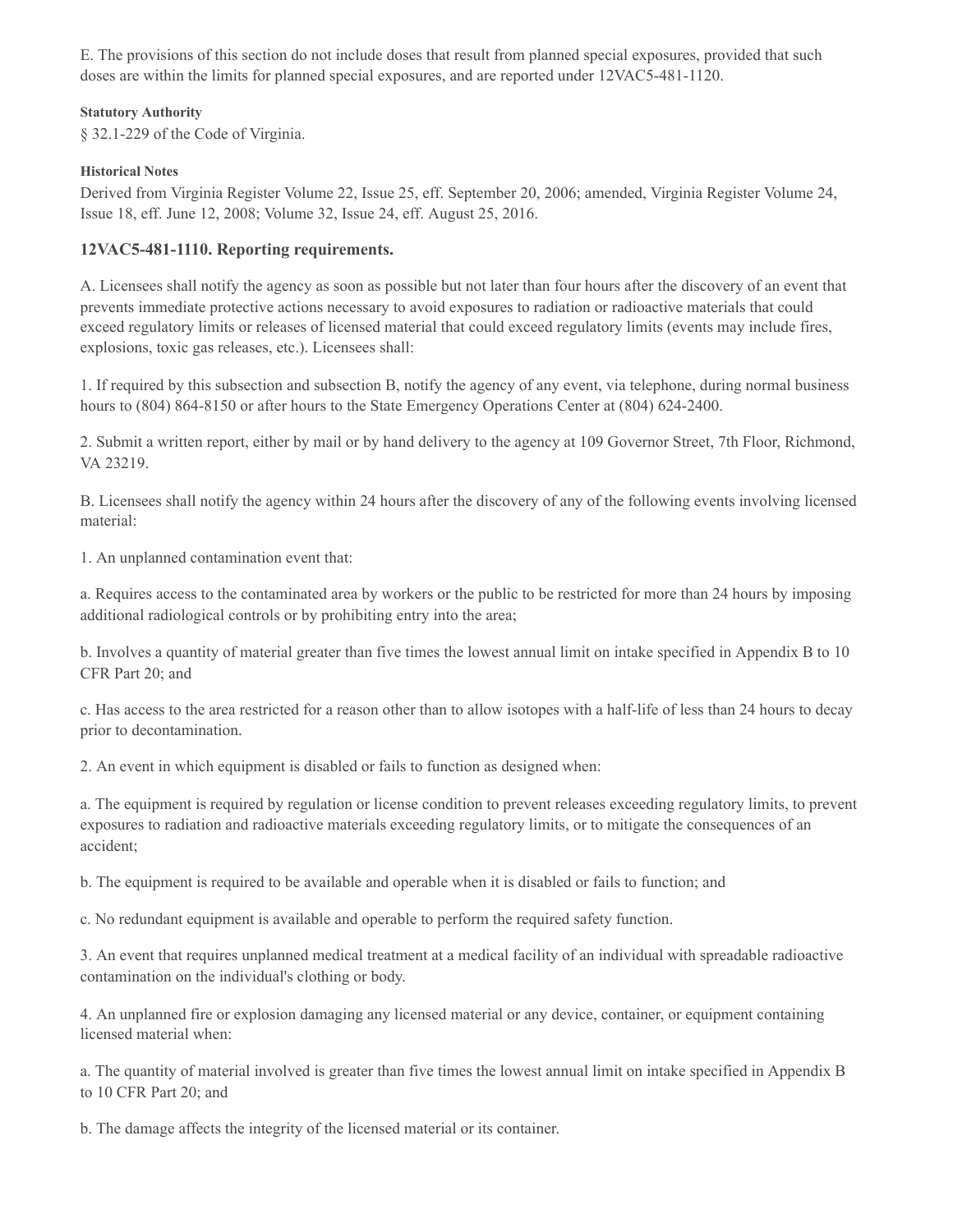C. Notifications of any event made by licensees in response to the requirements of subsections A and B of this section shall be made to the agency, via telephone, during normal business hours to (804) 864-8150 or after hours to the State Emergency Operations Center at (804) 624-2400 and provide the following:

1. To the extent that the information is available at the time of the notification, provide a name and call back telephone number;

2. A description of the event, including date and time; if known, the sequence of occurrences leading to the event including degradation or failure of structures, systems, equipment, components; and activities of personnel relied on to prevent potential accidents;

3. The exact location of the event and whether the remaining structures, systems, equipment, components, and activities of personnel relied on to mitigate the consequences are available and reliable to perform their function;

4. Radiological or chemical hazards involved including the isotopes, quantities, and chemical and physical form of the licensed material;

5. Actual or potential health and safety consequences to the workers, the public, and the environment, including relevant chemical and any radiation data for actual personnel exposures to radiation or radioactive materials or hazardous chemicals produced from licensed material;

6. External conditions affecting the event;

7. Status of the event including actions taken by the licensee in response to the event and the current and planned site status;

8. Notification, related to the event, that were made or are planned to be made to any other local, state, or federal agencies; and

9. Status of any press releases related to the event that were made or are planned.

10. Each licensee that makes a report required by subsection A or B of this section shall submit a written follow-up report within 30 days of the initial report. Written reports prepared pursuant to other regulations may be submitted to fulfill this requirement if the report contains all necessary information and the appropriate distribution is made. These written reports must be sent to the agency at 109 Governor Street, 7th Floor, Richmond, VA 23219, and must include the following:

a. All information required from the telephone notification included in this subsection;

b. The probable cause of the event, including all factors that contributed to the event and the manufacturer and model number (if applicable) of any equipment that failed or malfunctioned;

c. Corrective actions taken or planned to prevent occurrence of similar or identical events in the future and the results of any evaluations or assessments; and

d. For licenses subject to 10 CFR Part 70 Subpart H, whether the event was identified and evaluated in the integrated safety analysis.

D. In addition to the notifications required by 12VAC5-481-1100 or subsections A and B of this section, each licensee shall submit a written report within 30 days after learning of any of the following occurrences, either by mail or by hand delivery, to the agency at 109 Governor Street, 7th Floor, Richmond, VA 23219:

1. Any incident for which notification is required by 12VAC5-481-1100 or subsections A and B of this section;

2. Doses in excess of any of the following:

a. The occupational dose limits for adults in 12VAC5-481-640;

b. The occupational dose limits for a minor in 12VAC5-481-700;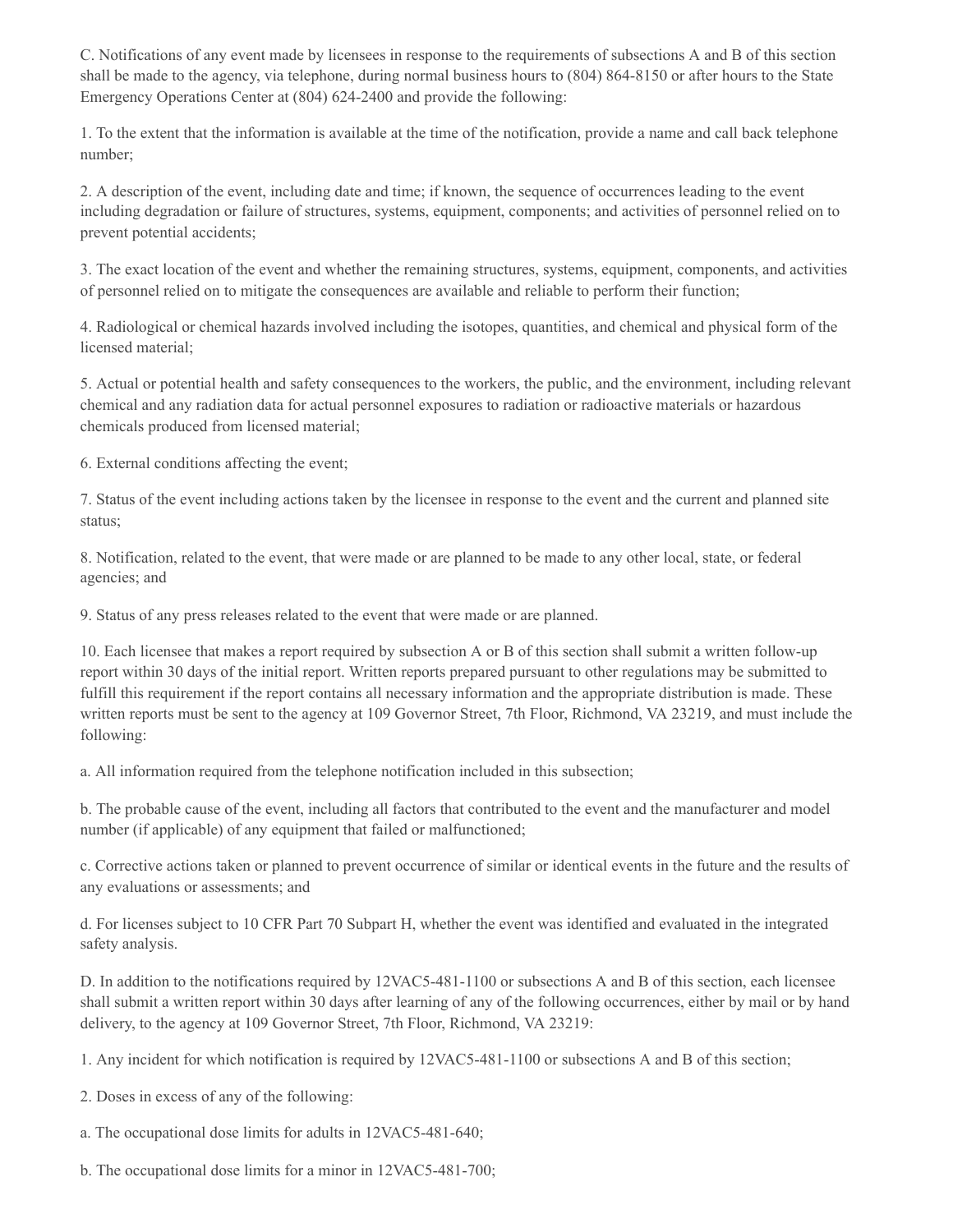- c. The limits for an embryo/fetus of a declared pregnant woman in 12VAC5-481-710;
- d. The limits for an individual member of the public in 12VAC5-481-720;
- e. Any applicable limits in the license; or
- f. The ALARA constraints for air emissions established under 12VAC5-481-630 D;
- 3. Levels of radiation or concentrations of radioactive material in:
- a. A restricted area in excess of any applicable limit in the license; or

b. An unrestricted area in excess of 10 times any applicable limit set forth in this part or in the license, whether or not involving exposure of any individual in excess of the limits in 12VAC5-481-720; or

4. For licensee subject to the provisions of the U.S. Environmental Protection Agency's generally applicable environmental radiation standards in 40 CFR Part 190, levels of radiation or releases of radioactive materials in excess of those standards, or of license conditions related to those standards.

E. Each report, required by subsection A of this section shall:

1. Describe the extent of exposure of individuals to radiation and radioactive material, including, as appropriate:

a. A description of the event, including the probable cause, the exact location, the isotopes and quantities, chemical and physical form of the licensed material involved, date and time of the event, and if applicable, the manufacturer and model number of any equipment that failed or malfunctioned;

b. Estimates of each individual's dose;

- c. The levels of radiation and concentrations of radioactive material involved;
- d. The cause of the elevated exposures, dose rates, or concentrations; and

e. Corrective steps taken or planned to ensure against a recurrence, including the schedule for achieving conformance with applicable limits, ALARA constraints, generally applicable environmental standards, and associated license conditions and the results of all evaluations or assessments.

2. Include for each individual the name, social security number, and date of birth. With respect to the limit for the embryo/fetus, the identifiers should be those of the declared pregnant woman. The report shall be prepared so that this information is stated in a separate and detachable part of the report and shall be clearly labeled for protection under privacy laws.

#### **Statutory Authority**

§ 32.1-229 of the Code of Virginia.

#### **Historical Notes**

Derived from Virginia Register Volume 22, Issue 25, eff. September 20, 2006; amended, Virginia Register Volume 24, Issue 18, eff. June 12, 2008; Volume 32, Issue 24, eff. August 25, 2016; Volume 34, Issue 2, eff. October 18, 2017.

## **12VAC5-481-1120. Reports of planned special exposures.**

The licensee or registrant shall submit a written report to the agency within 30 days following any planned special exposure conducted in accordance with 12VAC5-481-690, informing the agency that a planned special exposure was conducted and indicating the date the planned special exposure occurred and the information required by 12VAC5-481- 1030.

**Statutory Authority** § 32.1-229 of the Code of Virginia.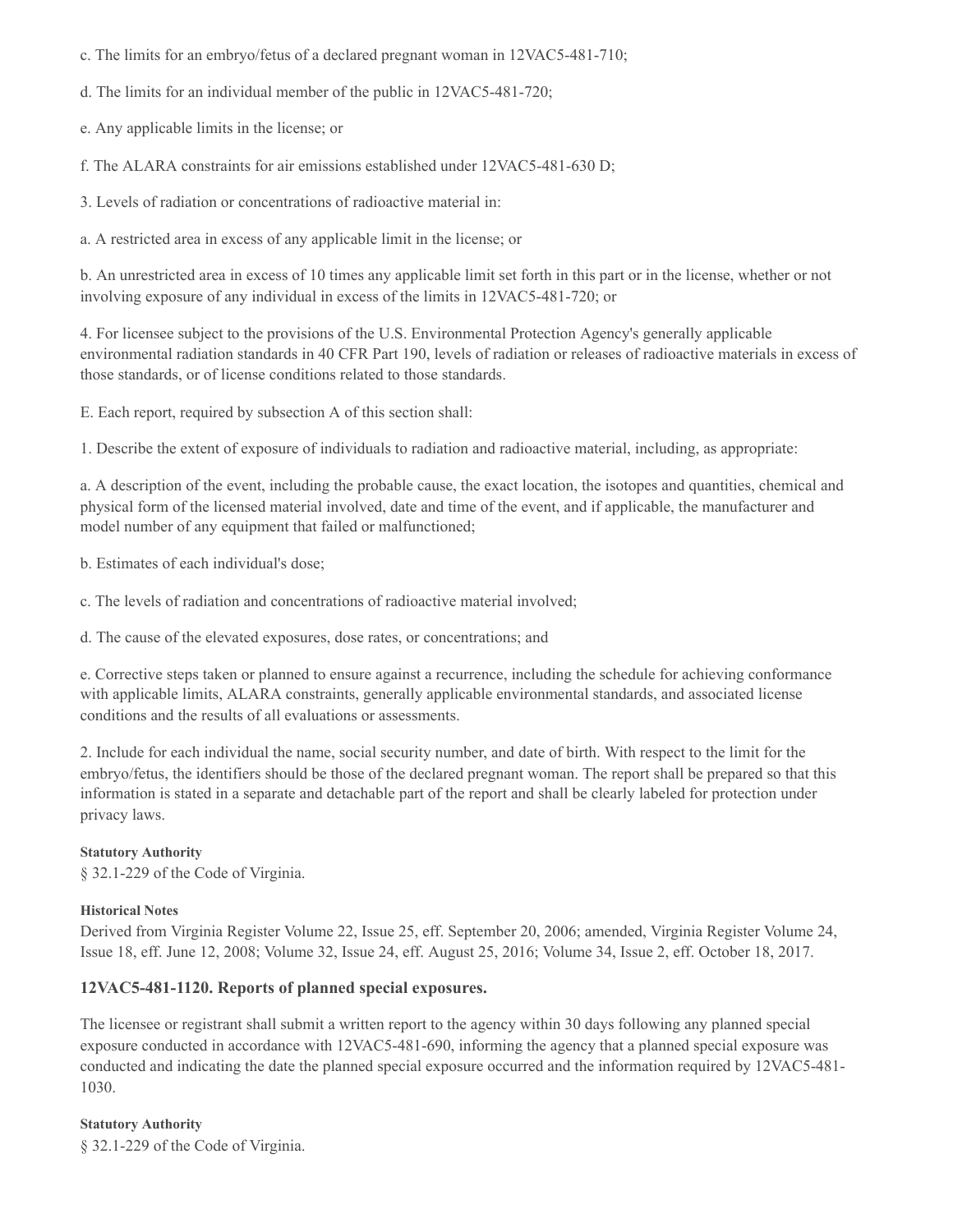#### **Historical Notes**

Derived from Virginia Register Volume 22, Issue 25, eff. September 20, 2006.

## **12VAC5-481-1130. Reports of individual monitoring.**

A. This section applies to each person licensed or registered by the agency to:

1. Possess or use sources of radiation for purposes of industrial radiography pursuant to Parts III (12VAC5-481-380 et seq.) and V (12VAC5-481-1170 et seq.) of this chapter; or

2. Receive radioactive waste from other persons for disposal pursuant to Part XI (12VAC5-481-2330 et seq.) of this chapter; or

3. Possess or use at any time, for processing or manufacturing for distribution pursuant to Part III (12VAC5-481-380 et seq.) or VII (12VAC5-481-1660 et seq.) of this chapter, radioactive material in quantities exceeding any one of the following quantities:

| Radionuclide   | Activity <sup>a</sup> GBq | Ci    |
|----------------|---------------------------|-------|
| Cesium-137     | 37                        |       |
| Cobalt-60      | 37                        |       |
| Gold-98        | 3,700                     | 100   |
| Iodine-131     | 37                        |       |
| Iridium-192    | 270                       | 10    |
| Krypton-85     | 37,000                    | 1,000 |
| Promethium-147 | 370                       | 10    |
| Technecium-99m | 37,000                    | 1,000 |

<sup>a</sup>The agency may require as a license condition, or by rule, regulation, or an order pursuant to 12VAC5-481-190, reports from licensees or registrants who are licensed or registered to use radionuclides not on this list, in quantities sufficient to cause comparable radiation levels.

B. Each licensee or registrant in a category listed in subsection A of this section shall submit an annual report of the results of individual monitoring carried out by the licensee or registrant for each individual for whom monitoring was required by 12VAC5-481-760 during that year. The licensee or registrant may include additional data for individuals for whom monitoring was provided but not required. The licensee or registrant shall use the agency's record of individual monitoring results form or equivalent or electronic media containing all the information required by the agency's record of individual monitoring results form.

C. The licensee or registrant shall file the report required by subsection B of this section, covering the preceding year, on or before April 30 of each year. The licensee or registrant shall submit the report to the agency.

## **Statutory Authority**

§ 32.1-229 of the Code of Virginia.

## **Historical Notes**

Derived from Virginia Register Volume 22, Issue 25, eff. September 20, 2006; amended, Virginia Register Volume 24, Issue 18, eff. June 12, 2008.

## **12VAC5-481-1140. Notifications and reports to individuals.**

A. Requirements for notification and reports to individuals of exposure to radiation or radioactive material are specified in 12VAC5-481-2280.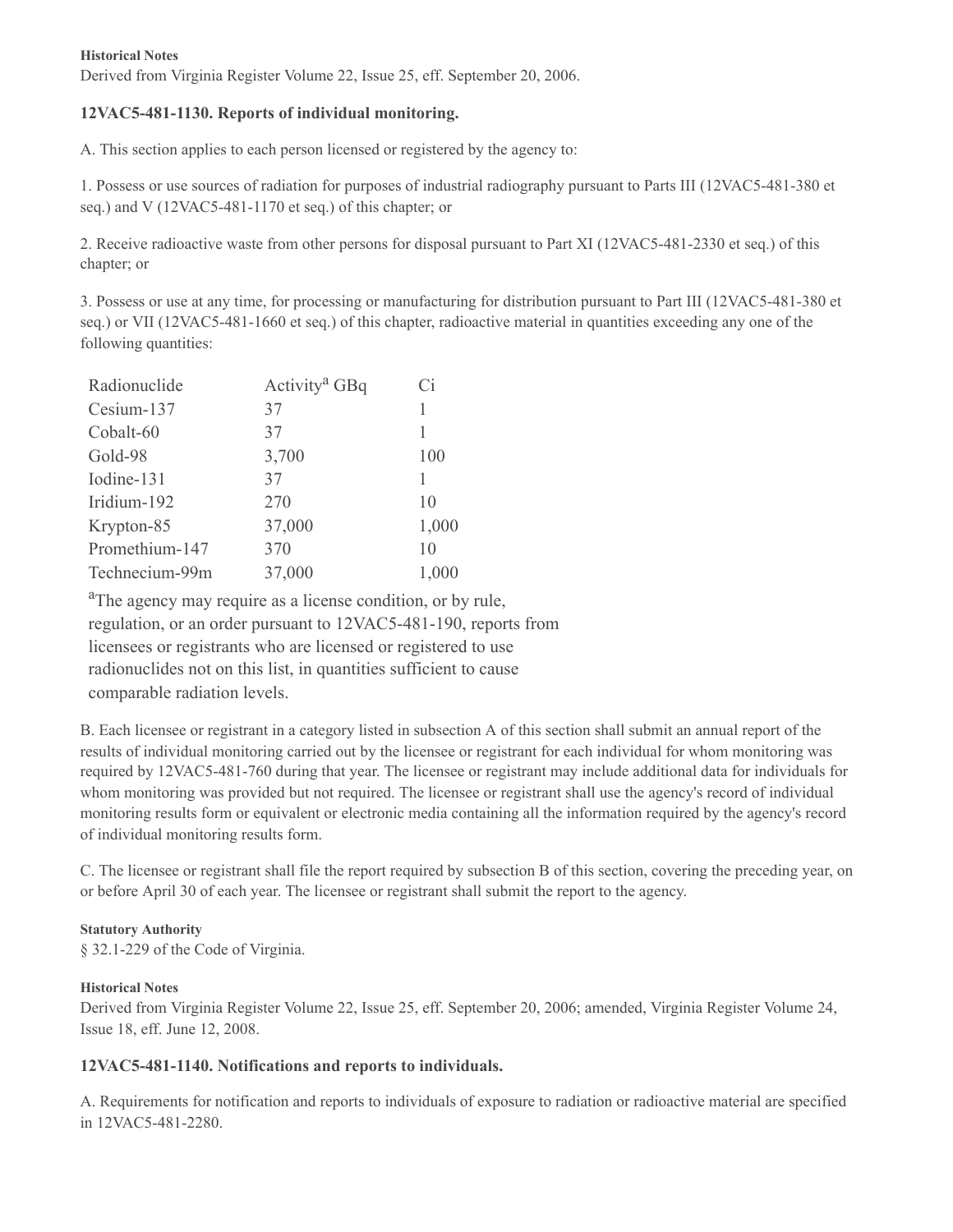B. When a licensee or registrant is required pursuant to 12VAC5-481-1110 to report to the agency any exposure of an individual to radiation or radioactive material, the licensee or registrant shall also notify the individual. Such notice shall be transmitted at a time not later than the transmittal to the agency, and shall comply with the provisions of 12VAC5- 481-2280 A.

#### **Statutory Authority**

§ 32.1-229 of the Code of Virginia.

#### **Historical Notes**

Derived from Virginia Register Volume 22, Issue 25, eff. September 20, 2006.

### **12VAC5-481-1150. Reports of leaking or contaminated sealed sources.**

The licensee or registrant shall file a report within five days with the agency if the test for leakage or contamination required pursuant to 12VAC5-481-740 indicates a sealed source is leaking or contaminated. The report shall include the equipment involved, the test results and the corrective action taken.

#### **Statutory Authority**

§ 32.1-229 of the Code of Virginia.

**Historical Notes** Derived from Virginia Register Volume 22, Issue 25, eff. September 20, 2006.

#### **12VAC5-481-1151. Reports of transactions involving nationally tracked sources.**

A. Each licensee who manufactures a nationally tracked source shall complete and submit a National Source Tracking Transaction Report. The report must include the following information:

- 1. The name, address, and license number of the reporting licensee;
- 2. The name of the individual preparing the report;
- 3. The manufacturer, model, and serial number of the source;
- 4. The radioactive material in the source;
- 5. The initial source strength in becquerels (curies) at the time of manufacture; and
- 6. The manufacture date of the source.

B. Each licensee that transfers a nationally tracked source to another person shall complete and submit a National Source Tracking Transaction Report. The report must include the following information:

1. The name, address, and license number of the reporting licensee;

2. The name of the individual preparing the report;

3. The name and license number of the recipient facility and the shipping address;

4. The manufacturer, model, and serial number of the source or, if not available, other information to uniquely identify the source;

- 5. The radioactive material in the source;
- 6. The initial or current source strength in becquerels (curies);
- 7. The date for which the source strength is reported;
- 8. The shipping date;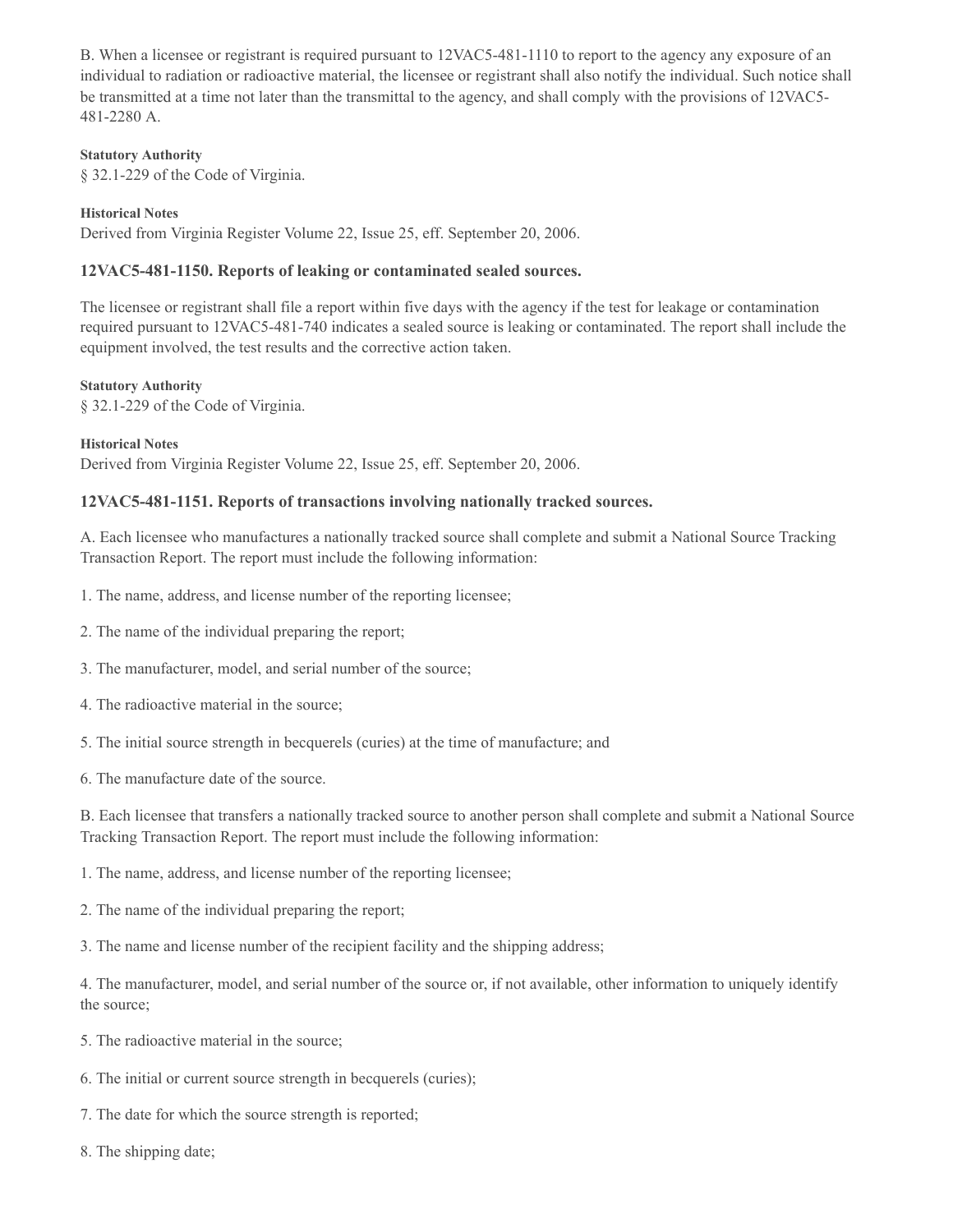#### 9. The estimated arrival date; and

10. For nationally tracked sources transferred as waste under a Uniform Low-Level Radioactive Waste Manifest, the waste manifest number and the container identification of the container with the nationally tracked source.

C. Each licensee that receives a nationally tracked source shall complete and submit a National Source Tracking Transaction Report. The report must include the following information:

1. The name, address, and license number of the reporting licensee;

2. The name of the individual preparing the report;

3. The name, address, and license number of the person that provided the source;

4. The manufacturer, model, and serial number of the source or, if not available, other information to uniquely identify the source;

5. The radioactive material in the source;

6. The initial or current source strength in becquerels (curies);

7. The date for which the source strength is reported;

8. The date of receipt; and

9. For material received under a Uniform Low-Level Radioactive Waste Manifest, the waste manifest number and the container identification with the nationally tracked source.

D. Each licensee that disassembles a nationally tracked source shall complete and submit a National Source Tracking Transaction Report. The report must include the following information:

1. The name, address, and license number of the reporting licensee;

2. The name of the individual preparing the report;

3. The manufacturer, model, and serial number of the source or, if not available, other information to uniquely identify the source;

4. The radioactive material in the source;

- 5. The initial or current source strength in becquerels (curies);
- 6. The date for which the source strength is reported; and
- 7. The disassemble date of the source.

E. Each licensee who disposes of a nationally tracked source shall complete and submit a National Source Tracking Transaction Report. The report must include the following information:

- 1. The name, address, and license number of the reporting licensee;
- 2. The name of the individual preparing the report;
- 3. The waste manifest number;
- 4. The container identification with the nationally tracked source;
- 5. The date of disposal; and
- 6. The method of disposal.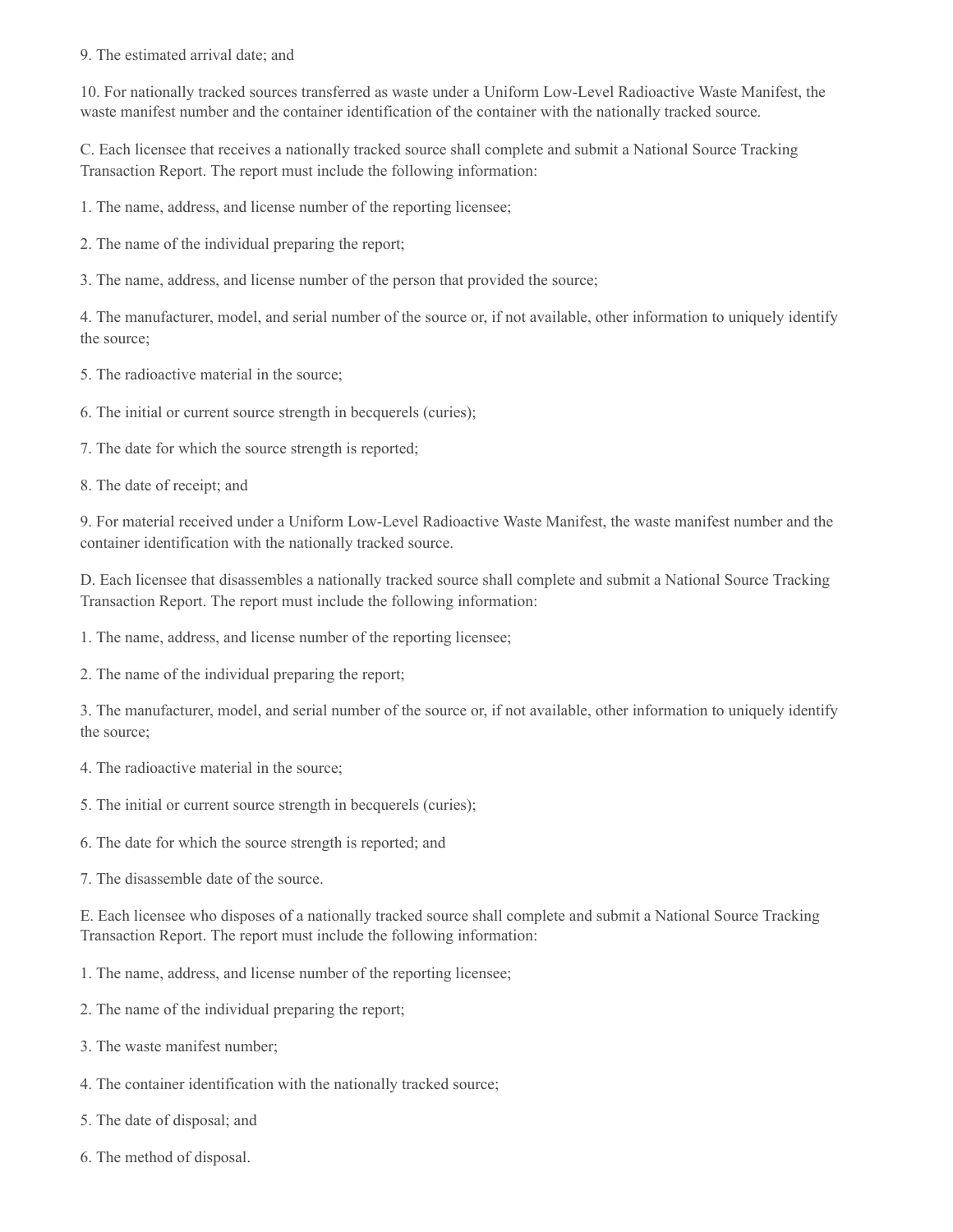F. The reports discussed in subsections A through E of this section must be submitted by the close of the next business day after the transaction. A single report may be submitted for multiple sources and transactions. The reports must be submitted to the National Source Tracking System by using:

1. The online National Source Tracking System;

- 2. Electronically using a computer-readable format;
- 3. By facsimile;

4. By mail to the address on the National Source Tracking Transaction Report Form (NRC Form 748); or

5. By telephone with followup by facsimile or mail.

G. Each licensee shall correct any error in previously filed reports or file a new report for any missed transaction within five business days of the discovery of the error or missed transaction. Such errors may be detected by a variety of methods such as administrative reviews or by physical inventories required by regulation. In addition, each licensee shall reconcile the inventory of nationally tracked sources possessed by the licensee against that licensee's data in the National Source Tracking System. The reconciliation must be conducted during the month of January in each year. The reconciliation process must include resolving any discrepancies between the National Source Tracking System and the actual inventory by filing the reports identified by subsections A through E of this section. By January 31 of each year, each licensee must submit to the National Source Tracking System confirmation that the data in the National Source Tracking System is correct.

## **Statutory Authority**

§ 32.1-229 of the Code of Virginia.

#### **Historical Notes**

Derived from Virginia Register Volume 24, Issue 18, eff. June 12, 2008.

# **Article 14. Additional Requirements**

## **12VAC5-481-1160. (Repealed.)**

## **Statutory Authority**

## **Historical Notes**

Derived from Virginia Register Volume 22, Issue 25, eff. September 20, 2006; repealed, Virginia Register Volume 24, Issue 18, eff. June 12, 2008.

## **12VAC5-481-1161. Radiological criteria for license termination.**

- A. General provisions and applicability.
- 1. This part applies to the decommissioning of facilities licensed under this chapter.
- 2. This part does not apply to sites that:
- a. Have been decommissioned before the effective date as stated in 12VAC5-481-160; or
- b. Have previously submitted and received NRC's approval on a license termination plan or decommissioning plan.

3. After a site has been decommissioned and the license terminated according to this section, the agency shall require additional cleanup only if, based on new information, the agency determines that the criteria of this part were not met and residual radioactivity remaining at the site could result in a significant threat to public health and safety.

4. When calculating the Total Effective Dose Equivalent (TEDE) to the average member of the critical group, the licensee shall determine the peak annual TEDE expected within the first 1,000 years after decommissioning.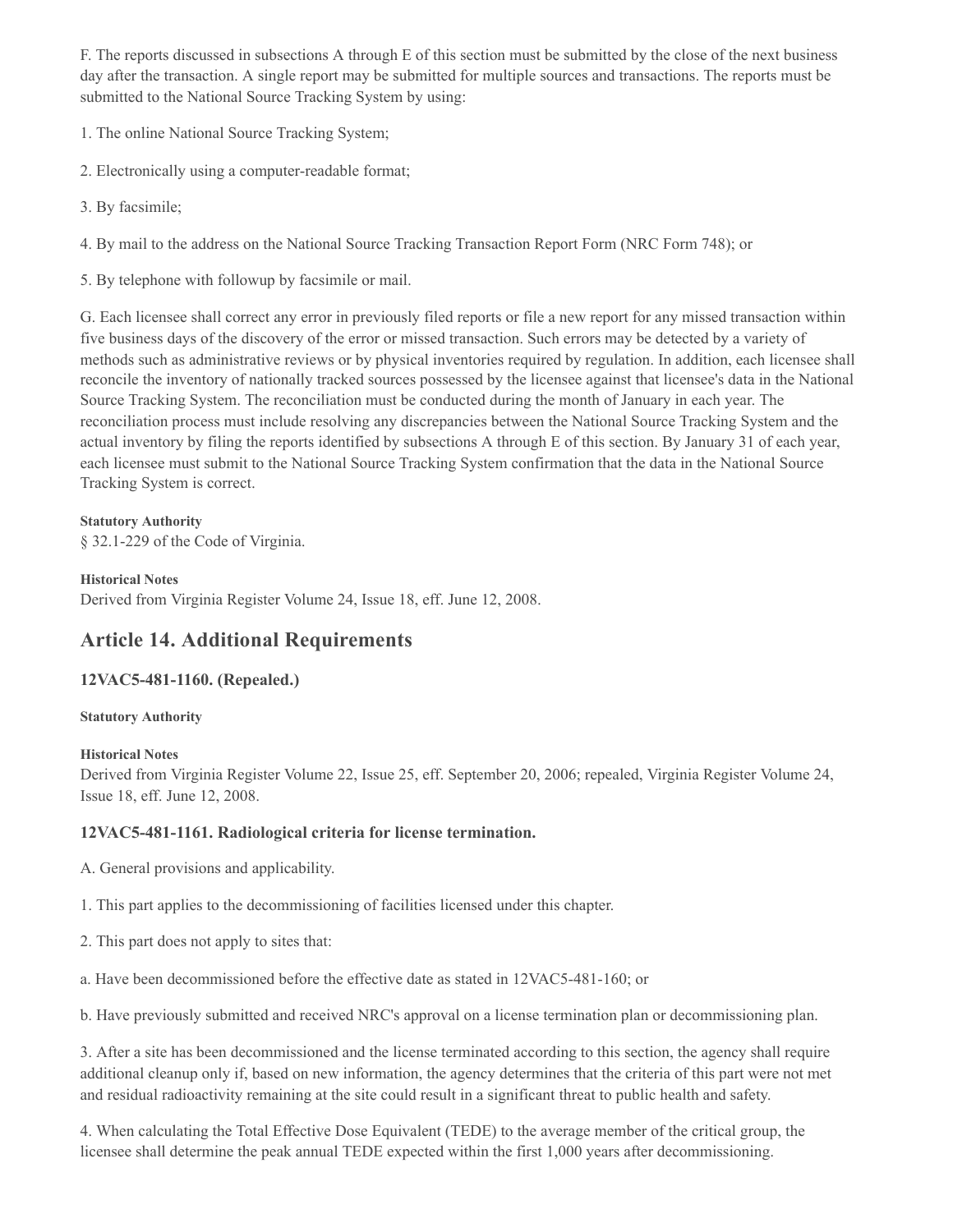B. Radiological criteria for unrestricted use. A site is considered acceptable for unrestricted use if the residual radioactivity that is distinguishable from background radiation results in a TEDE to an average member of the critical group that does not exceed 0.25 mSv (25 mrem) per year, including that from groundwater sources of drinking water; and the residual radioactivity has been reduced to levels that are ALARA. Determination of levels that are ALARA shall take into account consideration of any detriments, such as deaths from transportation accidents, expected to potentially result from decontamination and waste disposal.

C. Criteria for termination under restricted conditions. A site is considered acceptable for license termination under restricted conditions, if the licensee:

1. Can demonstrate that further reductions in residual radioactivity necessary to comply with subsection B of this section would result in net public or environmental harm or are not being made because the residual levels associated with restricted conditions are ALARA. Determination of the levels that are ALARA shall take into account consideration of any detriments, such as traffic accidents, expected to potentially result from decontamination and waste disposal;

2. Has made provisions for legally enforceable institutional controls that provide reasonable assurance that the TEDE from residual radioactivity, distinguishable from background radiation, will not exceed 0.25 mSv (25 mrem) per year to the average member of the critical group;

3. Has provided sufficient financial assurance to enable an independent third party, including a governmental custodian of a site, to assume and carry out responsibilities for any necessary control and maintenance of the site. Acceptable financial assurance mechanisms are:

a. Funds placed into an account segregated from the licensee's assets and outside the licensee's administrative control as described under 12VAC5-481-450 C 7 a;

b. Surety method, insurance, or other guarantee method as described under part 12VAC5-481-450 C 7 b;

c. A statement of intent, in the case of federal, state, or local government licensees, as described in 12VAC5-481-450 C 7 d; or

d. When a governmental entity is assuming custody and ownership of a site, an arrangement that is deemed acceptable by the governmental entity;

4. Has submitted a decommissioning plan or a license termination plan to the agency indicating the licensee's intent to decommission according to 12VAC5-481-510 and specifying that the licensee intends to decommission by restricting use of the site. The licensee shall document in the license termination plan or decommissioning plan how the advice of individuals and institutions in the community has been sought according to subdivisions 5 and 6 of this subsection and incorporated, as appropriate, following analysis of that advice;

5. If proposing to decommission by restricting use of the site, seeks advice from individuals and institutions in the community who may be affected by the decommissioning regarding whether:

a. Institutional controls proposed by the licensee:

(1) Will provide reasonable assurance that the TEDE from residual radioactivity distinguishable from background radiation to the average member of the critical group will not exceed 0.25 mSv (25 mrem) TEDE per year;

(2) Will be enforceable; and

(3) Will not impose undue burdens on the local community or other affected parties; and

b. The licensee has provided sufficient financial assurance to enable an independent third party, including a governmental custodian of a site, to assume and carry out responsibilities for any necessary control and maintenance of the site;

6. While seeking advice under subdivision 5 of this subsection, provides for: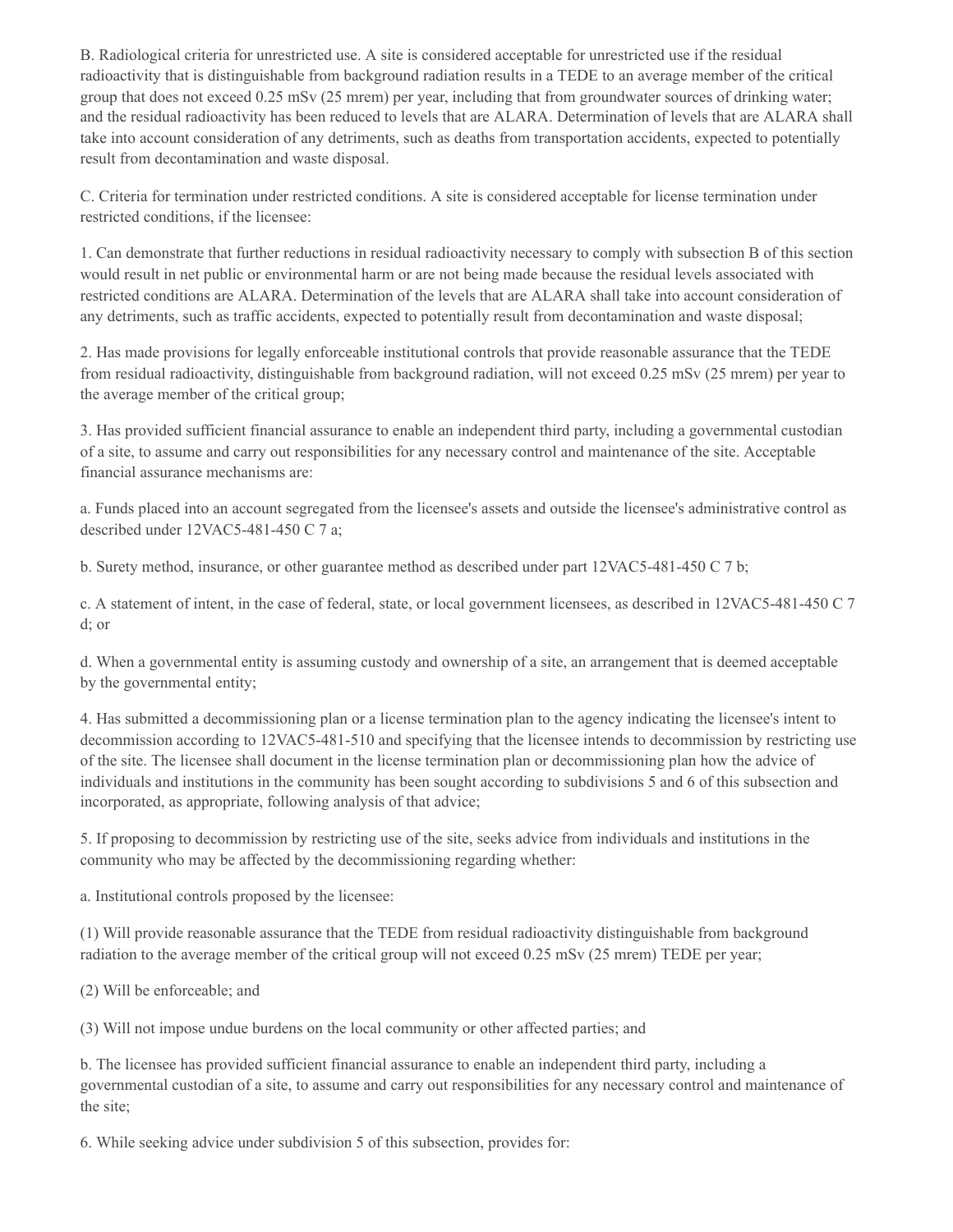a. Participation by representatives of a broad cross section of community interests who may be affected by the decommissioning;

b. An opportunity for a comprehensive, collective discussion on the issues by the participants represented; and

c. A publicly available summary of the results of all such discussions, including a description of the individual viewpoints of the participants on the issues and the extent of agreement and disagreement among the participants on the issues; and

7. Reduces residual radioactivity at the site so that if the institutional controls were no longer in effect, there is reasonable assurance that the TEDE from residual radioactivity distinguishable from background radiation to the average member of the critical group is ALARA and would not exceed:

a. 1 mSv (100 mrem) per year; or

b. 5 mSv (500 mrem) per year, if the licensee:

(1) Demonstrates that further reductions in residual radioactivity necessary to comply with subdivision C 7 a of this section are not technically achievable, would be prohibitively expensive, or would result in net public or environmental harm;

(2) Makes provisions for durable institutional controls; and

(3) Provides sufficient financial assurance, according to subdivision C 3 of this section, to enable a responsible governmental entity or independent third party, including a governmental custodian of a site, to carry out periodic rechecks of the site no less frequently than every five years to ensure that the institutional controls remain in place as necessary to meet the criteria of subdivision C 2 of this section, and to assume and carry out responsibilities for any necessary control and maintenance of those controls.

D. Alternative criteria for license termination.

1. The agency may terminate a license using alternative criteria greater than the dose criterion of subsection B and subdivision  $C$  5 a (1) of this section, if the licensee:

a. Provides assurance that public health and safety would continue to be protected and that it is unlikely that the dose from all manmade sources combined, other than medical, would be more than the 1 mSv (100 mrem) per year limit under 12VAC5-481-720, by submitting an analysis of possible sources of exposure;

b. Employs, to the extent practical, restrictions on site use according to subsection C of this section, in minimizing exposures at the site;

c. Reduces doses to ALARA levels, taking into consideration any detriments, such as traffic accidents, expected to potentially result from decontamination and waste disposal; and

d. Submits a decommissioning plan or license termination plan to the agency indicating the licensee's intent to decommission according to 12VAC5-481-510, and specifying that the licensee proposes to decommission by use of alternate criteria. The licensee shall document in the decommissioning plan or license termination plan how the advice of individuals and institutions in the community who may be affected by the decommissioning has been sought and addressed, as appropriate, following analysis of that advice. In seeking such advice, the licensee shall provide for:

(1) Participation by representatives of a broad cross section of community interests who may be affected by the decommissioning;

(2) An opportunity for a comprehensive, collective discussion on the issues by the participants represented; and

(3) A publicly available summary of the results of all such discussions, including a description of the individual viewpoints of the participants on the issues and the extent of agreement and disagreement among the participants on the issues.